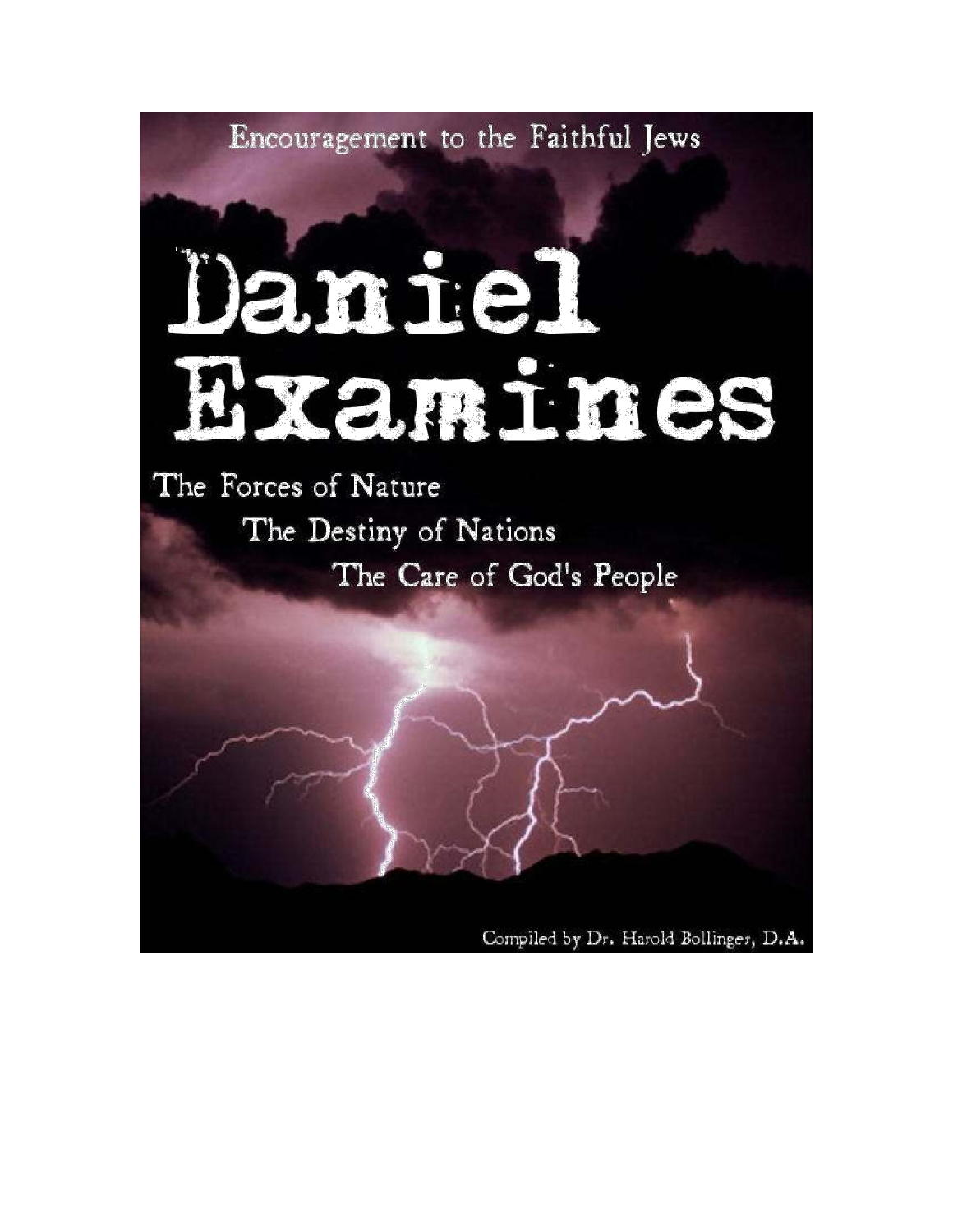#### **Introduction to the Book of Daniel**

**The purpose of the book of Daniel is to give a historical account of the faithful Jews who lived in captivity and to show how God is in control of heaven and earth, directing the forces of nature, the destiny of nations, and the care of his people**

**Daniel wrote this book t o the other captives in Babylon and to God's people in about 535 B.C. He recorded events that occurred from about 605—535 B.C.**

**Daniel had been taken captive and deported to Babylon by Nebuchadnezzar in 605 B.C. While there, he served in the government for about 60 years during the reigns of Nebuchadnezzar, Belshazzar, Darius, and Cyrus.**

**The key verse is: "He God reveals deep and hidden things; he knows what lies in darkness, and light dwells with him" (Daniel 2:22).**

**Daniel, Nebuchadnezzar, Shadrach, Meshach, Abednego, Belshazzar, Darius are the main characters in this book. Key places cover Nebuchadnezzar's palace, the fiery furnace, Belshazzar's banquet, and the den of lions: Daniel's apocalyptic visions (Daniel 8-12) give a glimpse of God's plan for the ages, including a direct prediction of the Messiah.**

#### **OVERVIEW**

**AN EARTHQUAKE shakes the foundation of our security; a tornado blows away a lifetime of treasures; an assassin's bullet changes national history; a drunk driver claims an innocent victim; a divorce shatters a home. International and personal tragedies make our world seem a fearful place, overflowing with evil and seemingly out of control. And the litany of bombings, coups, murders, and natural disasters could cause us to think that God is absent or impotent. "Where is God?" we cry, engulfed by sorrow and despair.**

**Twenty-five centuries ago, Daniel could have despaired. He and thousands of his countrymen had been deported to a foreign land after Judah was conquered. Daniel found himself facing an egocentric despot and surrounded by idolaters. Instead of giving in or giving up, this courageous young man held fast to his faith in his God. Daniel knew that despite the circumstances, God was sovereign and was working out his plan for nations and individuals. The book of Daniel centers around this profound truth—the sovereignty of God.**

**After a brief account of Nebuchadnezzar's siege and defeat of Jerusalem, the scene quickly shifts to Daniel and his three friends, Hananiah, Misha-el, and Azariah (Shadrach, Meshach, and Abednego). These men held prominent positions within the Babylonian government. Daniel, in particular, held such a position because of his ability to interpret the king's dreams that tell of God's unfolding plan (Daniel 2 and Daniel 4). Sandwiched between the dreams is the fascinating account of Daniel's three friends and the furnace (Daniel 3). Because they refused to bow down to an image of gold, they were**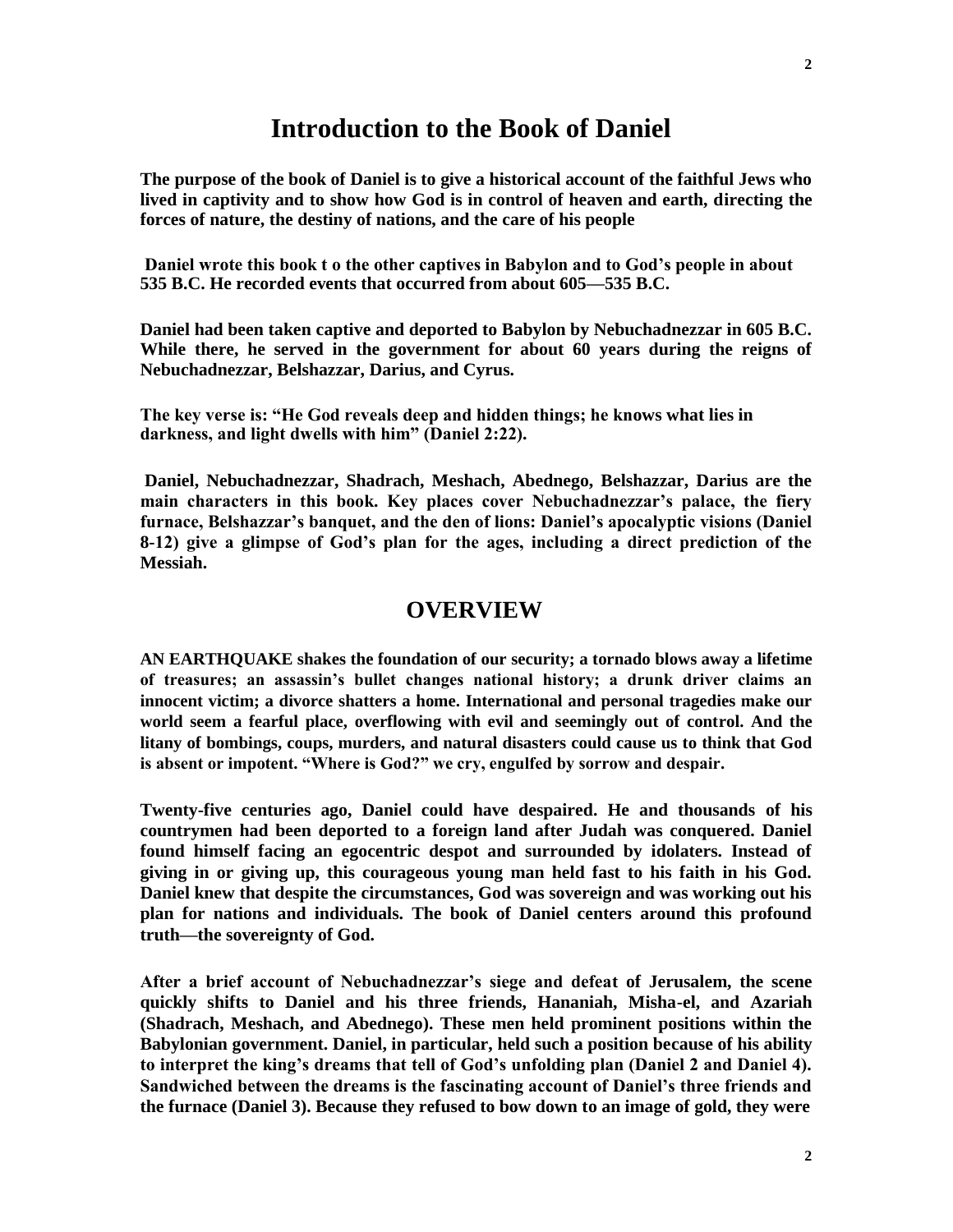**condemned to a fiery death. But God intervened and spared their lives.**

**Belshazzar ruled Babylon after Nebuchadnezzar, and Daniel 5 tells of his encounter with God's message written on a wall. Daniel, who was summoned to interpret the message, predicted Babylon's fall to the Medes and Persians. This prediction came true that very night, and Darius the Mede conquered the Babylonian kingdom.**

**Daniel became one of Darius's most trusted advisers. His privileged position angered other administrators, who plotted his death by convincing the king to outlaw prayer. In spite of the law, Daniel continued to pray to his sovereign Lord. As a result, he was condemned to die in a den of hungry lions. Again, God intervened and saved him, shutting the mouths of the lions (Daniel 6).**

**The book concludes with a series of visions that Daniel had during the reigns of Belshazzar (Daniel 7-8), Darius (Daniel 9), and Cyrus (Daniel 10-12). These dreams dramatically outline God's future plans, beginning with Babylon and continuing to the end of the age. They give a preview of God's redemption and have been called the key to all Biblical prophecy.**

**God is sovereign. He was in control in Babylon, and he has been moving in history, controlling the destinies of people ever since. And he is here now! Despite news reports or personal stress, we can be confident that God is in control. As you read Daniel, watch God work and find your security in his sovereignty.**

#### **THE BLUEPRINT**

**A. DANIEL'S LIFE (Daniel 1:1-6:28)**

**Daniel and his three friends chose not to eat the king's food. They did not bow down to the king's image, even under penalty of death. Daniel continued to pray even though he knew he might be noticed and sentenced to death. These men are inspiring examples for us of living a faithful life in a sinful world. When we face trials, we can expect God to remain present with us through our trials. May God grant us the same courage to remain faithful under pressure.**

#### **B. DANIEL'S VISIONS (Daniel 7:1-12:13)**

**These visions gave the captives added confidence that God is in control of history. They were to wait patiently and in faith and not to worship the gods of Babylon or accept their way of life. God still rules over human activities. Evil will be overcome, so we should wait patiently and not give in to the temptations and pressures of the sinful way of life around us.**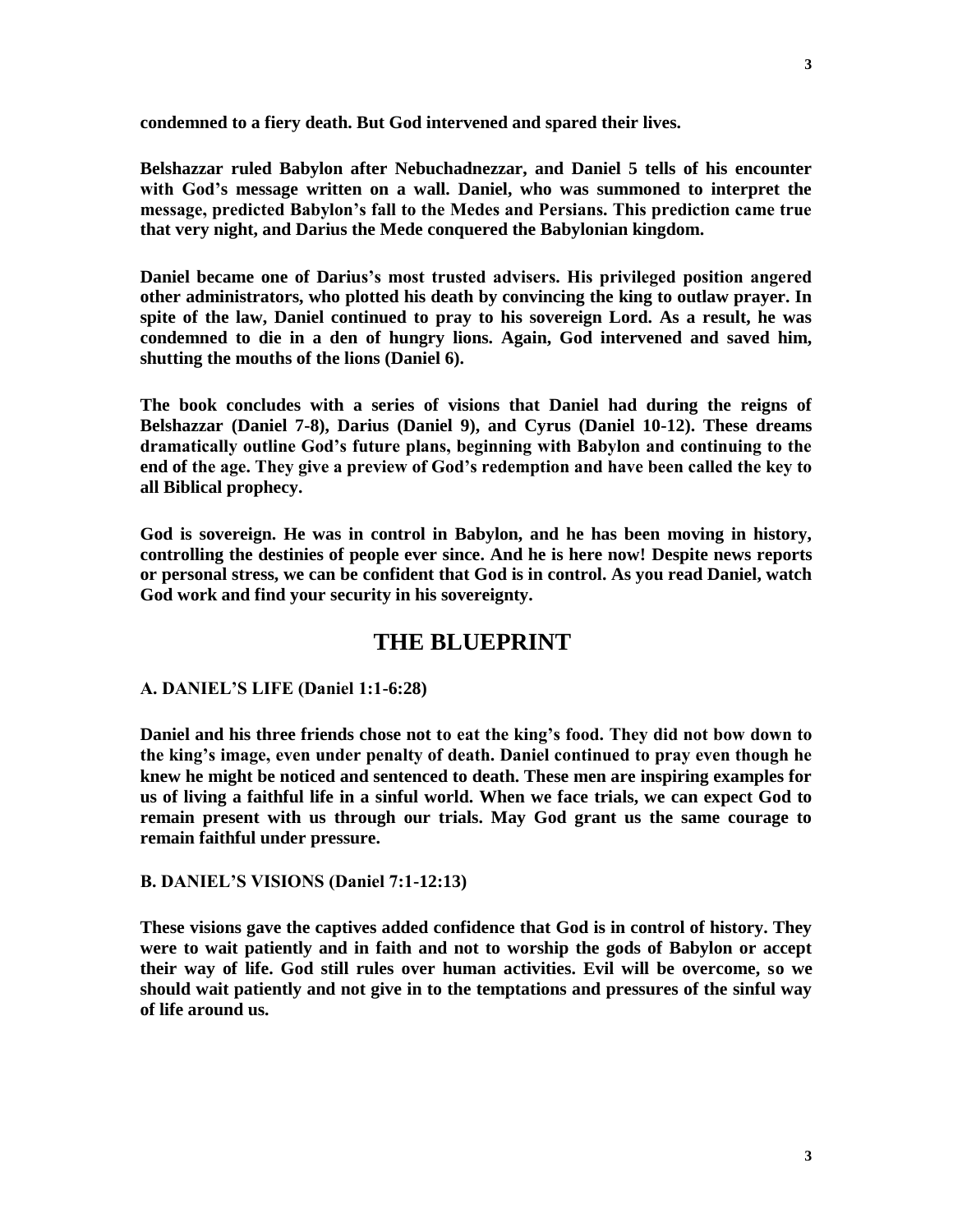#### **THEME: God is in Control**

**God is all-knowing, and he is in charge of world events. God overrules and removes rebellious leaders who defy him. God will overcome evil; no one is exempt. But he will deliver the faithful who follow him.**

**Although nations vie for world control now, one day Christ's kingdom will replace and surpass the kingdoms of this world. Our faith is sure because our future is secure in Christ. We must have courage and put our faith in God who controls everything.**

**Daniel and his three friends are examples of dedication and commitment. They determined to serve God regardless of the consequences. They did not give in to pressures from an ungodly society because they had a clear purpose in life.**

**It is wise to make trusting and obeying God alone our true purpose in life. This will give us direction and peace in spite of the circumstances or consequences. We should disobey anyone who asks us to disobey God. Our first allegiance must be to God.**

**Daniel served for 70 years in a foreign land that was hostile to God, yet he did not compromise his faith in God. He was truthful, persistent in prayer, and disinterested in power for personal glory.**

**In order to fulfill your life's purpose, you need staying power. Don't let your Christian distinctives become blurred. Be relentless in your prayers, stay firm in your integrity, and be content to serve God wherever he puts you.**

**God was faithful in Daniel's life. He delivered him from prison, from a den of lions, and from enemies who hated him. God cares for his people and deals patiently with them. We can trust God to be with us through any trial because he promises to be there. Because he has been faithful to us, we should remain faithful to him.**

#### **TIMELINE**

**Daniel taken captive to Babylon 605 Ezekiel becomes a prophet to exiles 593 Judah falls; Jerusalem is destroyed; Jeremiah's ministry ends 586 Daniel's first vision 553 Babylon overthrown; Daniel thrown to lions 539 First exiles return to Judah 538 Daniel's ministry ends 536**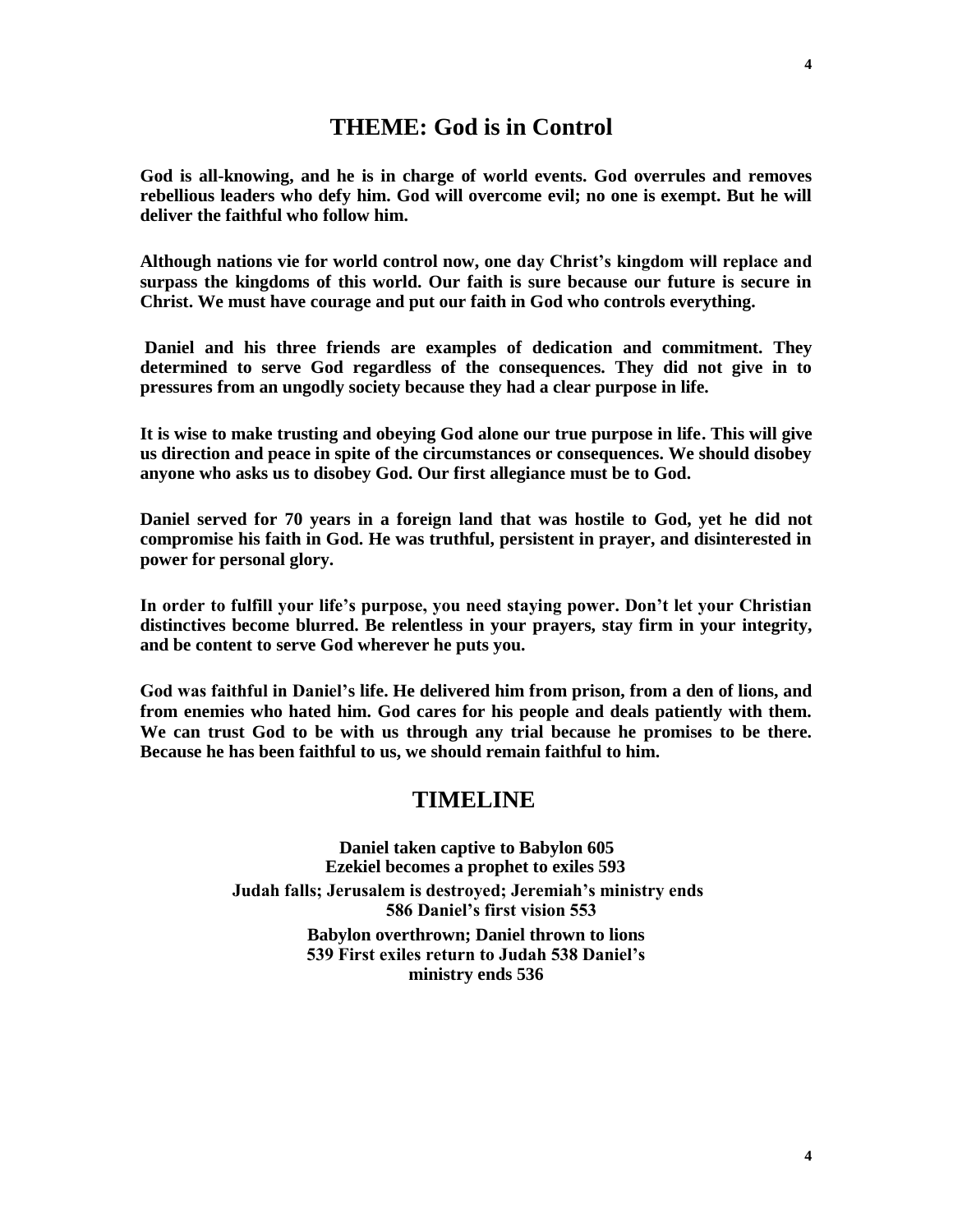**5**

## **Daniel Chapter 1**

**While Ezekiel was ministering to the captives in Babylon, Daniel was drafted as a counselor to King Nebuchadnezzar. With God's help, Daniel interpreted two of the king's dreams, Daniel's three friends were rescued from certain death in the fiery furnace, and Daniel was rescued from a lions' den. Daniel's life is a picture of the triumph of faith. May God grant us this type of faith so that we may also live courageously each day.**

**"During the third year of King Jehoiakim's reign in Judah, King Nebuchadnezzar of Babylon came to Jerusalem and besieged it with his armies. [2] The Lord gave him victory over King Jehoiakim of Judah. When Nebuchadnezzar returned to Babylon, he took with him some of the sacred objects from the Temple of God and placed them in the treasure-house of his god in the land of Babylonia".**

**Born during the middle of Josiah's reign (2 Kings 22-23), Daniel grew up during the king's reforms. During this time, Daniel probably heard Jeremiah, a prophet he quoted in Daniel 9:2. In 609 B.C., Josiah was killed in a battle against Egypt, and within four years, the southern kingdom of Judah had returned to its evil ways. In 605 B.C. Nebuchadnezzar became king of Babylonia. In September of that year, he swept into Palestine and surrounded Jerusalem, making Judah his vassal state. To demonstrate his dominance, Nebuchadnezzar took many of Jerusalem's wisest men and most beautiful women to Babylon as captives. Daniel was among this group.**

**Nebuchadnezzar, the supreme leader of Babylonia, was feared throughout the world. When he invaded a country, defeat was certain. After a victory, the Babylonians usually took the most talented and useful people back to Babylon and left only the poor behind to take whatever land they wanted and to live peacefully there (2 Kings 24:14). This system fostered great loyalty from conquered lands and ensured a steady supply of wise and talented people for civil service.**

**At certain times God allows his work to suffer. In this instance, the Babylonians raided the temple of God, and took the worship articles to the temple of a god in Babylon. This god may have been Bel, also called Marduk, the chief god of the Babylonians. Those who loved the Lord must have felt disheartened and discouraged. We feel greatly disappointed when our churches suffer physical damage, split, close down for financial reasons, or are wracked by scandals. We do not know why God allows his church to experience these calamities. But like the people who witnessed the plundering of the temple by the Babylonians, we must trust that God is in control and that he is watching over all who trust in him.**

**"Then the king ordered Ashpenaz, who was in charge of the palace officials, to bring to the palace some of the young men of Judah's royal family and other noble families, who had been brought to Babylon as captives. "Select only strong, healthy, and good-looking**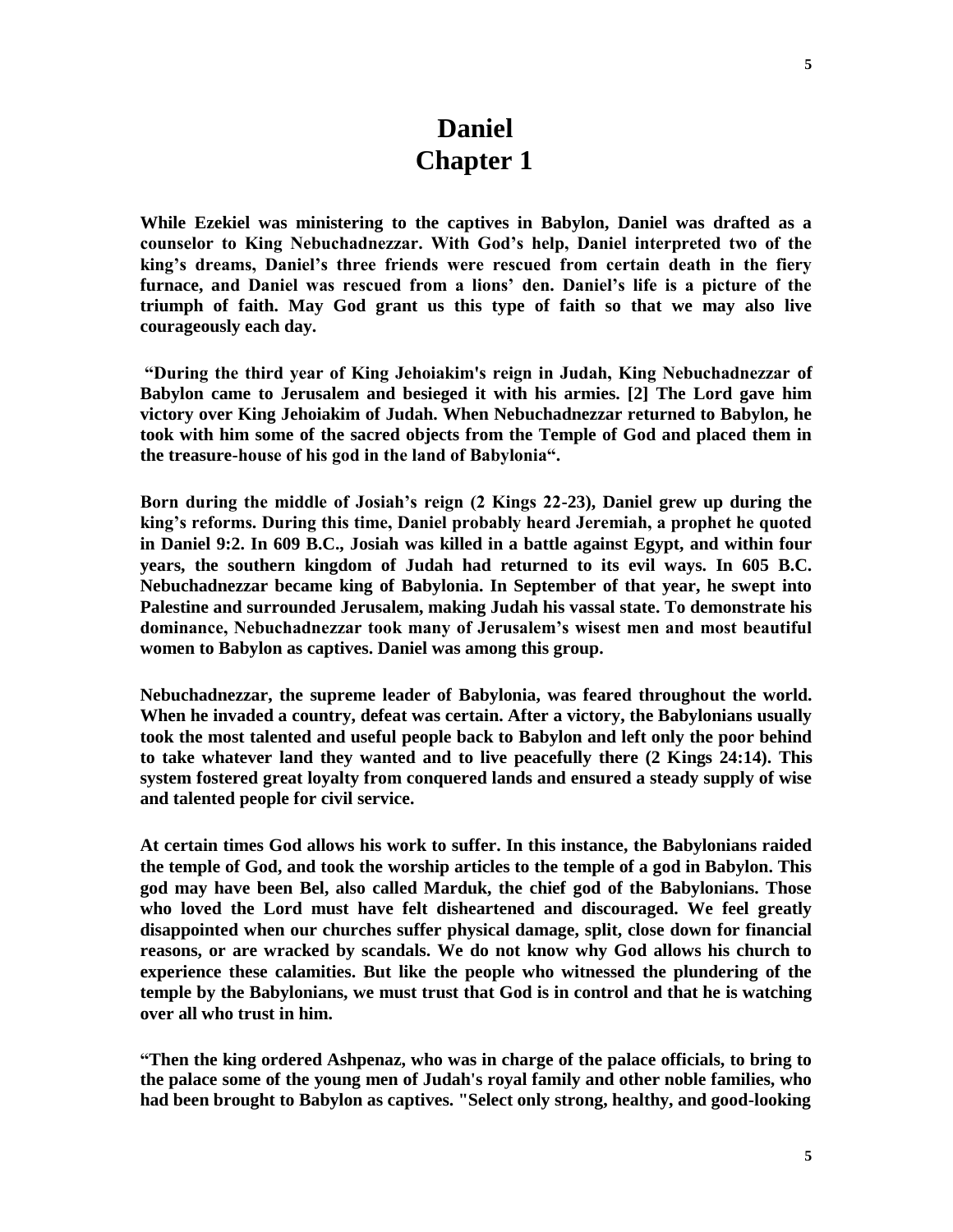**young men", he said. "Make sure they are well versed in every branch of learning, are gifted with knowledge and good sense, and have the poise needed to serve in the royal palace. Teach these young men the language and literature of the Babylonians".**

**The common language of Babylonia was Aramaic, while the language of scholarship included the ancient and complicated Babylonian language. The academic program would have included mathematics, astronomy, history, science, and magic. These young men demonstrated not only aptitude, but also discipline. This character trait, combined with integrity, served them well in their new culture.**

**The common language of Babylonia was Aramaic, while the language of scholarship included the ancient and complicated Babylonian language. The academic program would have included mathematics, astronomy, history, science, and magic. These young men demonstrated not only aptitude, but also discipline. This character trait, combined with integrity, served them well in their new culture.**

**The king assigned them a daily ration of the best food and wine from his own kitchens. They were to be trained for a three-year period, and then some of them would be made his advisers in the royal court. Daniel, Hananiah, Mishael, and Azariah were four of the young men chosen, all from the tribe of Judah. The chief official renamed them with these Babylonian names:**

**Daniel was called Belteshazzar. Hananiah was called Shadrach. Mishael was called Meshach. Azariah was called Abednego.**

**Nebuchadnezzar changed the names of Daniel and his friends because he wanted to make them Babylonian—in their own eyes and in the eyes of the Babylonian people. New names would help them assimilate into the culture. Daniel means "God is my Judge" in Hebrew; his name was changed to Belteshazzar meaning "Bel, protect his life!" (Bel, also called Marduk, was the chief Babylonian god). Hananiah means "the LORD shows grace"; his new name, Shadrach, probably means "under the command of Aku" (the moon god). Mishael means, "Who is like God?" his new name, Meshach, probably means, and "who is like Aku?" Azariah means "the LORD helps"; his new name, Abednego, means "servant of Nego/Nebo" (or Nabu, the god of learning and writing). This was how the king attempted to change the religious loyalty of these young men from Judah's God to Babylonia's gods.**

**But Daniel made up his mind not to defile himself by eating the food and wine given to them by the king. He asked the chief official for permission to eat other things instead.**

**Daniel resolved not to eat this food, either because the meat was some food forbidden by Jewish law, like pork (see Leviticus 11), or because accepting the king's food and drink was the first step toward depending on his gifts and favors. Although Daniel was in a culture that did not honor God, he still obeyed God's laws.**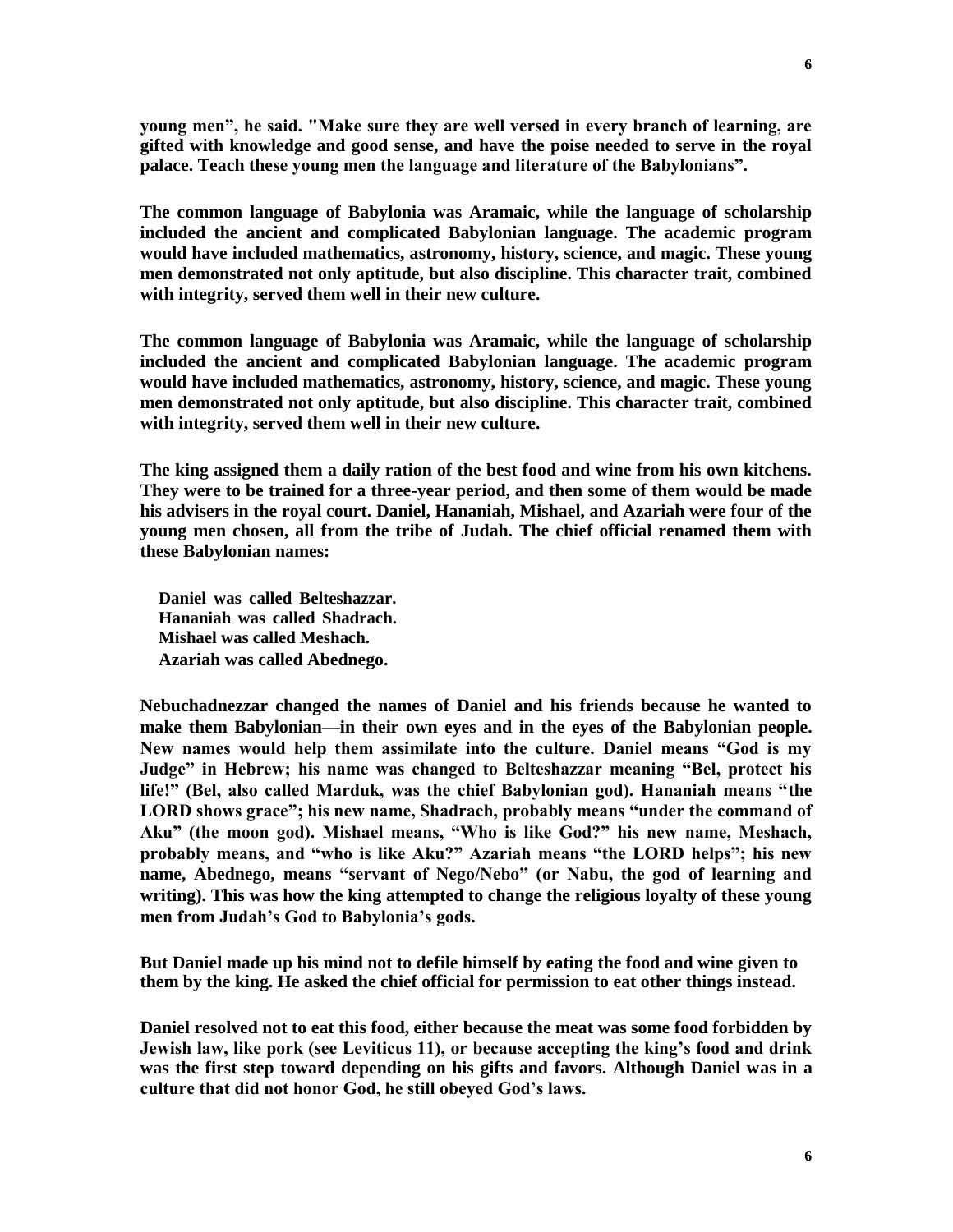**Resolve is a strong word that means to be devoted to principle and to be committed to a course of action. When Daniel resolved not to defile himself, he was being true to a lifelong determination to do what was right and not to give in to the pressures around him. We too are often assaulted by pressures to compromise our standards and live more like the world around us. Merely wanting or preferring God's will and way is not enough to stand against the onslaught of temptation. Like Daniel, we must resolve to obey God.**

**It is easier to resist temptation if you have thought through your convictions well before the temptation arrives. Daniel and his friends made their decision to be faithful to the laws of God before they were faced with the king's delicacies, so they did not hesitate to stick with their convictions. We will get into trouble if we have not previously decided where to draw the line. Before such situations arise, decide on your commitments. Then when temptation comes, you will be ready to say no.**

**"Now God had given the chief official great respect for Daniel. But he was alarmed by Daniel's suggestion. "My lord the king has ordered that you eat this food and wine," he said. "If you become pale and thin compared to the other youths your age, I am afraid the king will have me beheaded for neglecting my duties."**

**Anything short of complete obedience meant execution for the officials who served Nebuchadnezzar. Even in such a small matter as this, the official feared for his life**

**Daniel talked it over with the attendant who had been appointed by the chief official to look after Daniel, Hananiah, Mishael, and Azariah. "Test us for ten days on a diet of vegetables and water," Daniel said".**

**The Babylonians were trying to change the thinking of these Jews by giving them a Babylonian education, their loyalty by changing their names, and their life-style by changing their diet. Without compromising, Daniel found a way to live by God's standards in a culture that did not honor God. Wisely choosing to negotiate rather than to rebel, Daniel suggested an experimental ten-day diet of vegetables and water, instead of the royal foods and wine the king offered. Without compromising, Daniel quickly thought of a practical, creative solution that saved his life and the lives of his companions. As God's people, we may adjust to our culture as long as we do not compromise God's laws.**

**"At the end of the ten days, see how we look compared to the other young men who are eating the king's rich food. Then you can decide whether or not to let us continue eating our diet." So the attendant agreed to Daniel's suggestion and tested them for ten days.**

**At the end of the ten days, Daniel and his three friends looked healthier and better nourished than the young men who had been eating the food assigned by the king. So after that, the attendant fed them only vegetables instead of the rich foods and wines. God gave these four young men an unusual aptitude for learning the literature and science of the time. And God gave Daniel special ability in understanding the meanings of visions and dreams.**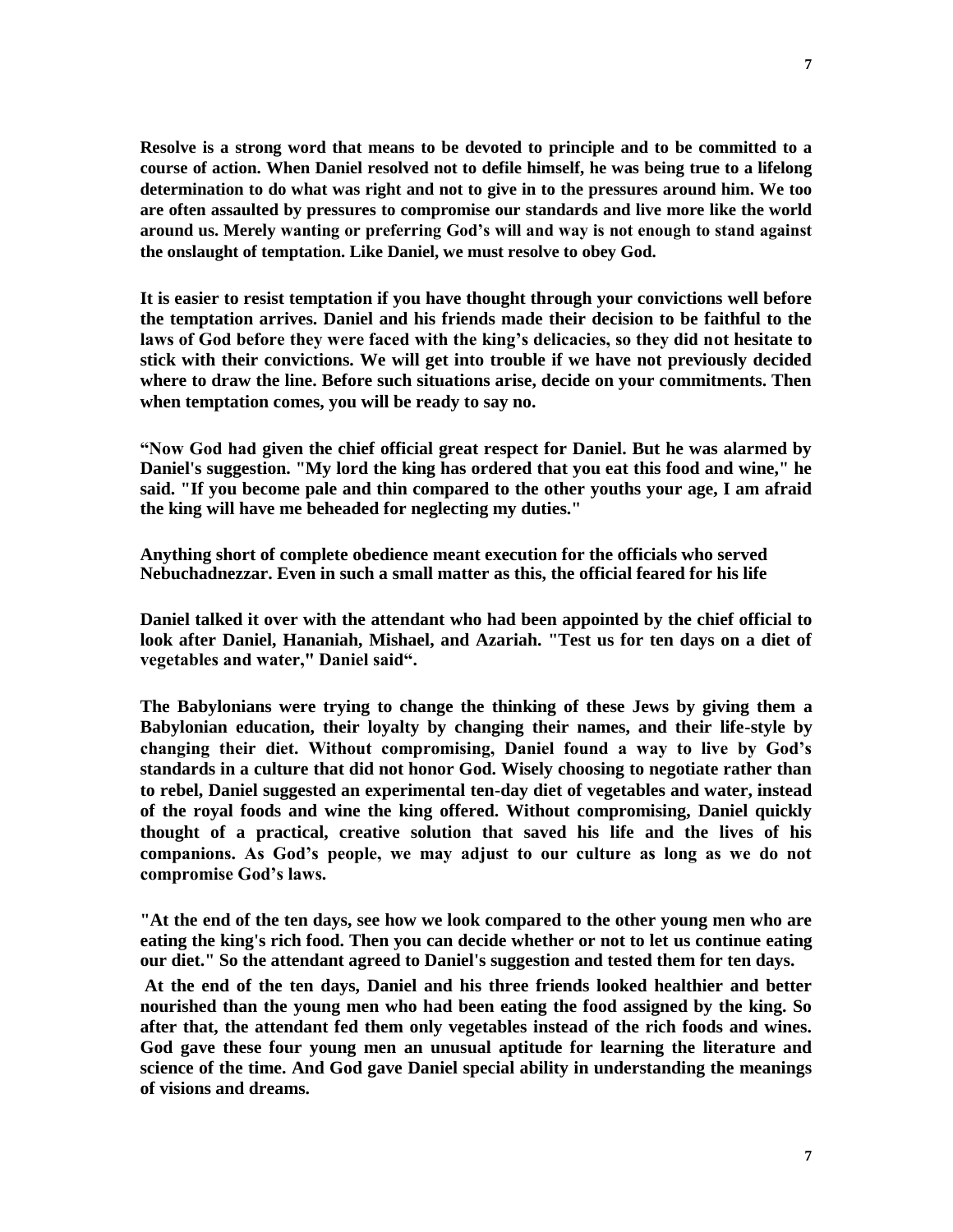**Daniel and his friends learned all they could about their new culture so they could do their work with excellence. However, while they learned, they maintained steadfast allegiance to God, and God gave them skill and wisdom. Culture need not be God's enemy. If it does not violate his commands, it can aid in accomplishing his purpose. We who follow God are free to be competent leaders in our culture, but we are required to pledge our allegiance to God first.**

**"When the three-year training period ordered by the king was completed, the chief official brought all the young men to King Nebuchadnezzar. [19] The king talked with each of them, and none of them impressed him as much as Daniel, Hananiah, Mishael, and Azariah. So they were appointed to his regular staff of advisers. [20] In all matters requiring wisdom and balanced judgment, the king found the advice of these young men to be ten times better than that of all the magicians and enchanters in his entire kingdom."**

**Nebuchadnezzar put Daniel and his friends on his staff of advisers. This staff included many "magicians and enchanters." These were astrologers who claimed to be able to tell the future through occult practices. They were masters at communicating their message so that it sounded authoritative—as though it came directly from their gods. In addition to knowledge, Daniel and his three friends had wisdom and understanding, given to them by God. Thus the king was far more pleased with them than with his magicians and enchanters. As we serve others, we must not merely pretend to have God's wisdom. Our wisdom will be genuine when we are rightly related to God.**

**How did the captives survive in a foreign culture? They learned about the culture, achieved excellence in their work, served the people, prayed for God's help, and maintained their integrity. We may feel like foreigners whenever we experience change. Alien cultures come in many forms: a new job, a new school, a new neighborhood. We can use the same principles to help us adapt to our new surroundings without abandoning God**

**"Daniel remained there until the first year of King Cyrus's reign."**

**Daniel was one of the first captives taken to Babylon, and he lived to see the first exiles return to Jerusalem in 538 B.C. Throughout this time Daniel honored God, and God honored him. While serving as an adviser to the kings of Babylon, Daniel was God's spokesman to the Babylonian empire. Babylon was a wicked nation, but it would have been much worse without Daniel's influence.**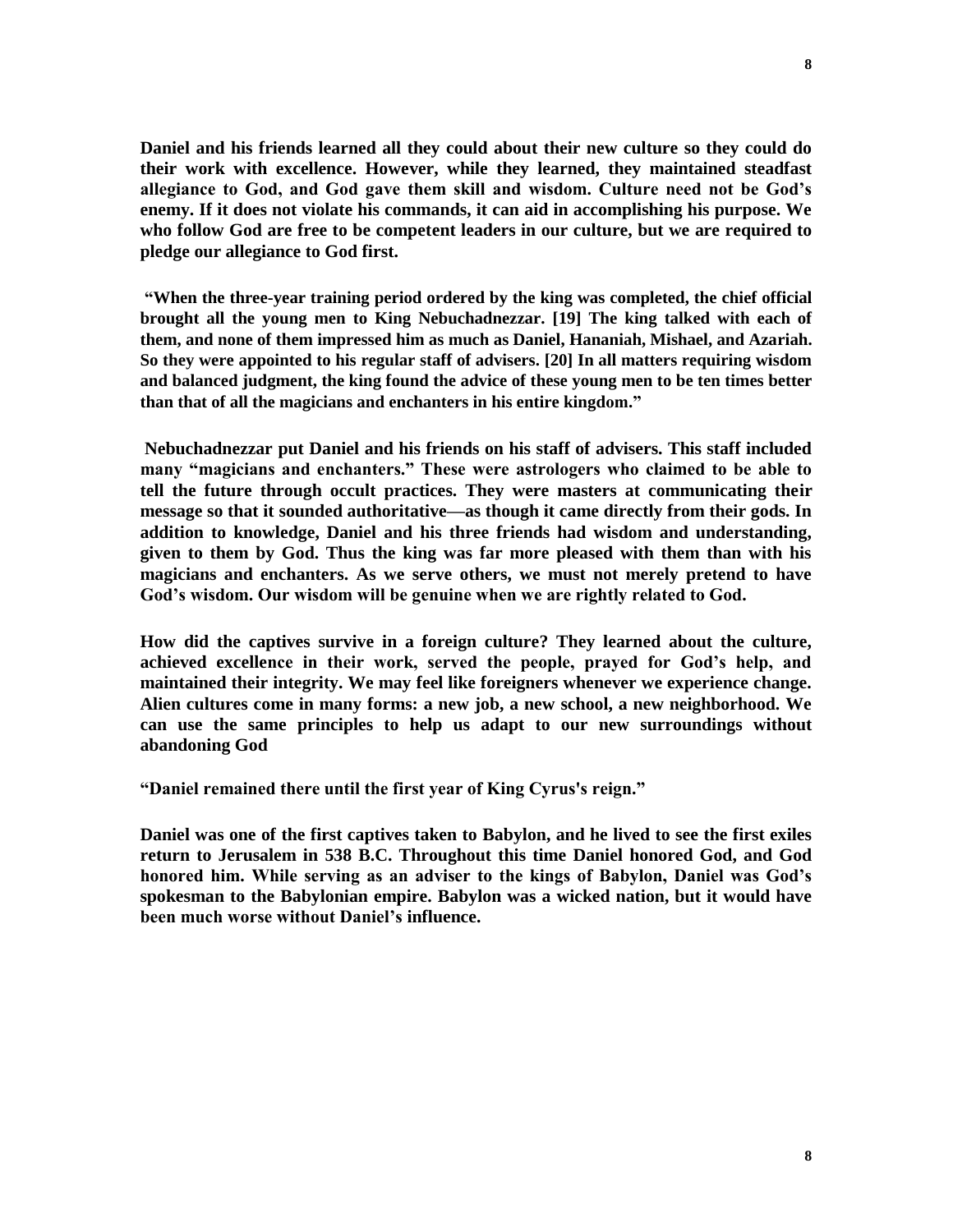## **Daniel Chapter 2**

**"And in the second year of the reign of Nebuchadnezzar, Nebuchadnezzar dreamed dreams, wherewith his spirit was troubled, and his sleep brake from him."**

**Dreams were considered to be messages from the gods, and the wise men were expected to interpret them. Usually the wise men could give some sort of interpretation as long as they knew what the dream was about. This time, however, Nebuchadnezzar demanded to be told the dream also. God sent a series of dreams to Nebuchadnezzar with prophetic messages that could be revealed and understood only by a servant of God. People from other time periods who received dreams from God include Jacob (Genesis 28:10-15), Joseph (Genesis 37:5-11), Pharaoh's cupbearer and his baker (Genesis 40), Pharaoh (Genesis 41), Solomon (1 Kings 3:5-15), and Joseph (Matthew 1:20-24).**

**"Then the king commanded to call the magicians, and the astrologers, and the sorcerers, and the Chaldeans, for to shew the king his dreams. So they came and stood before the king. [3] And the king said unto them, I have dreamed a dream, and my spirit was troubled to know the dream."**

**Daniel 2 is a vision of the great metallic image. In it, we have the prophetic future of the world from Daniel's day into the eternal future when God will reign forever. It concerns the latter days in particular (Daniel 2:28,44-45). There are four parts to Daniel 2:**

**All the king could tell the wise men of his dream was that he had had one and that it greatly disturbed his spirit (Daniel 2:1-3). Except for Daniel and his companions, his wise men had made claims of power to reveal secrets and future events. Now, when the king needed them they could not live up to the claims of their supernatural powers. All branches of fortune telling and insight into the future by demons or by stars are limited. When God is involved in a case, as here, such other powers are absolutely helpless to operate even though under normal circumstances there may be a limited operation of those powers.**

**"Then spake the Chaldeans to the king in Syriack, O king, live for ever: tell thy servants the dream, and we will shew the interpretation. The king answered and said to the Chaldeans, The thing is gone from me: if ye will not make known unto me the dream, with the interpretation thereof, ye shall be cut in pieces, and your houses shall be made a dunghill. But if ye shew the dream, and the interpretation thereof, ye shall receive of me gifts and rewards and great honour: therefore shew me the dream, and the interpretation thereof. They answered again and said, let the king tell his servants the dream, and we will shew the interpretation of it. The king answered and said, I know of certainty that ye would gain the time, because ye see the thing is gone from me. But if ye will not make known unto me the dream, there is but one decree for you: for ye have prepared lying and corrupt words to speak before me, until the time be changed: therefore tell me the dream, and I shall know that ye can shew me the interpretation thereof. The Chaldeans**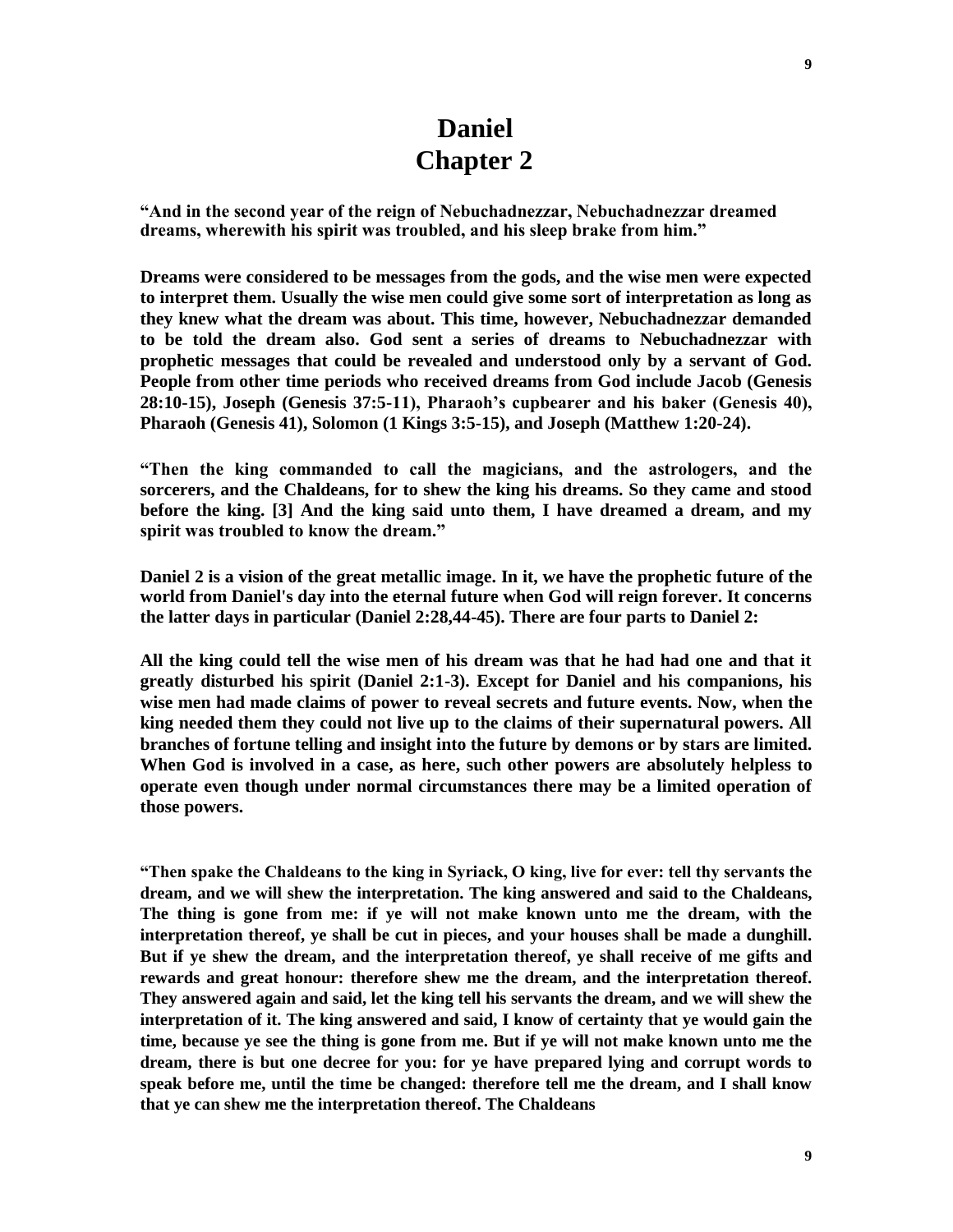**answered before the king, and said, There is not a man upon the earth that can shew the king's matter: therefore there is no king, lord, nor ruler, that asked such things at any magician, or astrologer, or Chaldean. And it is a rare thing that the king requireth, and there is none other that can shew it before the king, except the gods, whose dwelling is not with flesh."**

**"The astrologers told the king that "not a man on earth" could know the dreams of another person. What the king asked was humanly impossible. But Daniel could tell what the king had dreamed, and he could also give the interpretation because God was working through him. In daily life, we face many apparently impossible situations that would be hopeless if we had to handle them with our limited strength. But God specializes in working through us to achieve the impossible".**

**The astrologers were unable to persuade the king with any amount of logic or rational argument. The king asked for something impossible and didn't want anyone to change his mind. When power goes to a leader's head, whether at work, at home, or in the church, that leader can sometimes begin demanding the impossible from subordinates. At times, this may be the challenge needed to motivate workers to achieve more than they thought they could. At other times, it may be the rantings and ravings of someone deluded with power. Just as Daniel dealt wisely in the situation, we can ask God to give us wisdom to know how to deal with unreasonable bosses.**

**"The astrologers said that the gods "do not live among men." Of course their gods didn't—they didn't even exist! This exposed the limitations of the astrologers. They could invent interpretations of dreams but could not tell Nebuchadnezzar what he had dreamed. Although his request was unreasonable, Nebuchadnezzar was furious when his advisers couldn't fulfill it. It was not unusual in these times for astrologers to be in conflict with the king. They sometimes used their craft to gain political power."**

**By answering that the gods "do not live among men," the astrologers betrayed their concept of the gods. Theirs was a hollow religion, a religion of convenience. They believed in the gods, but that belief made no difference in their conduct. Today, many people profess to believe in God, but it is also a hollow belief. In essence, they are practical atheists because they don't listen to him or do what he says. Do you believe in God? He does live among people, and he wants to change your life.**

**"For this cause the king was angry and very furious, and commanded to destroy all the wise men of Babylon."**

**Daniel was at a crisis point. Imagine going to see the powerful, temperamental king who had just angrily ordered your death! Daniel did not shrink back in fear, however, but confidently believed God would tell him all the king wanted to know. When the king gave Daniel time to find the answer, Daniel found his three friends and they prayed. When you find yourself in a tight spot, share your needs with trusted friends who also believe in God's power. Prayer is more effective than panic. Panic confirms your hopelessness; prayer confirms your hope in God. Daniel's trust in God saved himself, his**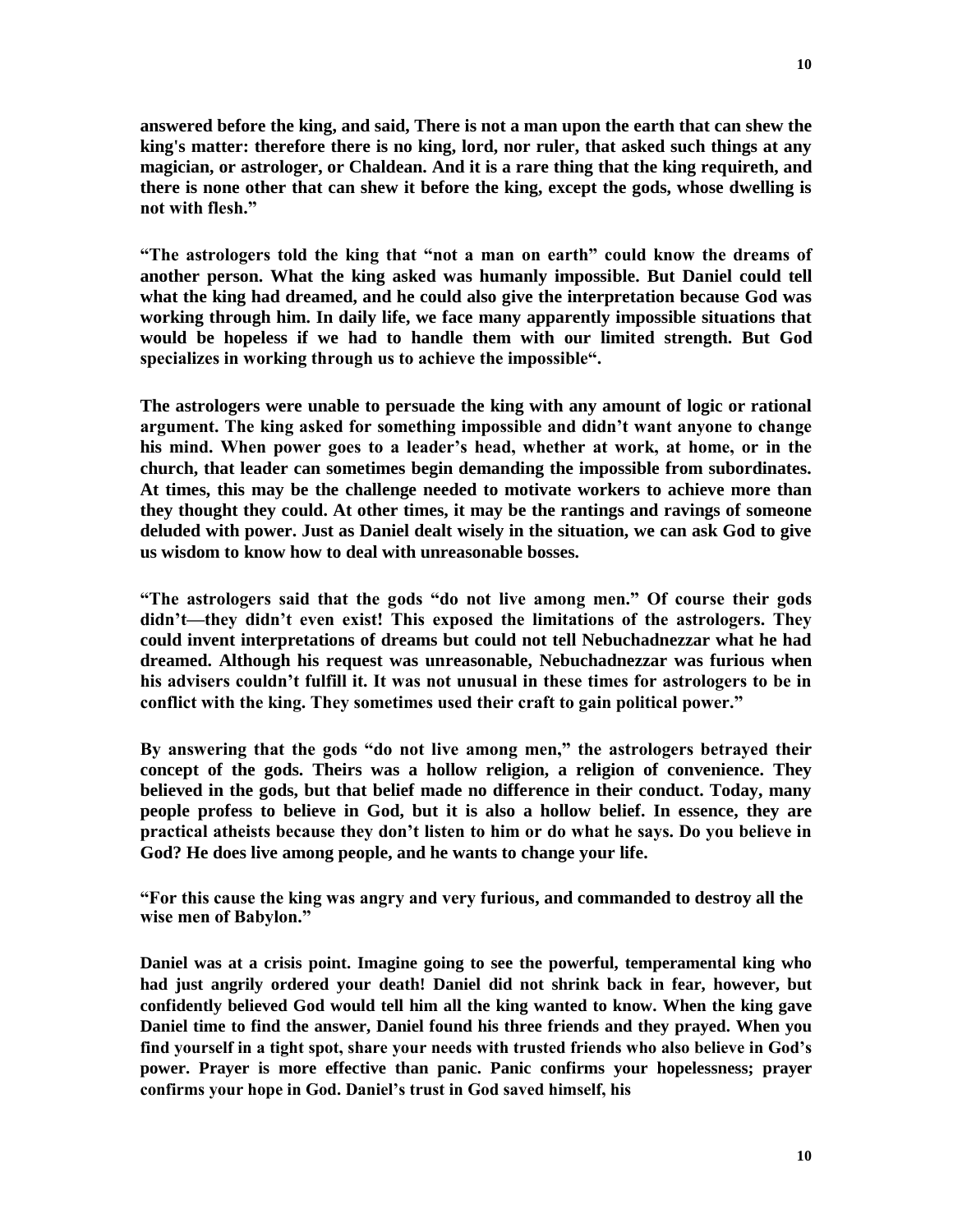**three friends, and all the other wise men of Babylon.**

**"And the decree went forth that the wise men should be slain; and they sought Daniel and his fellows to be slain. Then Daniel answered with counsel and wisdom to Arioch the captain of the king's guard, which was gone forth to slay the wise men of Babylon: He answered and said to Arioch the king's captain, why is the decree so hasty from the king? Then Arioch made the thing known to Daniel. Then Daniel went in, and desired of the king that he would give him time, and that he would shew the king the interpretation."**

**This verse not only shows that Daniel went to the king personally, but that he had absolute faith in God as to the revelation and interpretation of the dream. He promised the king both if he would only grant him time to pray to his God in the heavens—the One ruling all things**

**"Then Daniel went to his house, and made the thing known to Hananiah, Mishael, and Azariah, his companions: That they would desire mercies of the God of heaven concerning this secret; that Daniel and his fellows should not perish with the rest of the wise men of Babylon."**

**Daniel was at a crisis point. Imagine going to see the powerful, temperamental king who had just angrily ordered your death! Daniel did not shrink back in fear, however, but confidently believed God would tell him all the king wanted to know. When the king gave Daniel time to find the answer, Daniel found his three friends and they prayed. When you find yourself in a tight spot, share your needs with trusted friends who also believe in God's power. Prayer is more effective than panic. Panic confirms your hopelessness; prayer confirms your hope in God. Daniel's trust in God saved himself, his three friends, and all the other wise men of Babylon.**

#### **The dream revealed (Daniel 2:19-35)**

**"Then was the secret revealed unto Daniel in a night vision. Then Daniel blessed the God of heaven. Daniel answered and said, Blessed be the name of God for ever and ever: for wisdom and might are his: And he changeth the times and the seasons: he removeth kings, and setteth up kings: he giveth wisdom unto the wise, and knowledge to them that know understanding: He revealeth the deep and secret things: he knoweth what is in the darkness, and the light dwelleth with him. I thank thee, and praise thee, O thou God of my fathers, who hast given me wisdom and might, and hast made known unto me now what we desired of thee: for thou hast now made known unto us the king's matter."**

**After Daniel asked God to reveal Nebuchadnezzar's dream to him, he saw a vision of the dream. Daniel's prayer was answered. Before rushing to Arioch with the news, Daniel took time to give God credit for all wisdom and power, thanking God for answering his request. How do you feel when your prayers are answered? Excited, surprised, relieved? There are times when we seek God in prayer and, after having been answered, dash off in our excitement, forgetting to give God credit for the answer. Match your persistence in prayer with gratitude when your requests are answered.**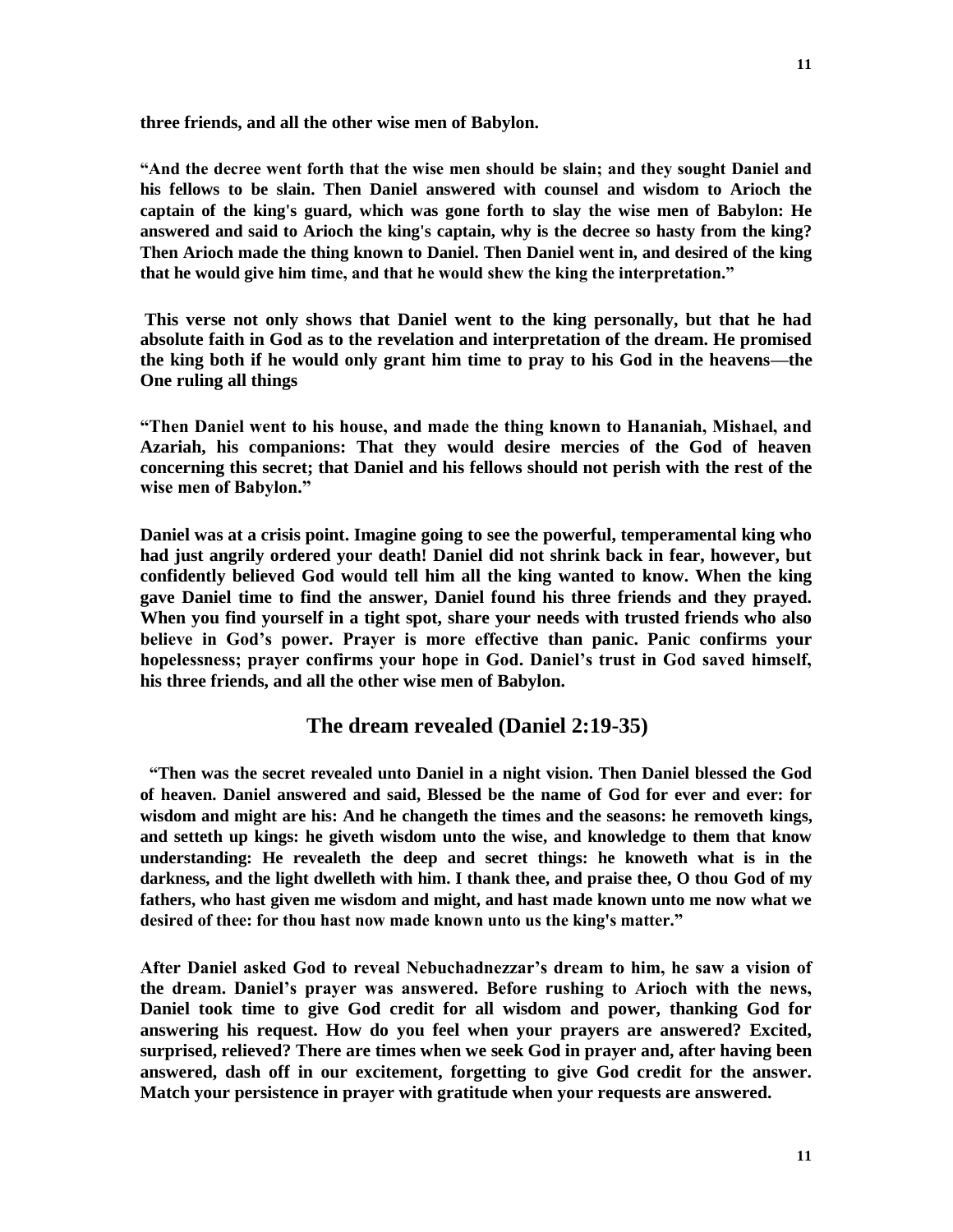**If you ever think that you have much to learn in life, and if you ever wish that you knew more about how to handle people, then look to God for wisdom. While educational institutions provide diplomas at great expense, God gives wisdom freely to all who ask.**

**When we see evil leaders who live long and good leaders who die young, we may wonder if God controls world events. Daniel saw evil rulers with almost limitless power, but Daniel knew and proclaimed that God "sets up kings and deposes them," that he controls everything that happens. God governs the world according to his purposes. You may be dismayed when you see evil people prosper, but God is in control. Let this knowledge give you confidence and peace no matter what happens**

**"Therefore Daniel went in unto Arioch, whom the king had ordained to destroy the wise men of Babylon: he went and said thus unto him; destroy not the wise men of Babylon: bring me in before the king, and I will shew unto the king the interpretation."**

**Daniel did not use his success to promote his own self-interest. He thought of others. When striving to succeed or survive, remember the needs of others.**

#### **THE FULFILLMENT OF DANIEL'S INTERPRETATION**

**The large statue in Nebuchadnezzar's dream (Daniel 2:24-45) represented the four kingdoms that would dominate as world powers. We recognize these as the Babylonian empire, the Medo-Persian Empire, the Grecian empire, and the Roman Empire. All of these will be crushed and brought to an end by the kingdom of God, which will continue forever.**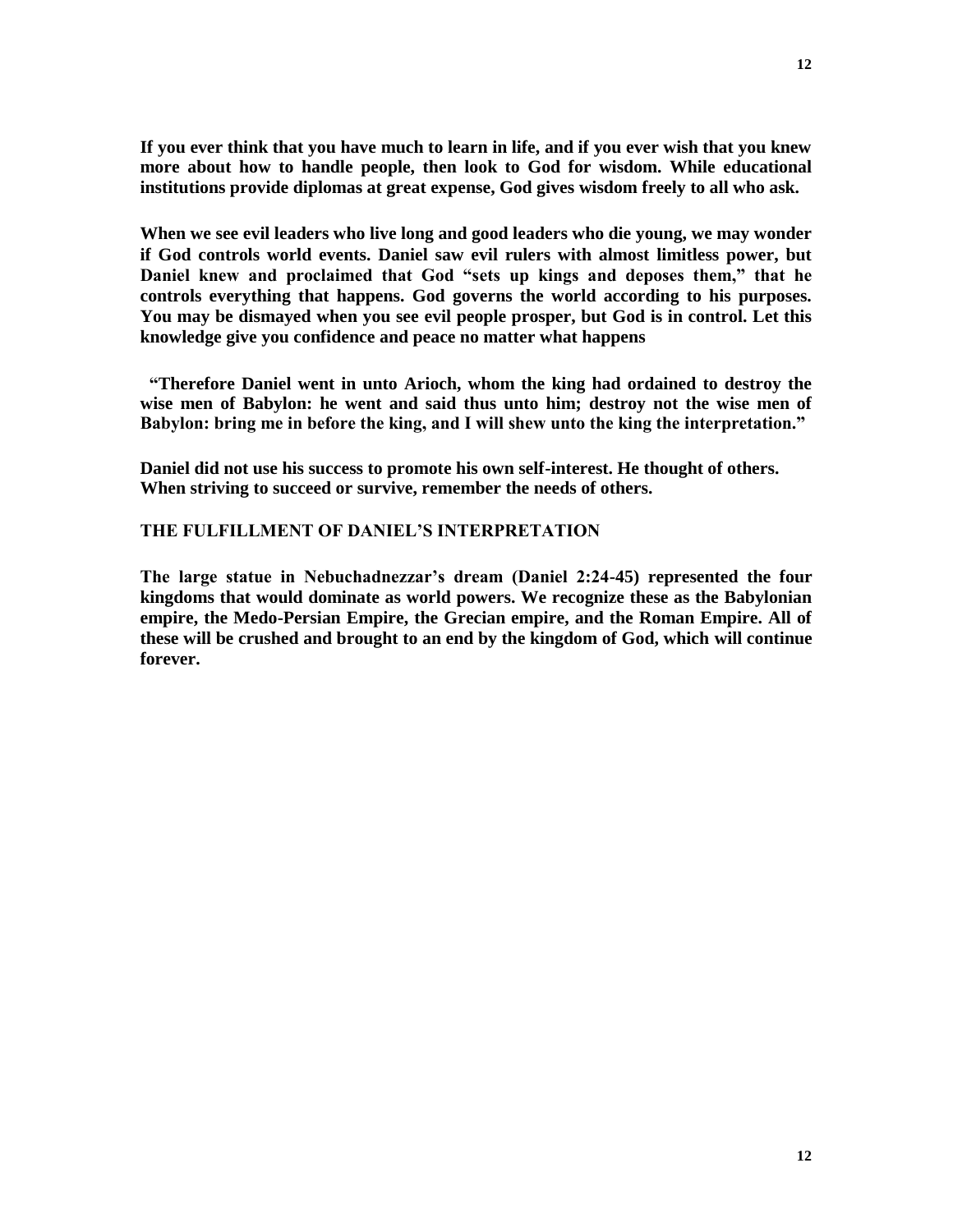**13**

## **Daniel Chapter 3**

**"King Nebuchadnezzar made a gold statue ninety feet tall and nine feet wide and set it up on the plain of Dura in the province of Babylon. Then he sent messages to the princes, prefects, governors, advisers, counselors, judges, magistrates, and all the provincial officials to come to the dedication of the statue he had set up. When all these officials had arrived and were standing before the image King Nebuchadnezzar had set up, a herald shouted out, "People of all races and nations and languages, listen to the king's command! When you hear the sound of the horn, flute, zither, lyre, harp, pipes, and other instruments, bow to the ground to worship King Nebuchadnezzar's gold statue. Anyone who refuses to obey will immediately be thrown into a blazing furnace."**

**"So at the sound of the musical instruments, all the people, whatever their race or nation or language, bowed to the ground and worshiped the statue that King Nebuchadnezzar had set up.**

**"But some of the astrologers went to the king and informed on the Jews. They said to King Nebuchadnezzar, "Long live the king! You issued a decree requiring all the people to bow down and worship the gold statue when they hear the sound of the musical instruments. That decree also states that those who refuse to obey must be thrown into a blazing furnace. But there are some Jews—Shadrach, Meshach, and Abednego—whom you have put in charge of the province of Babylon. They have defied Your Majesty by refusing to serve your gods or to worship the gold statue you have set up."**

**We don't know if other Jews refused to fall down and worship the image, but these three were singled out as public examples. Why didn't the three men just bow to the image and tell God that they didn't mean it? They had determined never to worship another god, and they courageously took their stand. As a result, they were condemned and led away to be executed. The men did not know whether they would be delivered from the fire; all they knew was that they would not fall down and worship an idol. Are you ready to take a stand for God no matter what? When you stand for God, you will stand out. It may be painful, and it may not always have a happy ending. Be prepared to say, "If he rescues me, or if he doesn't, I will serve only God."**

**"Then Nebuchadnezzar flew into a rage and ordered Shadrach, Meshach, and Abednego to be brought before him. When they were brought in, Nebuchadnezzar said to them, "Is it true, Shadrach, Meshach, and Abednego, that you refuse to serve my gods or to worship the gold statue I have set up? I will give you one more chance. If you bow down and worship the statue I have made when you hear the sound of the musical instruments, all will be well. But if you refuse, you will be thrown immediately into the blazing furnace. What god will be able to rescue you from my power then?"**

**Nebuchadnezzar had lost control. How could anyone dare to disobey his commands? As the supreme ruler of Babylonia, he expected absolute obedience. But his pride had caused**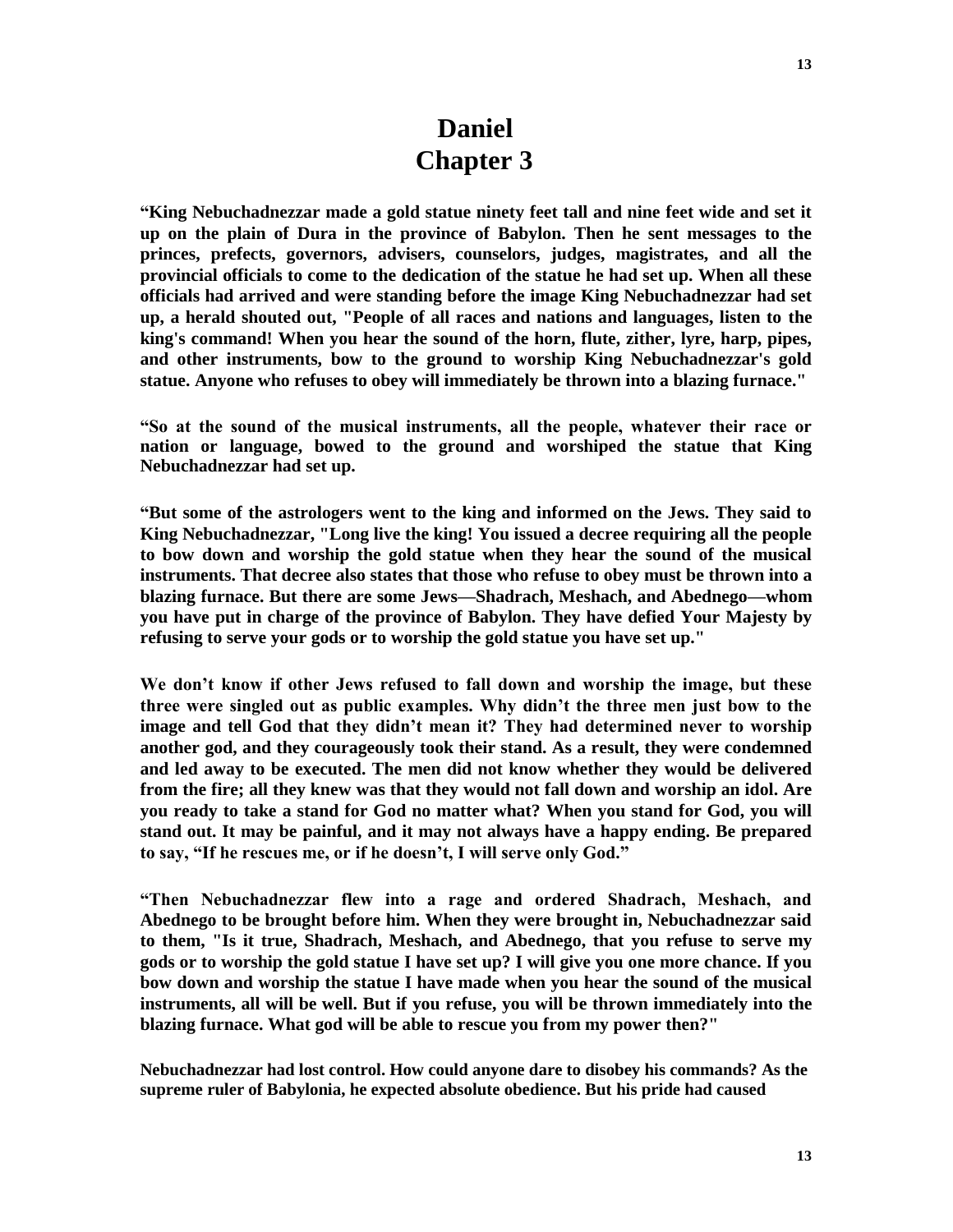**him to go beyond his own authority. His demands were unjust and his reactions extreme. If you find yourself angered when people don't follow your directions, ask yourself, "Why am I reacting?" Your ego may be overly involved with your authority.**

**Shadrach, Meshach, and Abednego replied, "O Nebuchadnezzar, we do not need to defend ourselves before you. If we are thrown into the blazing furnace, the God whom we serve is able to save us. He will rescue us from your power, Your Majesty. [18] But even if he doesn't, Your Majesty can be sure that we will never serve your gods or worship the gold statue you have set up."**

**The three men were given one more chance. Here are eight excuses they could have used to bow to the image and save their lives: (1) We will fall down but not actually worship the idol. (2) We won't become idol worshipers, but will worship it this one time, and then ask God for forgiveness. (3) The king has absolute power, and we must obey him. God will understand. (4) The king appointed us—we owe this to him. (5) This is a foreign land, so God will excuse us for following the customs of the land. (6) Our ancestors set up idols in God's temple! This isn't half as bad! (7) We're not hurting anybody. (8) If we get ourselves killed and some pagans take our high positions, they won't help our people in exile!**

**Although all these excuses sound sensible at first, they are dangerous rationalizations. To fall down and worship the image would violate God's command in Exodus 20:3, "You shall have no other gods before me." It would also erase their testimony for God forever. Never again could they talk about the power of their God above all other gods. What excuses do you use for not standing up for him?**

**Shadrach, Meshach, and Abednego were pressured to deny God, but they chose to be faithful to him no matter what happened! They trusted God to deliver them, but they were determined to be faithful regardless of the consequences. If God always rescued those who were true to him, Christians would not need faith. Their religion would be a great insurance policy, and there would be lines of selfish people ready to sign up. We should be faithful to serve God whether he intervenes on our behalf or not. Our eternal reward is worth any suffering we may have to endure first.**

**"Nebuchadnezzar was so furious with Shadrach, Meshach, and Abednego that his face became distorted with rage. He commanded that the furnace be heated seven times hotter than usual.**

**"His attitude toward them changed." When we do something that offends non-Christians, their attitude toward us often changes because they are basically selfish. Christians should be different; they should still love those who offend them**

**"Then he ordered some of the strongest men of his army to bind Shadrach, Meshach, and Abednego and throw them into the blazing furnace. So they tied them up and threw them into the furnace, fully clothed and because the king, in his anger, had demanded such a hot fire in the furnace, the flames leaped out and killed the soldiers as they threw the**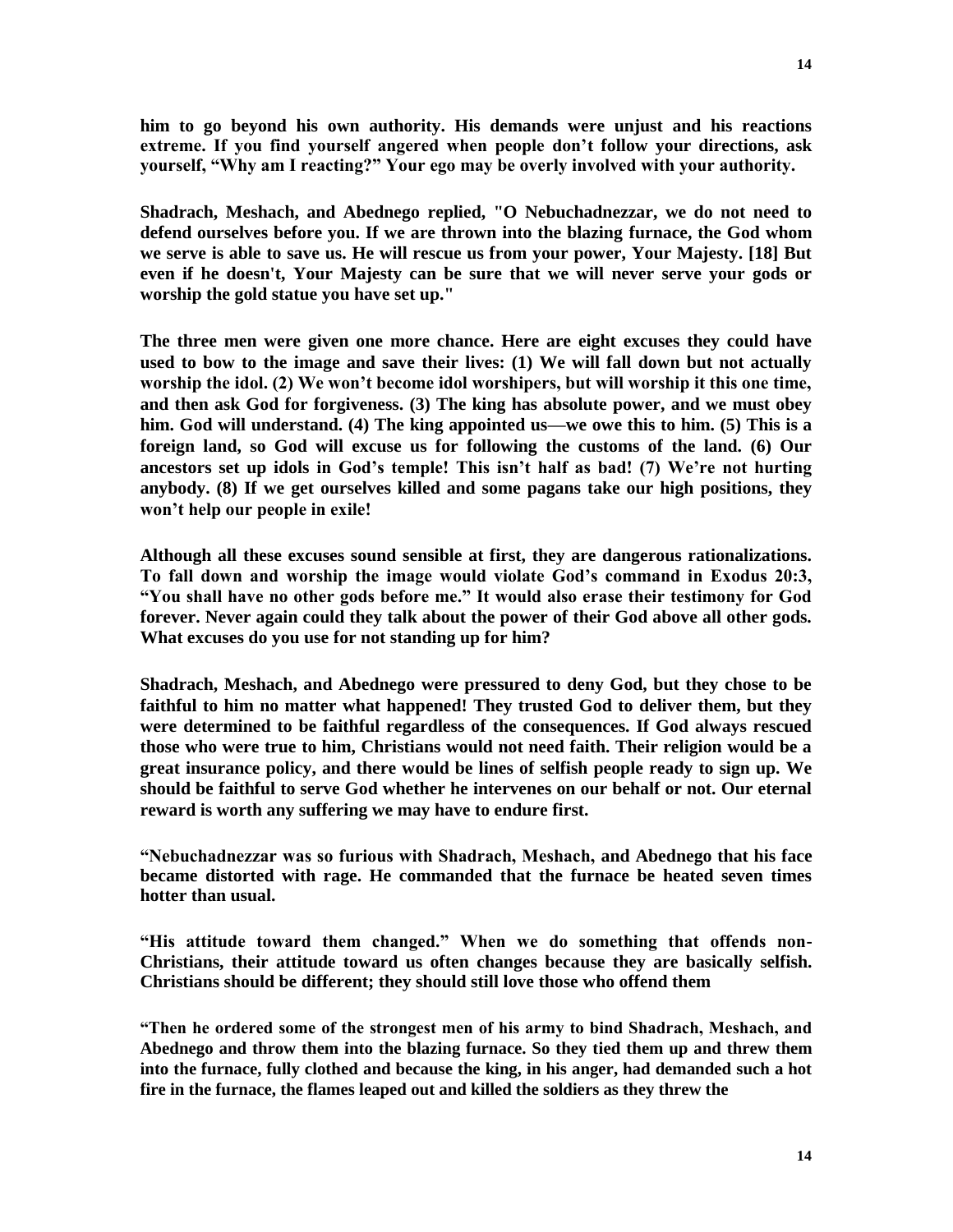**three men in! So Shadrach, Meshach, and Abednego, securely tied, fell down into the roaring flames. But suddenly, as he was watching, Nebuchadnezzar jumped up in amazement and exclaimed to his advisers, "Didn't we tie up three men and throw them into the furnace?" "Yes," they said, "we did indeed, Your Majesty." "Look!" Nebuchadnezzar shouted. "I see four men, unbound, walking around in the fire. They aren't even hurt by the flames! And the fourth looks like a divine being!"**

**It was obvious to those watching that this fourth person was supernatural. We cannot be certain who the fourth man was. It could have been an angel or a pre-incarnate appearance of Christ. In either case, God sent a heavenly visitor to accompany these faithful men during their time of great trial.**

**God's deliverance of Shadrach, Meshach, and Abednego was a great victory of faith for the Jews in captivity. They were protected from harm, they were comforted in trial, God was glorified, and they were rewarded. Let us determine to be true to God no matter how difficult the pressure or punishment. God's protection transcends anything we could imagine.**

**Then Nebuchadnezzar came as close as he could to the door of the flaming furnace and shouted: "Shadrach, Meshach, and Abednego, servants of the Most High God, come out! Come here!" So Shadrach, Meshach, and Abednego stepped out of the fire. Then the princes, prefects, governors, and advisers crowded around them and saw that the fire had not touched them. Not a hair on their heads was singed, and their clothing was not scorched. They didn't even smell of smoke! Then Nebuchadnezzar said, "Praise to the God of Shadrach, Meshach, and Abednego! He sent his angel to rescue his servants who trusted in him. They defied the king's command and were willing to die rather than serve or worship any god except their own God. Therefore, I make this decree: If any people, whatever their race or nation or language, speak a word against the God of Shadrach, Meshach, and Abednego, they will be torn limb from limb, and their houses will be crushed into heaps of rubble. There is no other god who can rescue like this!" Then the king promoted Shadrach, Meshach, and Abednego to even higher positions in the province of Babylon.**

**These young men had been completely untouched by the fire and heat. Only the rope that bound them had been burned. No human can bind us if God wants us to be free. The power available to us is the same that delivered Shadrach, Meshach, and Abednego and raised Christ from the dead (Eph. 1:18-20). Trust God in every situation. There are eternal reasons for temporary trials; so be thankful that your destiny is in God's hands, not in human hands.**

**Nebuchadnezzar was not making a commitment here to serve the Hebrews' God alone. Instead, he was acknowledging that God is powerful, and he commanded his people not to speak against God. Nebuchadnezzar did not tell the people to throw away all the other gods, but to add this one to the list.**

**Where was Daniel in this story? The Bible does not say, but there are several**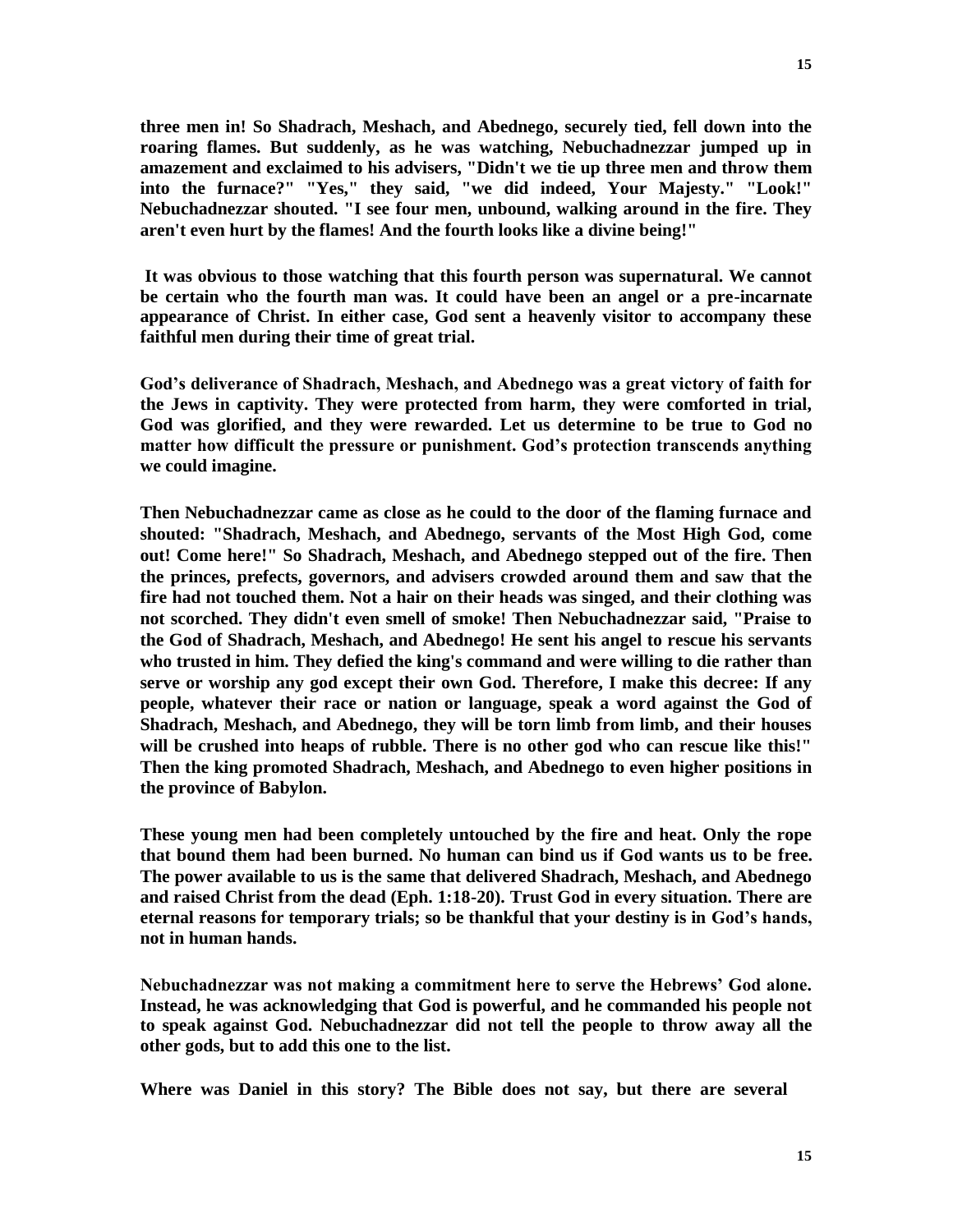**possibilities. (1) He may have been on official business in another part of the kingdom. (2) He may have been present, but because he was a ruler, the officials did not accuse him of not falling down and worshiping the image. (3) He may have been in the capital city handling the administration while Nebuchadnezzar was away. (4) He may have been considered exempt from bowing down to the image because of his reputation for interpreting dreams through his God. Whether Daniel was there or not, we can be sure that he would not have worshiped the image.**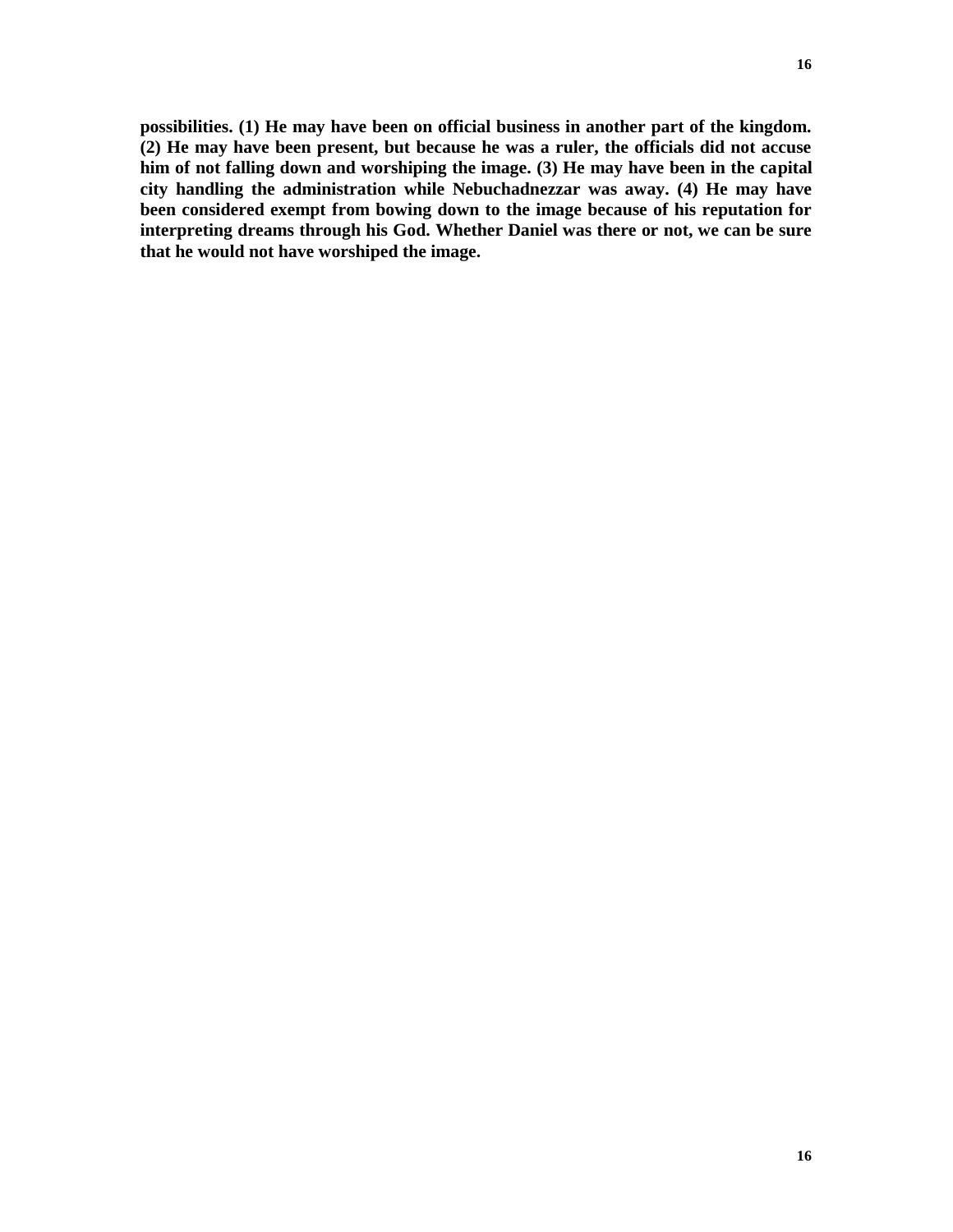## **Daniel Chapter 4**

**Nebuchadnezzar the king, unto all people, nations, and languages, that dwell in all the earth; Peace be multiplied unto you. I thought it good to shew the signs and wonders that the high God hath wrought toward me. How great are his signs! And how mighty are his wonders! His kingdom is an everlasting kingdom, and his dominion is from generation to generation.**

**Although Nebuchadnezzar praised Daniel's God, he still did not believe in him completely or submit to him alone (Daniel 4:8). Many people attend church and use spiritual language, but they really don't believe in God or obey him. Profession doesn't always mean possession. How do your beliefs match with your obedience?**

**"I Nebuchadnezzar was at rest in mine house, and flourishing in my palace: I saw a dream which made me afraid, and the thoughts upon my bed and the visions of my head troubled me. Therefore made I a decree to bring in all the wise men of Babylon before me, that they might make known unto me the interpretation of the dream then came in the magicians, the astrologers, the Chaldeans, and the soothsayers: and I told the dream before them; but they did not make known unto me the interpretation thereof. But at the last Daniel came in before me, whose name was Belteshazzar, according to the name of my god, and in whom is the spirit of the holy gods: and before him I told the dream, saying, O Belteshazzar, master of the magicians, because I know that the spirit of the holy gods is in thee, and no secret troubleth thee, tell me the visions of my dream that I have seen, and the interpretation thereof. Thus were the visions of mine head in my bed; I saw, and behold a tree in the midst of the earth, and the height thereof was great. The tree grew, and was strong, and the height thereof reached unto heaven, and the sight thereof to the end of all the earth: The leaves thereof were fair, and the fruit thereof much, and in it was meat for all: the beasts of the field had shadow under it, and the fowls of the heaven dwelt in the boughs thereof, and all flesh was fed of it. I saw in the visions of my head upon my bed, and, behold, a watcher and an holy one came down from heaven; He cried aloud, and said thus, Hew down the tree, and cut off his branches, shake off his leaves, and scatter his fruit: let the beasts get away from under it, and the fowls from his branches: Nevertheless leave the stump of his roots in the earth, even with a band of iron and brass, in the tender grass of the field; and let it be wet with the dew of heaven, and let his portion be with the beasts in the grass of the earth: Let his heart be changed from man's, and let a beast's heart be given unto him; and let seven times pass over him. This matter is by the decree of the watchers, and the demand by the word of the holy ones: to the intent that the living may know that the most High ruleth in the kingdom of men, and giveth it to whomsoever he will, and setteth up over it the basest of men."**

**One of the most difficult lessons to learn is that God is sovereign. He is above all of those who are above us. He limits the power and authority of all the government, business, and religious leaders in the world. Those who live in freedom and with a relatively high**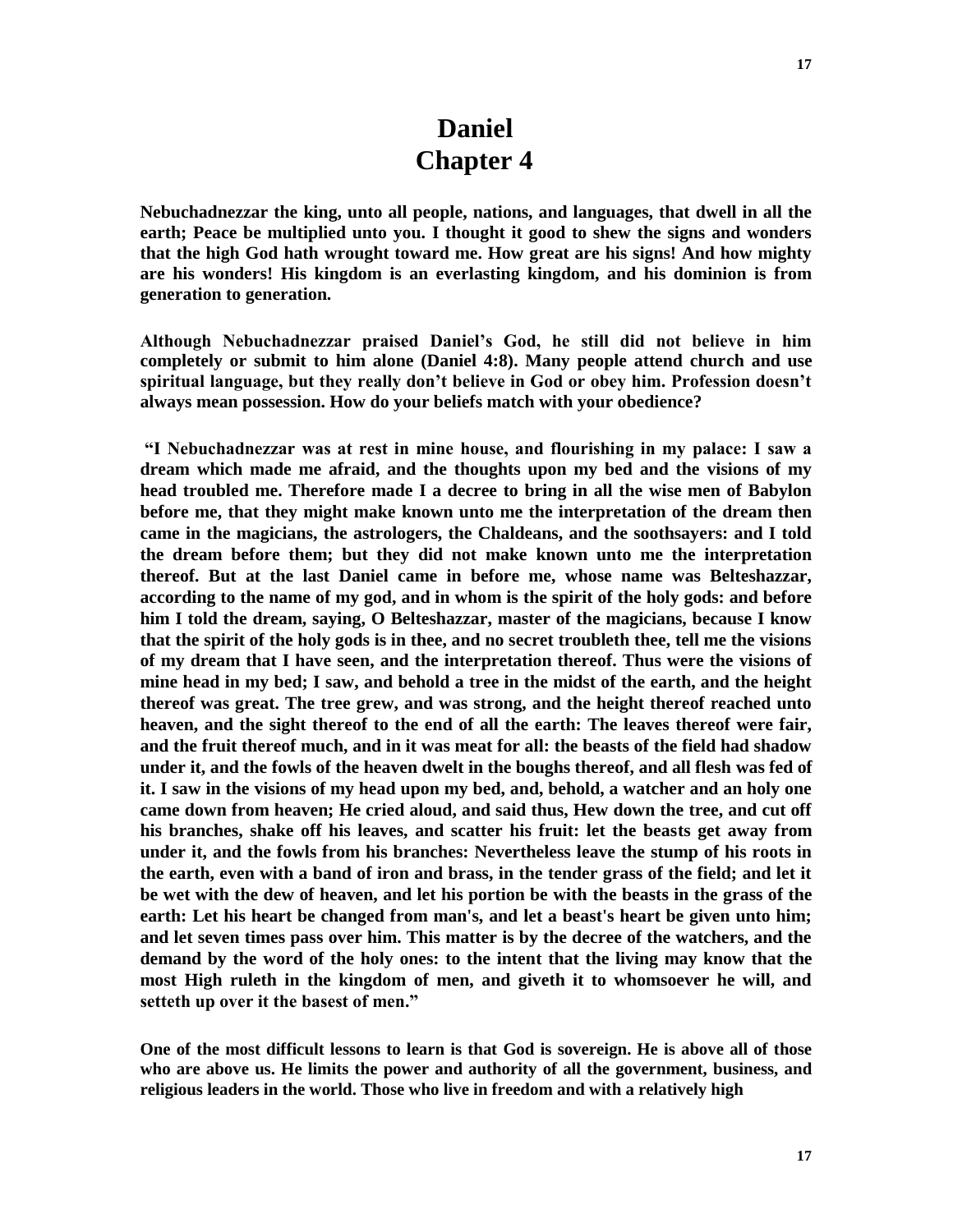**degree of autonomy find this difficult to understand. While we may feel as though we are free to do what we please, God is sovereign over all of our plans and desire**

**"This dream I king Nebuchadnezzar have seen. Now thou, O Belteshazzar, declare the interpretation thereof, forasmuch as all the wise men of my kingdom are not able to make known unto me the interpretation: but thou art able; for the spirit of the holy gods is in thee. Then Daniel, whose name was Belteshazzar, was astounded for one hour, and his thoughts troubled him. The king spake, and said, Belteshazzar, let not the dream, or the interpretation thereof, trouble thee. Belteshazzar answered and said, my lord, the dream be to them that hate thee, and the interpretation thereof to thine enemies."**

**When Daniel understood Nebuchadnezzar's dream, he was stunned, and he wondered how to break the news. He told the king he wished what the dream foreshadowed would happen to the king's enemies and not to Nebuchadnezzar. How could Daniel be so deeply grieved at the fate of Nebuchadnezzar—the king who was responsible for the destruction of Daniel's home and nation? Daniel had forgiven Nebuchadnezzar, and so God was able to use Daniel. Very often, when someone has wronged us, we find it difficult to forget the past. We may even be glad when that person suffers. Forgiveness means putting the past behind us. Can you love someone who has hurt you? Can you serve someone who mistreated you? Ask God to help you forgive, forget, and love. God may use you in an extraordinary way in that person's life!**

**The tree that thou sawest, which grew, and was strong, whose height reached unto the heaven, and the sight thereof to all the earth; Whose leaves were fair, and the fruit thereof much, and in it was meat for all; under which the beasts of the field dwelt, and upon whose branches the fowls of the heaven had their habitation: It is thou, O king, that art grown and become strong: for thy greatness is grown, and reacheth unto heaven, and thy dominion to the end of the earth. And whereas the king saw a watcher and an holy one coming down from heaven, and saying, Hew the tree down, and destroy it; yet leave the stump of the roots thereof in the earth, even with a band of iron and brass, in the tender grass of the field; and let it be wet with the dew of heaven, and let his portion be with the beasts of the field, till seven times pass over him;**

**Although much of the world thought that Nebuchadnezzar was a mighty (even divine) king, God demonstrated that Nebuchadnezzar was an ordinary man. The king would go insane and become like an animal for a set period of time ("seven times"). God humiliated Nebuchadnezzar to show that almighty God, not Nebuchadnezzar, was Lord of the nations. No matter how powerful a person may become, self-centered pride will push God from his or her life. Pride may be one of the most dangerous temptations you will face. Do not let your accomplishments cause you to forget God.**

**This is the interpretation, O king, and this is the decree of the most High, which is come upon my lord the king: That they shall drive thee from men, and thy dwelling shall be with the beasts of the field, and they shall make thee to eat grass as oxen, and they shall wet thee with the dew of heaven, and seven times shall pass over thee, till thou know that the most High ruleth in the kingdom of men, and giveth it to whomsoever he will.**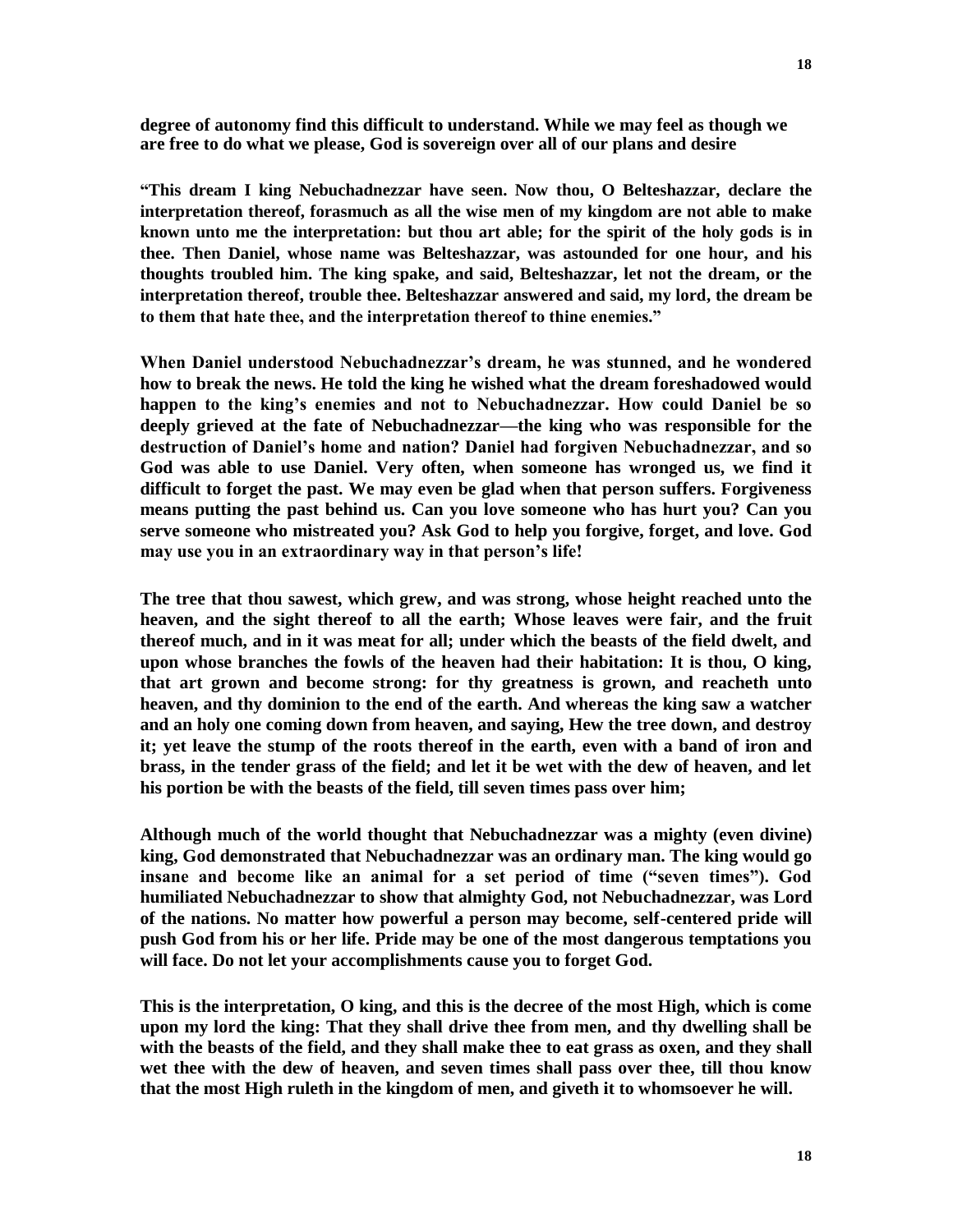**19**

**Moreover, whereas they commanded to leave the stump of the tree roots; thy kingdom shall be sure unto thee, after that thou shalt have known that the heavens do rule. Wherefore, O king, let my counsel be acceptable unto thee, and break off thy sins by righteousness, and thine iniquities by shewing mercy to the poor; if it may be a lengthening of thy tranquility.**

**"All this came upon the king Nebuchadnezzar. At the end of twelve months he walked in the palace of the kingdom of Babylon. The king spake, and said, is not this great Babylon, that I have built for the house of the kingdom by the might of my power, and for the honour of my majesty? While the word was in the king's mouth, there fell a voice from heaven, saying, O king Nebuchadnezzar, to thee it is spoken; the kingdom is departed from thee. And they shall drive thee from men, and thy dwelling shall be with the beasts of the field: they shall make thee to eat grass as oxen, and seven times shall pass over thee, until thou know that the most High ruleth in the kingdom of men, and giveth it to whomsoever he will. The same hour was the thing fulfilled upon Nebuchadnezzar: and he was driven from men, and did eat grass as oxen, and his body was wet with the dew of heaven, till his hairs were grown like eagles' feathers, and his nails like birds' claws."**

**Daniel pleaded with Nebuchadnezzar to change his ways, and God gave Nebuchadnezzar 12 months to do it. Unfortunately, there was no repentance in the heart of this proud king, and so the dream was fulfilled.**

**"And at the end of the days I Nebuchadnezzar lifted up mine eyes unto heaven, and mine understanding returned unto me, and I blessed the most High, and I praised and honored him that liveth for ever, whose dominion is an everlasting dominion, and his kingdom is from generation to generation:"**

**Ancient kings tried to avoid mentioning their weaknesses or defeats in their monuments and official records. From Nebuchadnezzar's records, however, we can infer that for a time during his 43-year reign he did not rule. The Bible, however, explains Nebuchadnezzar's pride and punishment.**

**"And all the inhabitants of the earth are reputed as nothing: and he doeth according to his will in the army of heaven, and among the inhabitants of the earth: and none can stay his hand, or say unto him, what doest thou? At the same time my reason returned unto me; and for the glory of my kingdom, mine honour and brightness returned unto me; and my counselors and my lords sought unto me; and I was established in my kingdom, and excellent majesty was added unto me."**

**Nebuchadnezzar's pilgrimage with God is one of the themes of this book. In Daniel 2:47, he acknowledged that God revealed mysteries to Daniel. In Daniel 3:28-29 he praised the God who rescued the three Hebrews. Despite Nebuchadnezzar's recognition that God exists and works great miracles, in Daniel 4:30 we see that he still did not acknowledge God as his Lord. We may recognize that God exists and does wonderful miracles, but God is not going to change us until we acknowledge him as Lord.**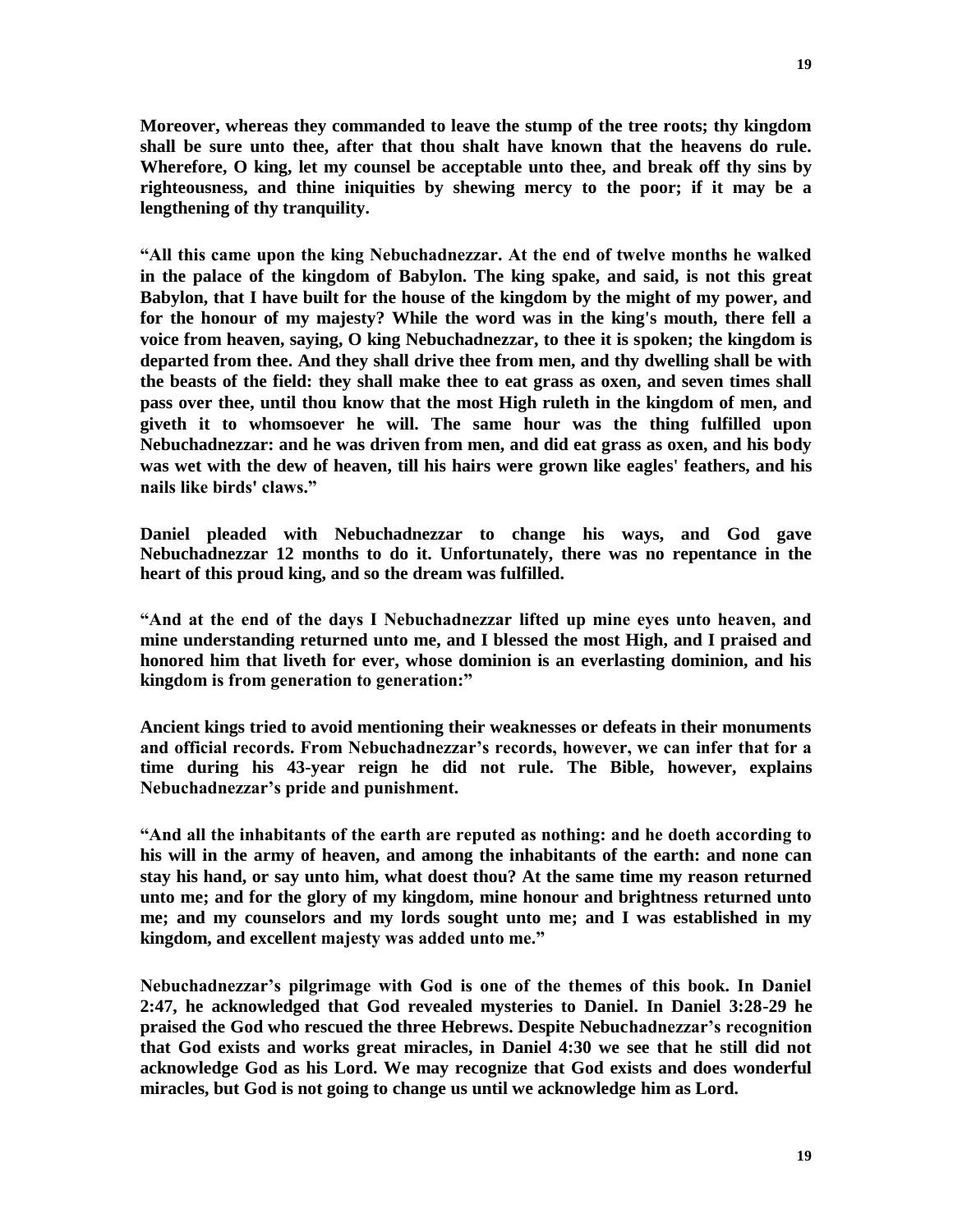**"Now I Nebuchadnezzar praise and extol and honour the King of heaven, all whose works are truth, and his ways judgment: and those that walk in pride he is able to abase."**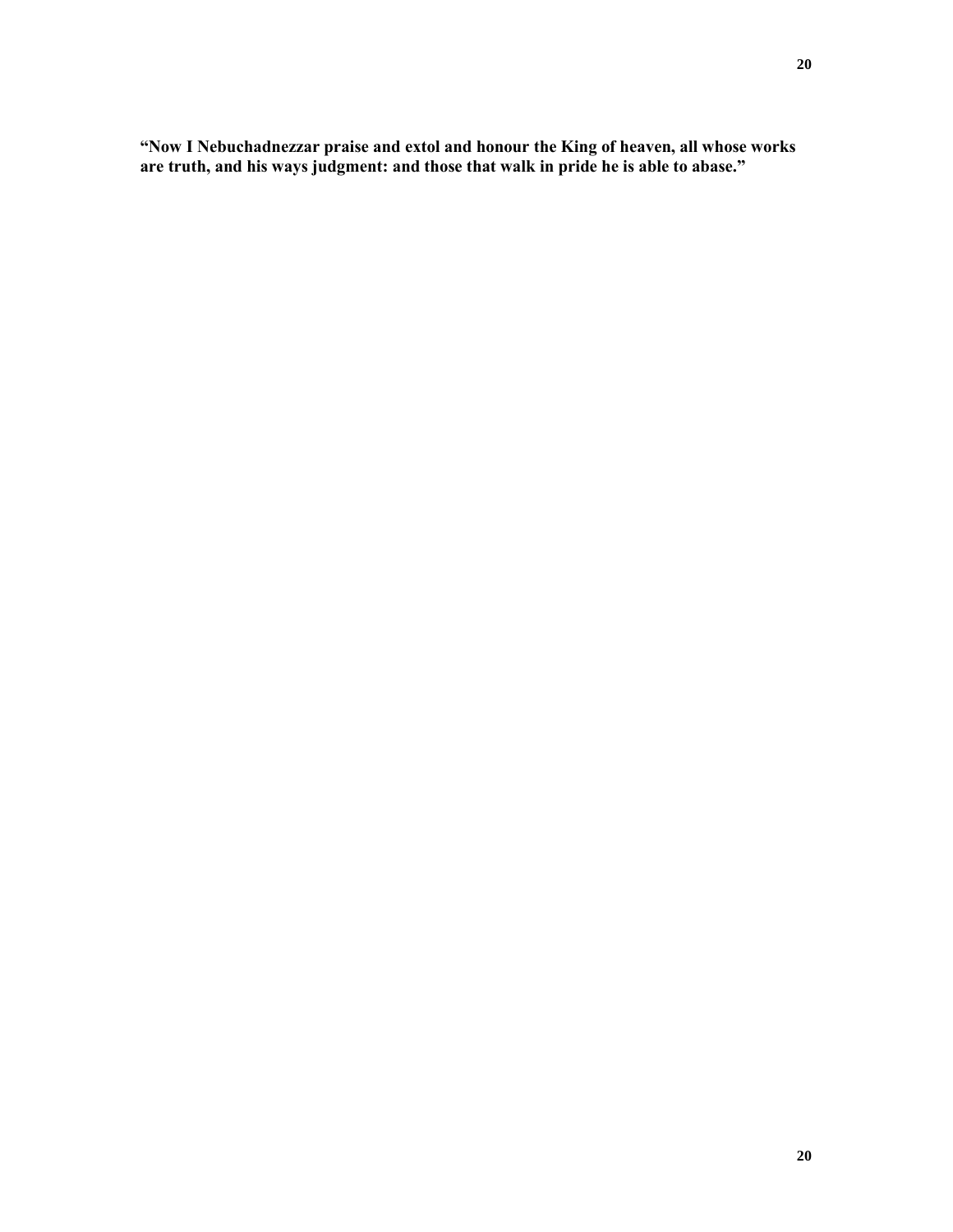## **Daniel Chapter 5**

**"A number of years later, King Belshazzar gave a great feast for a thousand of his nobles and drank wine with them."**

**Sixty-six years have elapsed since Daniel 1, which tells of Nebuchadnezzar's strike against Jerusalem in 605 B.C. Nebuchadnezzar died in 562 B.C. after a reign of 43 years. His son, Evil-Merodach, ruled from 562-560 B.C.; his brother-in-law Neriglissar reigned four years from 560-556 B.C. After a two-month reign by Labashi-Marduk in 556 B.C., the Babylonian empire continued from 556-539 B.C. under the command of Nabonidus. Belshazzar was the son of Nabonidus. He co-reigned with his father from 553-539 B.C. Nebuchadnezzar is called Belshazzar's "father." The term could also mean "ancestor."**

**Archaeologists have recently discovered Belshazzar's name on several documents. He ruled with his father, Nabonidus, staying home to administer the affairs of the kingdom while his father tried to reopen trade routes taken over by Cyrus and the Persians. Belshazzar was in charge of the city of Babylon when it was captured.**

**"While Belshazzar was drinking, he gave orders to bring in the gold and silver cups that his predecessor, Nebuchadnezzar, had taken from the Temple in Jerusalem, so that he and his nobles, his wives, and his concubines might drink from them. So they brought these gold cups taken from the Temple of God in Jerusalem, and the king and his nobles, his wives, and his concubines drank from them. They drank toasts from them to honor their idols made of gold, silver, bronze, iron, wood, and stone. At that very moment they saw the fingers of a human hand writing on the plaster wall of the king's palace, near the lamp stand. The king himself saw the hand as it wrote, and his face turned pale with fear. Such terror gripped him that his knees knocked together and his legs gave way beneath him. The king shouted for the enchanters, astrologers, and fortune-tellers to be brought before him. He said to these wise men of Babylon, "Whoever can read this writing and tell me what it means will be dressed in purple robes of royal honor and will wear a gold chain around his neck. He will become the third highest ruler in the kingdom!"**

**Belshazzar served as co-regent with his father Nabonidus. Thus, Nabonidus was the first ruler and his son Belshazzar, the second. The person who could read the writing would be given third place, which was the highest position and honor that Belshazzar could offer.**

**"But when all the king's wise men came in, none of them could read the writing or tell him what it meant."**

**Although the writing on the wall contained only three words in Aramaic, a language understood by Babylonians (see Daniel 2:4), the people could not determine its prophetic significance. God gave Daniel alone the ability to interpret the message of doom to Babylon. The wise men of the kingdom were ignorant of God's wisdom, no matter how great the reward. Daniel did not rush into the banquet hall with the others.**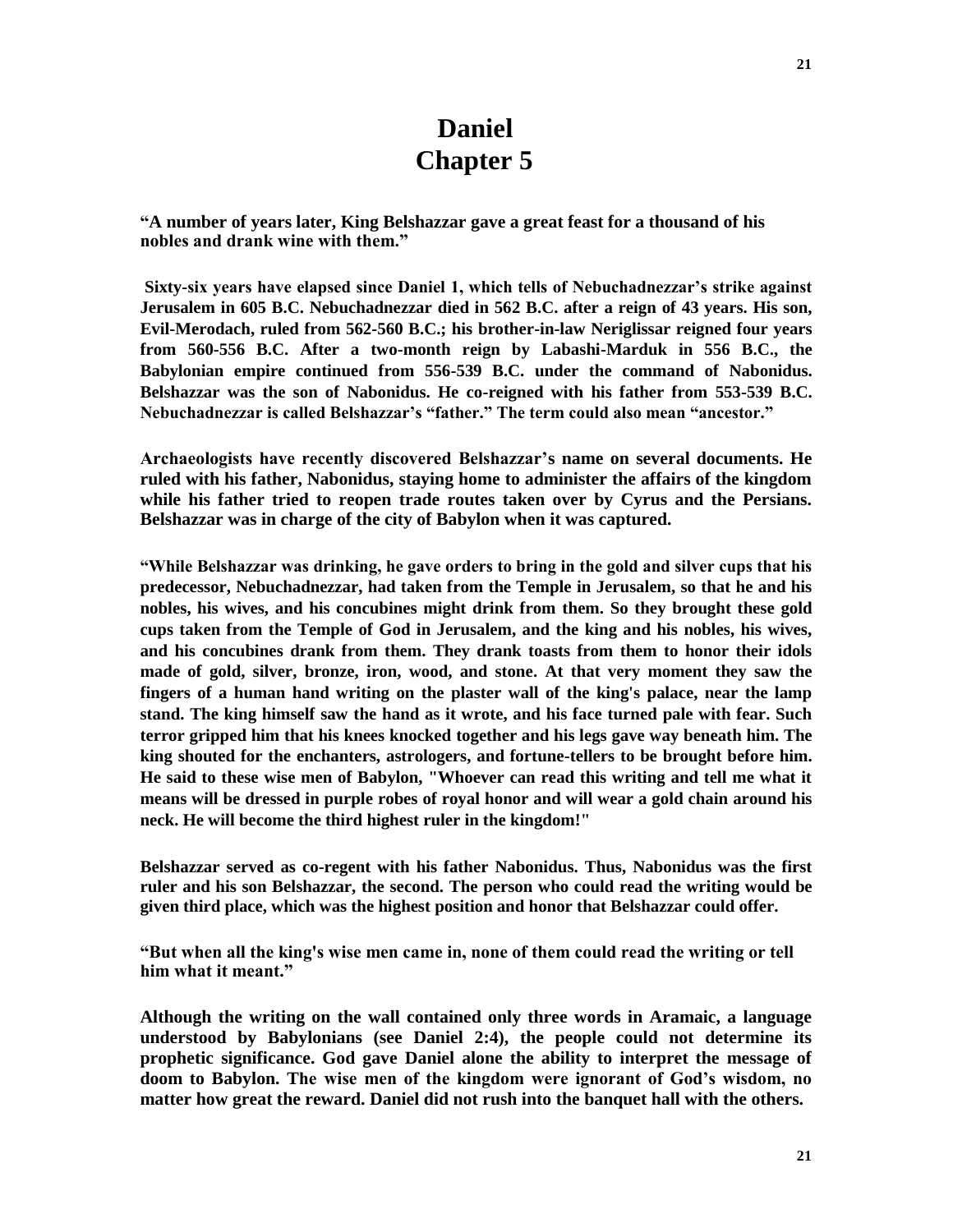**22**

**His loyalty was to God, not money.**

**Therefore, the king grew even more alarmed, and his face turned ashen white. His nobles, too, were shaken. However, when the queen mother heard what was happening, she hurried to the banquet hall. She said to Belshazzar, "Long live the king! Don't be so pale and afraid about this.**

**This queen was either Nabonidus's wife or the wife of one of his predecessors, possibly even of Nebuchadnezzar. She was not Belshazzar's wife, because his wives were with him in the banquet hall.**

**There is a man in your kingdom that has within him the spirit of the holy gods. During Nebuchadnezzar's reign, this man was found to have insight, understanding, and wisdom as though he himself were a god. Your predecessor, King Nebuchadnezzar, made him chief over all the magicians, enchanters, astrologers, and fortune-tellers of Babylon. This man Daniel, whom the king named Belteshazzar, has a sharp mind and is filled with divine knowledge and understanding. He can interpret dreams, explain riddles, and solve difficult problems. Call for Daniel, and he will tell you what the writing means."**

**"So Daniel was brought in before the king". The king asked him, "Are you Daniel, who was exiled from Judah by my predecessor, King Nebuchadnezzar? I have heard that you have the spirit of the gods within you and that you are filled with insight, understanding, and wisdom. [15] My wise men and enchanters have tried to read this writing on the wall, but they cannot. [16] I am told that you can give interpretations and solve difficult problems. If you can read these words and tell me their meaning, you will be clothed in purple robes of royal honor, and you will wear a gold chain around your neck. You will become the third highest ruler in the kingdom. Daniel answered the king, "Keep your gifts or give them to someone else, but I will tell you what the writing means."**

**The king offered Daniel beautiful gifts and great power if he would explain the writing, but Daniel turned him down. Daniel was not motivated by material rewards. His entire life had been characterized by doing right. Daniel was not showing disrespect in refusing the gifts, but he was growing older himself and knew the gifts would do him little good. Daniel wanted to show that he was giving an unbiased interpretation to the king. Doing right should be our first priority, not gaining power or rewards. Do you love God enough to do what is right, even if it means giving up personal rewards?**

**"Your Majesty, the Most High God gave sovereignty, majesty, glory, and honor to your predecessor, Nebuchadnezzar. He made him so great that people of all races and nations and languages trembled before him in fear. He killed those he wanted to kill and spared those he wanted to spare. He honored those he wanted to honor and disgraced those he wanted to disgrace. But when his heart and mind were hardened with pride, he was brought down from his royal throne and stripped of his glory. He was driven from human society. He was given the mind of an animal, and he lived among the wild donkeys. He ate grass like a cow, and he was drenched with the dew of heaven, until he learned that the Most High God rules the kingdoms of the world and appoints anyone he**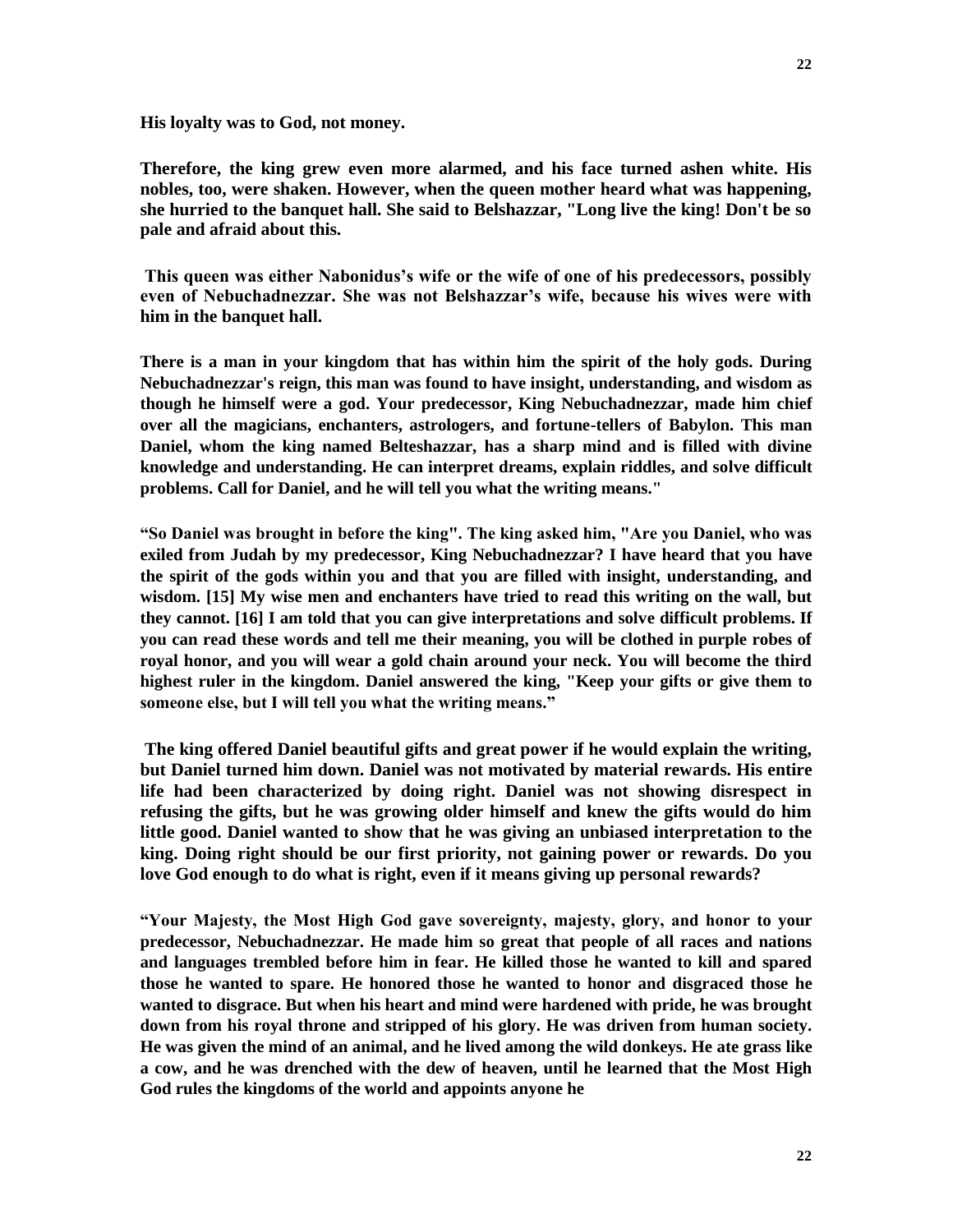**desires to rule over them. "You are his successor, O Belshazzar, and you knew all this, yet you have not humbled yourself. For you have defied the Lord of heaven and have had these cups from his Temple brought before you. You and your nobles and your wives and concubines have been drinking wine from them while praising gods of silver, gold, bronze, iron, wood, and stone—gods that neither see nor hear nor know anything at all. But you have not honored the God who gives you the breath of life and controls your destiny!'**

**Belshazzar knew Babylonian history, and so he knew how God had humbled Nebuchadnezzar. Nevertheless, Belshazzar's banquet was a rebellious challenge to God's authority as he took the sacred goblets from God's temple and drank from them. No one who understands that God is the Creator of the universe should be foolish enough to challenge him.**

**Often kings would kill the bearer of bad news. Nevertheless, Daniel was not afraid to tell the truth to the king even though it was not what he wanted to hear. We should be just as courageous in telling the truth under pressure.**

**"So God has sent this hand to write a message."**

**Belshazzar used the goblets from the temple for his party, and God condemned him for this act. We must not use for sinful purposes what has been dedicated to God. Today this would include church buildings, financial donations, and anything else that has been set apart for serving God. Be careful how you use what is God's**

**"This is the message that was written: Mene, Mene, Tekel, Parsin. [26] This is what these words mean."**

**Mene means 'numbered'—God has numbered the days of your reign and has brought it to an end. Tekel means 'weighed'—you have been weighed on the balances and have failed the test.'**

**The writing on the wall was a message for all those who defy God. Although Belshazzar had power and wealth, his kingdom was totally corrupt, and he could not withstand the judgment of God. God's time of judgment comes for all people. If you have forgotten God and slipped into a sinful way of life, turn away from your sin now before he removes any opportunities to repent. Ask God to forgive you, and begin to live by his standards of justice.**

**"Parsin means 'divided'—your kingdom has been divided and given to the Medes and Persians."**

**The Medes and Persians joined forces to overthrow Babylon. This event was predicted in the second phase of Nebuchadnezzar's dream in Daniel 2—the silver chest and arms**

**"Then at Belshazzar's command, Daniel was dressed in purple robes, a gold chain was**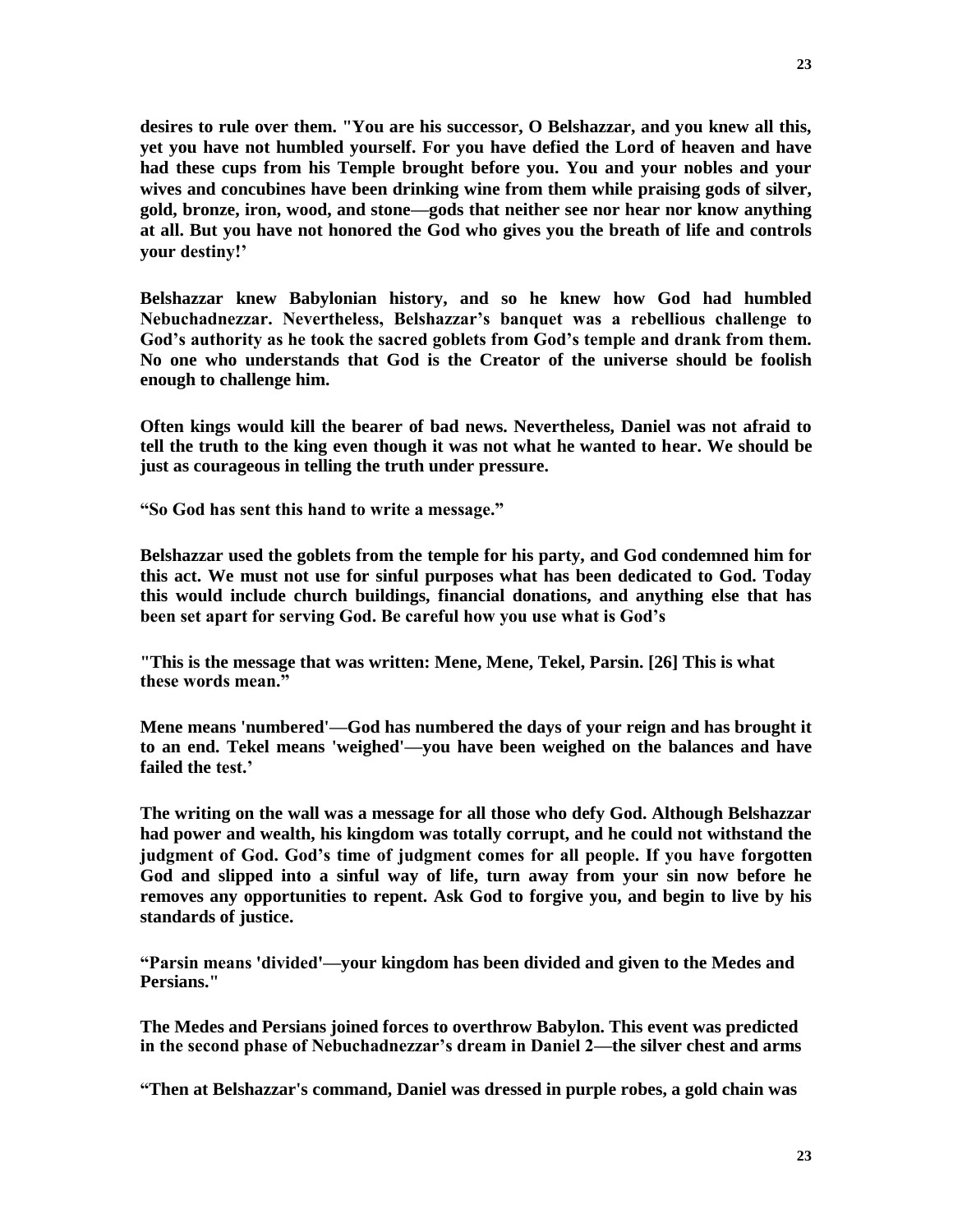**hung around his neck, and he was proclaimed the third highest ruler in the kingdom. [30] That very night Belshazzar, the Babylonian king, was killed. [31] And Darius the Mede took over the kingdom at the age of sixty-two."**

**Darius and his soldiers entered Babylon by diverting the river that ran through the city, then walking in on the dry riverbed.**

**This Darius is not to be confused with Darius I, mentioned in Ezra, Haggai, and Zechariah, or Darius II (the Persian), mentioned in Nehemiah. Darius the Mede is named only in the book of Daniel. Other records name no king between Belshazzar and Cyrus. Thus, Darius may have been (1) appointed by Cyrus to rule over Babylon as a province of Persia, (2) another name for Cyrus himself or for his son, Cambyses, or (3) a descendant of Xerxes I.**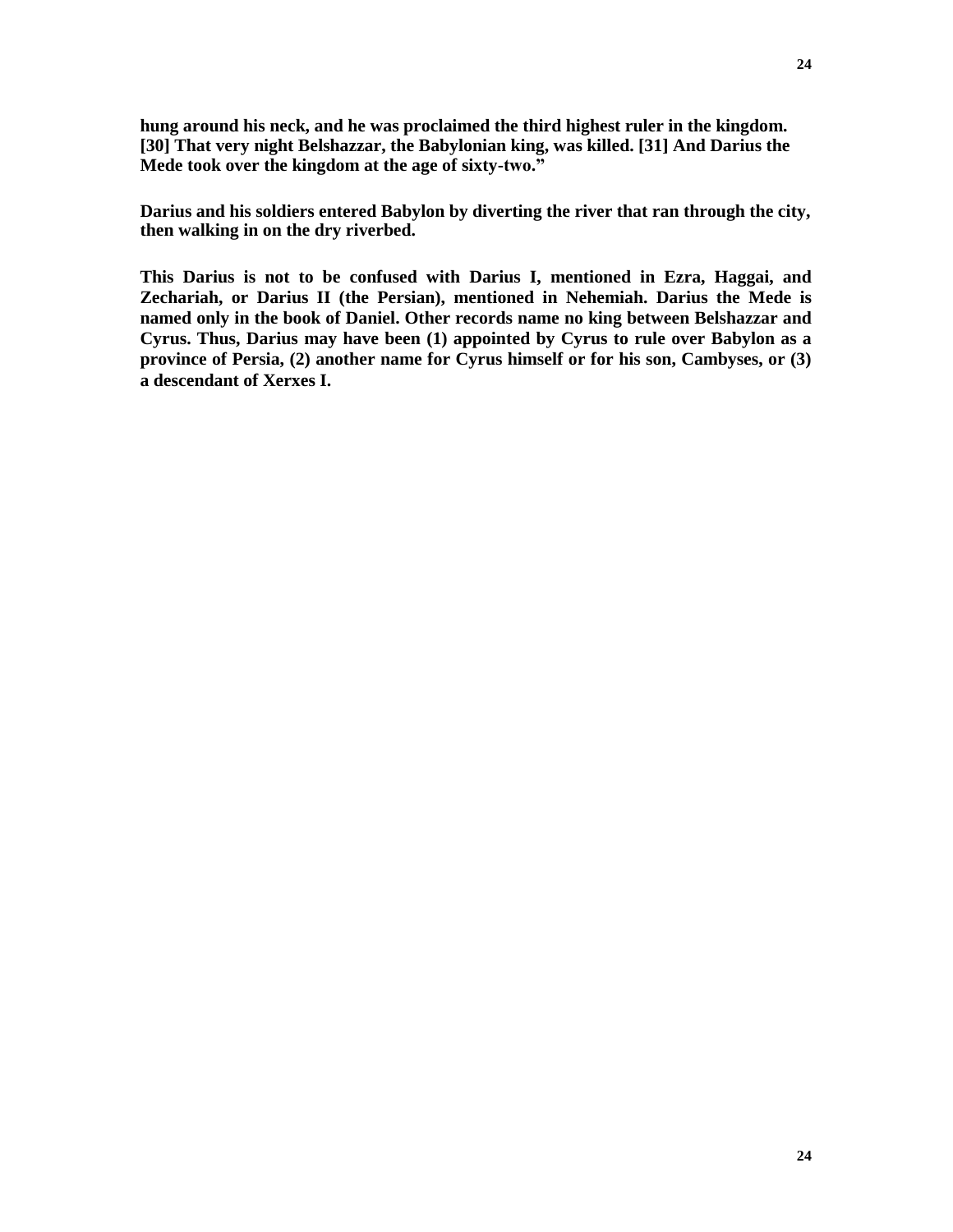#### **Daniel Chapter 6**

**At this time, Daniel was over 80 years old and one of Darius's top three administrators. Daniel was working with those who did not believe in his God, but he worked more efficiently and capably than all the rest. Thus, he attracted the attention of the pagan king and earned a place of respect. One of the best ways to influence non-Christian employers is to work diligently and responsibly. How well do you represent God to your employer?**

**Darius the Mede decided to divide the kingdom into 120 provinces, and he appointed a prince to rule over each province. [2] The king also chose Daniel and two others as administrators to supervise the princes and to watch out for the king's interests. [3] Daniel soon proved himself more capable than all the other administrators and princes. Because of his great ability, the king made plans to place him over the entire empire.**

**[4] Then the other administrators and princes began searching for some fault in the way Daniel was handling his affairs, but they could not find anything to criticize. He was faithful and honest and always responsible.**

**Daniel made enemies at work by doing a good job. Perhaps you have had a similar experience. When you begin to excel, you will find that coworkers may look for ways to hold you back and tear you down. How should you deal with those who would cheer at your downfall and even try to hasten it? Conduct your whole life above reproach. Then you will have nothing to hide, and your enemies will have a difficult time finding legitimate charges against you. Of course, this will not always save you from attacks, and, like Daniel, you will have to rely on God for protection.**

**"So they concluded, "Our only chance of finding grounds for accusing Daniel will be in connection with the requirements of his religion."**

**The jealous officials could not find anything about Daniel's life to criticize, so they attacked his religion. If you face jealous critics because of your faith, be glad they're criticizing that part of your life—perhaps they had to focus on your religion as a last resort! Respond by continuing to believe and live as you should. Then remember that God is in control, fighting this battle for you.**

**"So the administrators and princes went to the king and said, "Long live King Darius! We administrators, prefects, princes, advisers, and other officials have unanimously agreed that Your Majesty should make a law that will be strictly enforced. Give orders that for the next thirty days anyone who prays to anyone, divine or human—except to Your Majesty—will be thrown to the lions. [8] And let Your Majesty issue and sign this law so it cannot be changed, a law of the Medes and Persians, which cannot be revoked." So King Darius signed the law."**

**In Babylon, the king's word was the law. In the Medo-Persian empire, however, when a law was made, even the king couldn't change it. Darius was an effective government**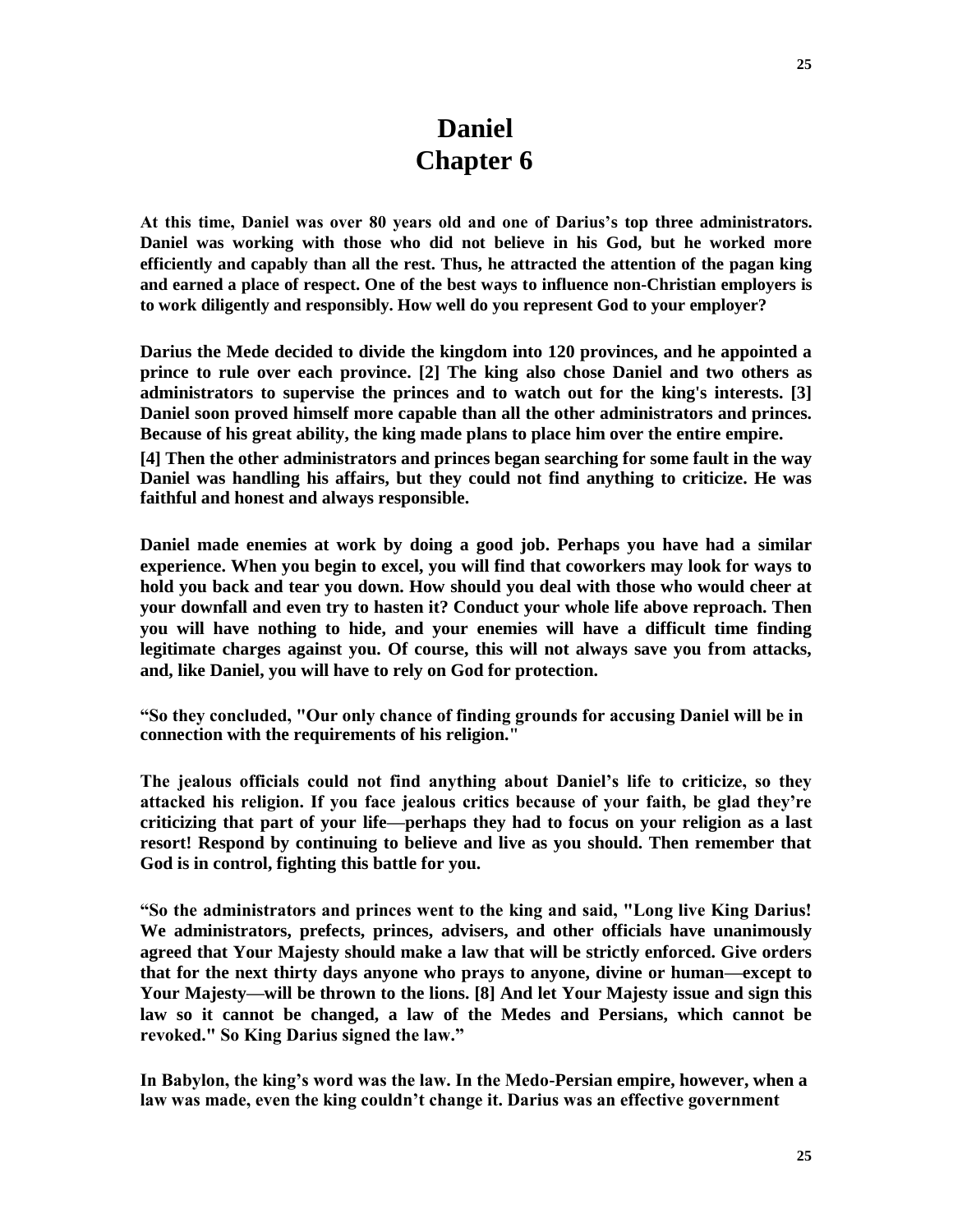**administrator, but he had a fatal flaw—pride. By appealing to his vanity, the men talked Darius into signing a law effectively making himself a god for 30 days. This law could not be broken—not even by an important official like Daniel. Another example of the irrevocable nature of the laws of the Medes and Persians appears in Esther 8:8.**

**"But when Daniel learned that the law had been signed, he went home and knelt down as usual in his upstairs room, with its windows open toward Jerusalem. He prayed three times a day, just as he had always done, giving thanks to his God.**

**Daniel stood alone. Although he knew about the law against praying to anyone except the king, he continued to pray three times a day as he always had. Daniel had a disciplined prayer life. Our prayers are usually interrupted not by threats, but simply by the pressure of our schedules. Do not let threats or pressures cut into your prayer time. Pray regularly, no matter what, for prayer is your lifeline to God."**

**Daniel did not attempt to hide his daily prayer routine from his enemies in government, even though he knew he would be disobeying the new law. Hiding his daily prayers would have been futile because surely the conspirators would have caught him at something else during the month. In addition, hiding would have demonstrated that he was afraid of the other government officials. Daniel continued to pray because he could not look to the king for the guidance and strength that he needed during this difficult time. Only God could provide what he really needed.**

**"The officials went together to Daniel's house and found him praying and asking for God's help. So they went back to the king and reminded him about his law. "Did you not sign a law that for the next thirty days anyone who prays to anyone, divine or human— except to Your Majesty—will be thrown to the lions?" "Yes," the king replied, "that decision stands; it is a law of the Medes and Persians, which cannot be revoked." Then they told the king, "That man Daniel, one of the captives from Judah, is paying no attention to you or your law. He still prays to his God three times a day." Hearing this, the king was very angry with himself for signing the law, and he tried to find a way to save Daniel. He spent the rest of the day looking for a way to get Daniel out of this predicament. In the evening the men went together to the king and said, "Your Majesty knows that according to the law of the Medes and the Persians, no law that the king signs can be changed." So at last the king gave orders for Daniel to be arrested and thrown into the den of lions. The king said to him, "May your God, whom you worship continually, rescue you."**

**Lions roamed the countryside and forests in Mesopotamia, and the people feared them and greatly respected their power. Some kings hunted lions for sport. The Persians captured lions, keeping them in large parks where they were fed and attended. Lions were also used for executing people. However, God has ways of delivering his people (Daniel 6:22) that none of us can imagine. It is always premature to give up and give in to the pressure of unbelievers, because God has power they know nothing about. God can even shut the lions' mouths.**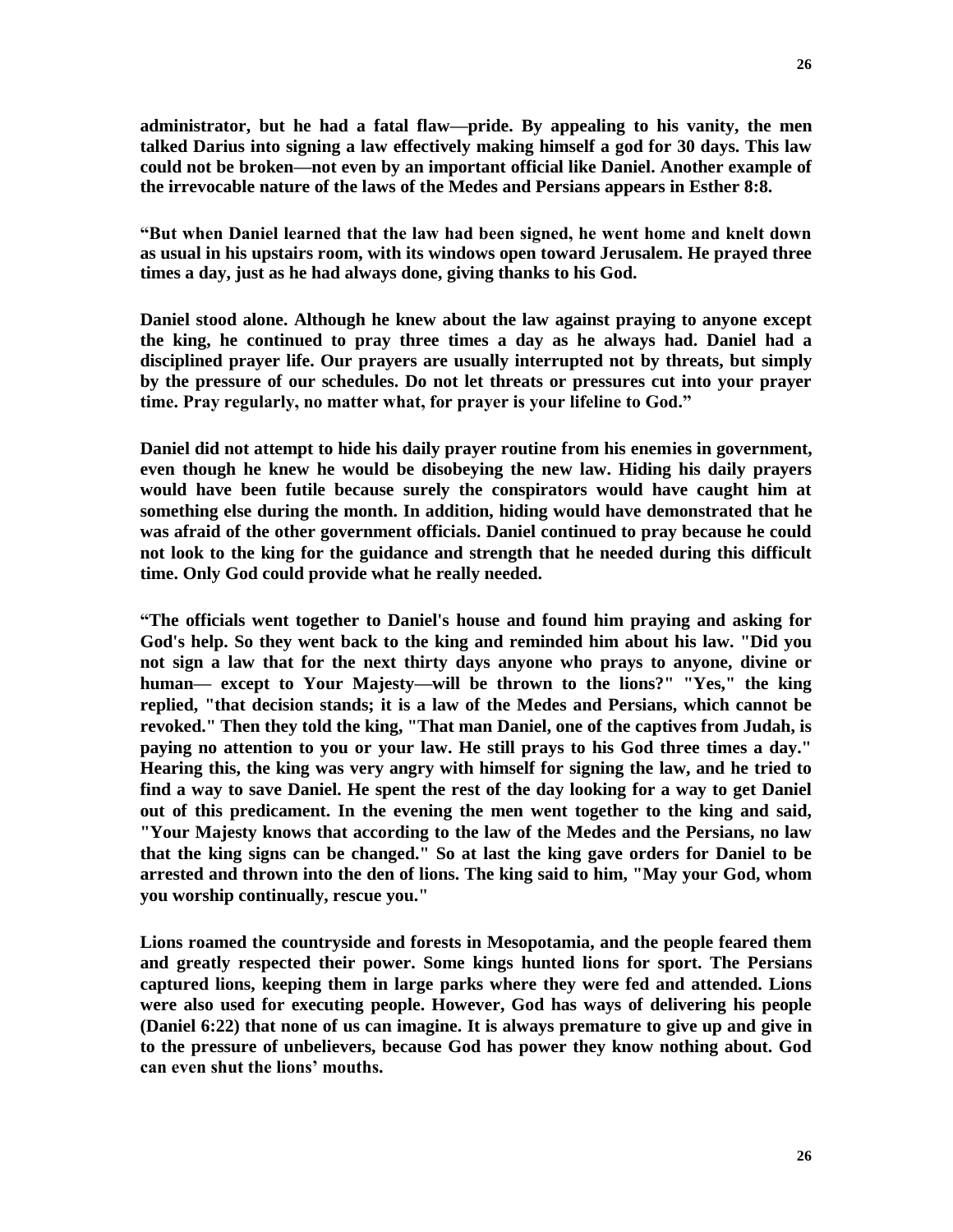**Even unbelievers witnessed to Daniel's consistency. By his continual service, Daniel had demonstrated his faithful devotion to God. What can unbelievers determine about your life?**

**"A stone was brought and placed over the mouth of the den. The king sealed the stone with his own royal seal and the seals of his nobles, so that no one could rescue Daniel from the lions. Then the king returned to his palace and spent the night fasting. He refused his usual entertainment and couldn't sleep at all that night. Very early the next morning, the king hurried out to the lions' den. When he got there, he called out in anguish, "Daniel, servant of the living God! Was your God, whom you worship continually, able to rescue you from the lions?" Daniel answered, "Long live the king! My God sent his angel to shut the lions' mouths so that they would not hurt me, for I have been found innocent in his sight. And I have not wronged you, Your Majesty." The king was overjoyed and ordered that Daniel be lifted from the den. Not a scratch was found on him because he had trusted in his God.**

**The man or woman who trusts in God and obeys his will is untouchable until God takes him or her. To trust God is to have immeasurable peace. God, who delivered Daniel, will deliver you. Do you trust him with your life?**

**Then the king gave orders to arrest the men who had maliciously accused Daniel. He had them thrown into the lions' den, along with their wives and children. The lions leaped on them and tore them apart before they even hit the floor of the den.**

**In accordance with Persian custom, this cruel punishment was transferred to those who had conspired against the king by provoking him into an unjust action (see also Esther 7:9-10). The king's great anger resulted in the execution of the evil officials and their families. Evil deeds often backfire on those who plan cruelty.**

**"Then King Darius sent this message to the people of every race and nation and language throughout the world:**

**"Peace and prosperity to you!**

**"I decree that everyone throughout my kingdom should tremble with fear before the God of Daniel.**

**For he is the living God, and he will endure forever. His kingdom will never be destroyed, and his rule will never end. He rescues and saves his people; he** 

**performs miraculous signs and wonders in the heavens and on earth.**

**He has rescued Daniel from the power of the lions."**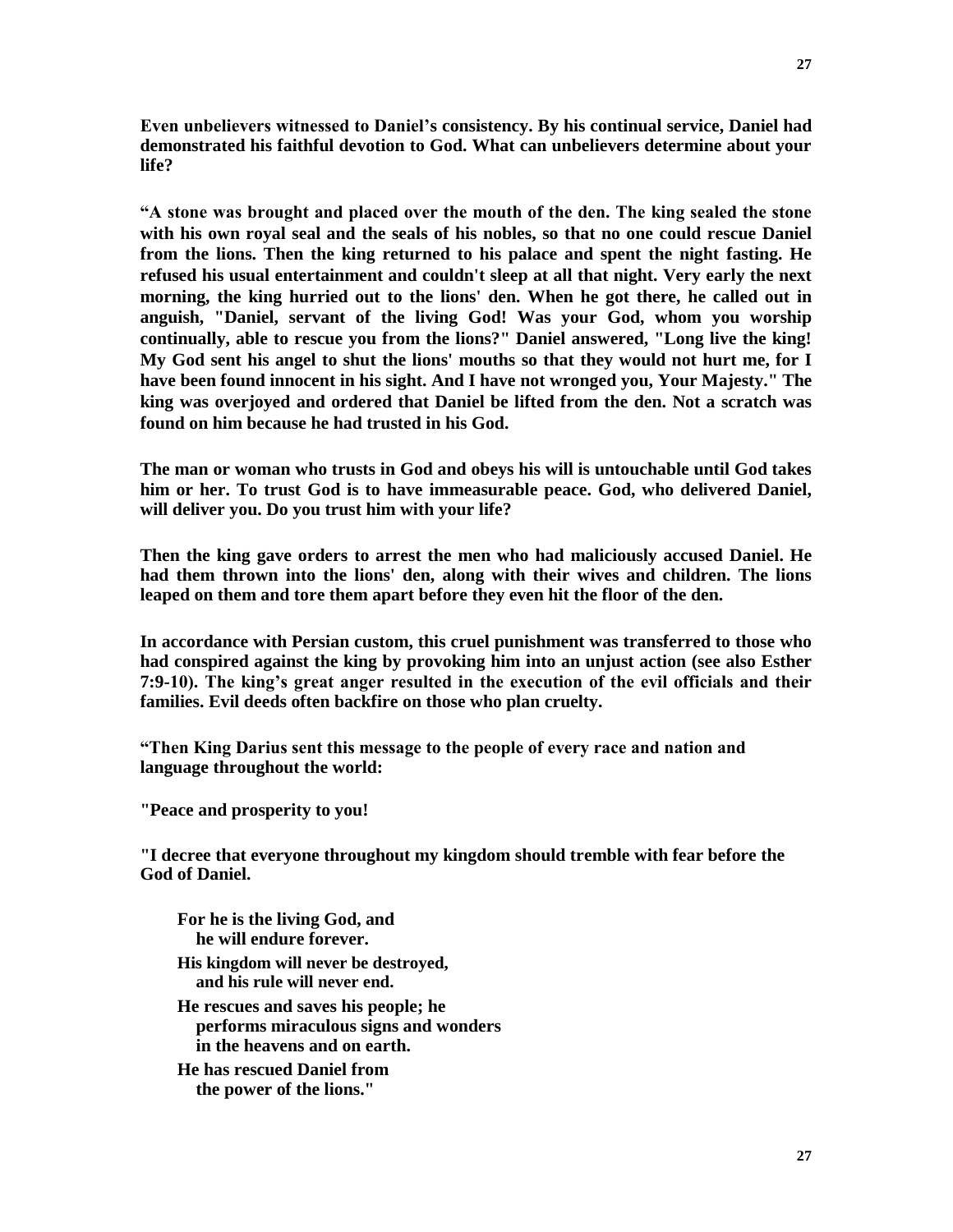**Nebuchadnezzar had come to believe that Israel's God was real because of the faithfulness of Daniel and his friends. Here Darius was also convinced of God's power because Daniel was faithful and God rescued him. Although Daniel was captive in a strange land, his devotion to God was a testimony to powerful rulers. If you find yourself in new surroundings, take the opportunity to testify about God's power in your life. Be faithful to God so he can use you to make an impact on others**

**"So Daniel prospered during the reign of Darius and the reign of Cyrus the Persian.**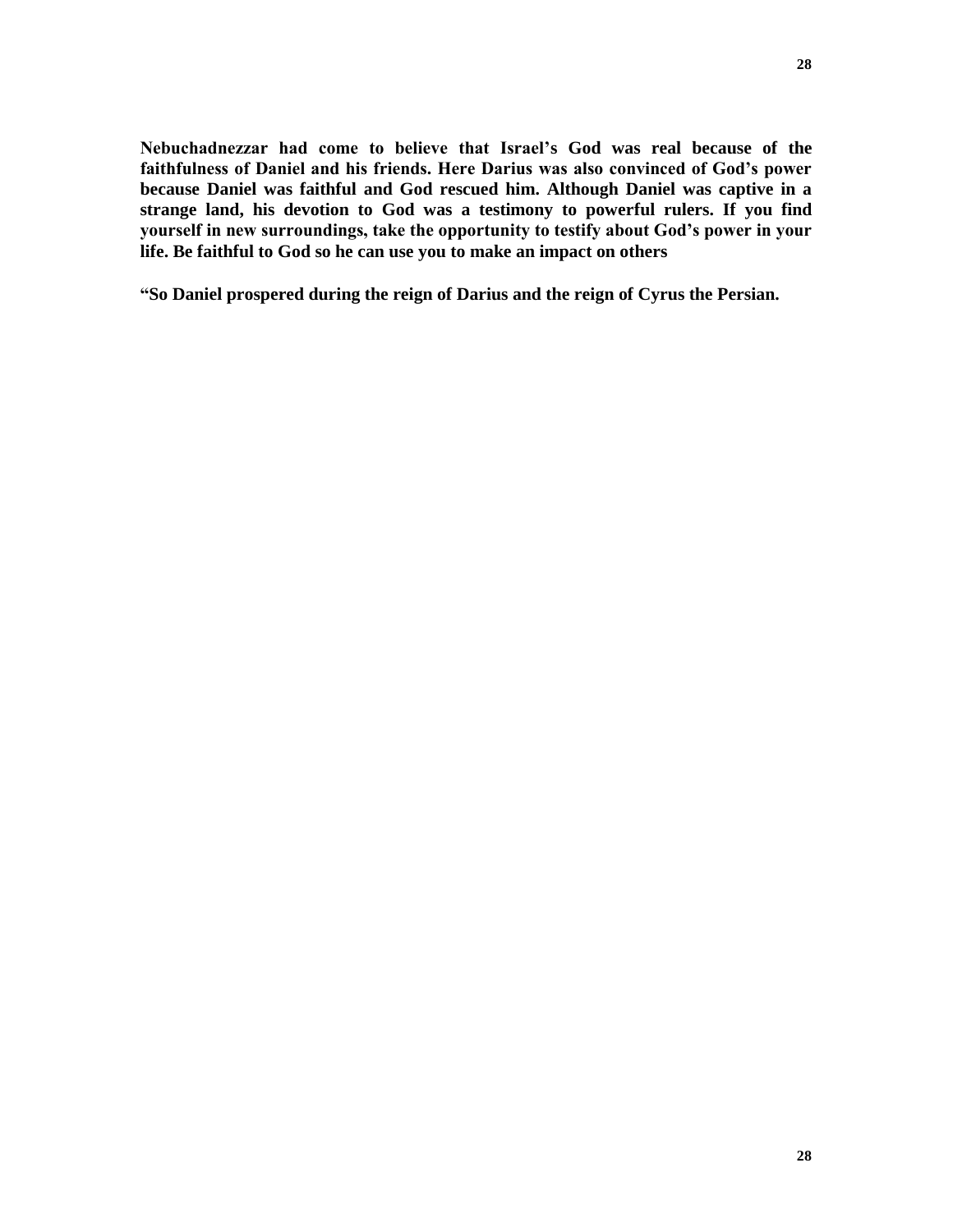## **Daniel Chapter 7**

#### **DANIEL'S VISIONS**

**Daniel had many dreams and visions he did not understand. He dreamed of four beasts, which represented four kingdoms of the world, and of a ram and goat, which depicted two of those kingdoms in greater detail. Daniel's visions reveal that the Messiah will be the ruler of a spiritual kingdom that will overpower and overshadow all other earthly kingdoms. These visions help us see that we should interpret all of history in light of God's eternal kingdom.**

**"Earlier, during the first year of King Belshazzar's reign in Babylon, Daniel had a dream and saw visions as he lay in his bed. He wrote the dream down, and this is what he saw.**

**Chronologically, this chapter takes place before chapter five. At this time, Belshazzar had just been given a position of authority (553 B.C.), and Daniel was probably in his late sixties. The first six chapters of Daniel present history; the last six chapters are visions relating mainly to the future.**

**Daniel had a vision of four great beasts, each representing a world empire. This was similar to Nebuchadnezzar's dream in chapter two. Nebuchadnezzar's dream covered the political aspects of the empires; Daniel's dream depicted their moral characteristics. These nations, which would reign over Israel, were evil and cruel; but Daniel also saw God's everlasting, indestructible kingdom arrive and conquer them all.**

**In my vision that night, I, Daniel, saw a great storm churning the surface of a great sea, with strong winds blowing from every direction. Then four huge beasts came up out of the water, each different from the others. The first beast was like a lion with eagles' wings. As I watched, its wings were pulled off, and it was left standing with its two hind feet on the ground, like a human being. Moreover, a human mind was given to it. Then I saw a second beast, and it looked like a bear. It was rearing up on one side, and it had three ribs in its mouth between its teeth. And I heard a voice saying to it, "Get up! Devour many people!" Then the third of these strange beasts appeared, and it looked like a leopard. It had four wings like birds' wings on its back, and it had four heads. Great authority was given to this beast. Then in my vision that night, I saw a fourth beast, terrifying, dreadful, and very strong. It devoured and crushed its victims with huge iron teeth and trampled what was left beneath its feet. It was different from any of the other beasts, and it had ten horns. As I was looking at the horns, suddenly another small horn appeared among them. Three of the first horns were wrenched out, roots and all, to make room for it. This little horn had eyes like human eyes and a mouth that was boasting arrogantly."**

**The lion with an eagle's wings represents Babylon with her swift conquests (statues of winged lions have been recovered from Babylon's ruins). The bear that ravaged the lion**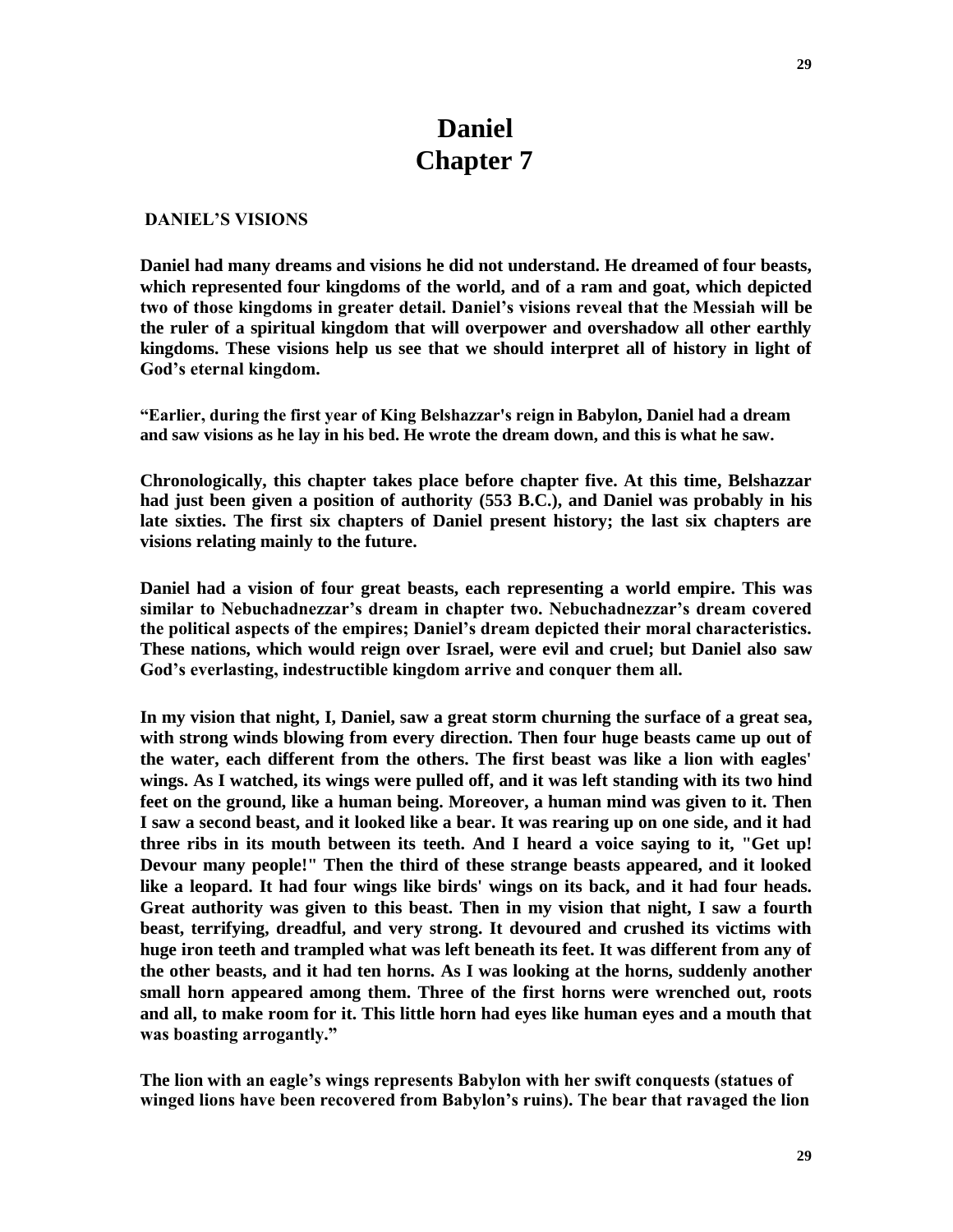**is Medo-Persia. The three ribs in its mouth represent the conquests of three major enemies. The leopard is Greece. Its wings show the swiftness of Alexander the Great's campaign as he conquered much of the civilized world in four years (334-330 B.C.). The leopard's four heads are the four divisions of the Greek empire after Alexander's death.**

**The fourth beast points to both Rome and the end times. Many Bible scholars believe that the horns correspond to ten kings who will reign shortly before God sets up his everlasting kingdom. These ten kings had still not come to power at the time of John's vision recorded in the book of Revelation (Rev. 17:12). The little horn is a future human ruler or the antichrist (see also 2 Thess. 2:3-4). God is illustrating the final end of all worldly kingdoms in contrast to his eternal kingdom**

**"I watched as thrones were put in place and the Ancient One sat down to judge. His clothing was as white as snow, his hair like whitest wool. He sat on a fiery throne with wheels of blazing fire,"**

**Here the prophecy shifts to the end times. This judgment scene is similar to one that was seen by the apostle John (Rev. 1:14-15). The Ancient of Days is almighty God, who assigns power to kingdoms and who will himself judge those kingdoms in the end and a river of fire flowed from his presence. Millions of angels ministered to him, and a hundred million stood to attend him. Then the court began its session, and the books were opened."**

**Daniel saw God judging millions of people as they stood before him. We all must stand before almighty God and give an account of our lives. If God judged your life today, what would he say about it? How would he measure it against his will for us? We should live each day with the full awareness that we must appear before God to give account for how we used our lives. How will your life measure up?**

**"I continued to watch because I could hear the little horn's boastful speech. I kept watching until the fourth beast was killed and its body was destroyed by fire. [12] As for the other three beasts, their authority was taken from them, but they were allowed to live for a while longer."**

**The slaying of the beast represents the fall of Rome. While this beast was destroyed, the other beasts were allowed to live for a period of time. The kingdoms (or their cultures) continued to be recognizable in some form; history did not end when God intervened with his judgment.**

**"As my vision continued that night, I saw someone who looked like a man coming with the clouds of heaven. He approached the Ancient One and was led into his presence. [14] He was given authority, honor, and royal power over all the nations of the world, so that people of every race and nation and language would obey him. His rule is eternal it will never end. His kingdom will never be destroyed."**

**This "one like a son of man" is the Messiah. Jesus used this verse to refer to himself (Matthew 26:64; Luke 21:27; John 1:51). The clouds of heaven portray the Son of Man**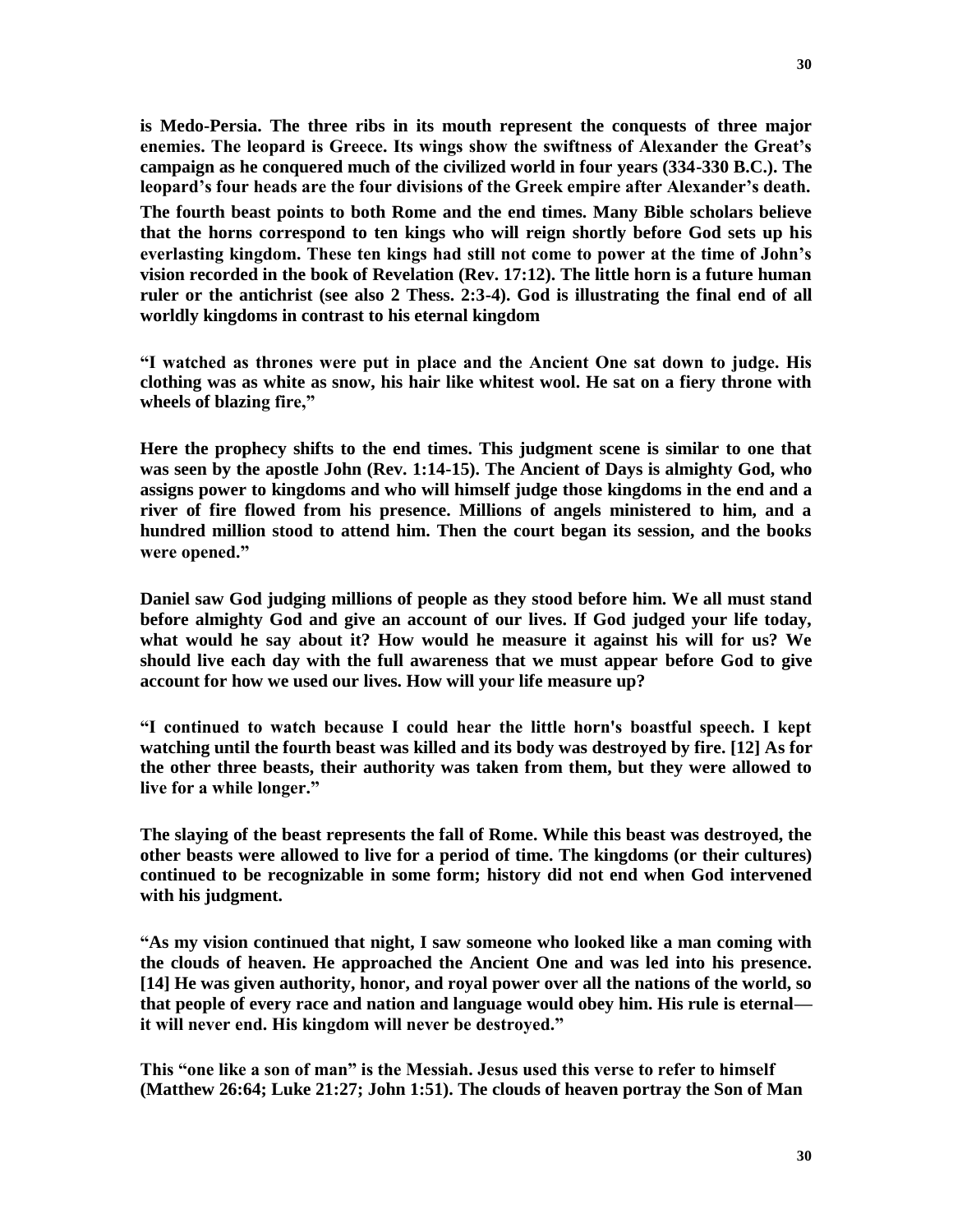**as divine; throughout the Bible clouds represent his majesty and awesome presence. God's glory appeared in a cloud in Exodus 16:10 and Exodus 19:9 at the giving of the law at Sinai**

**"I, Daniel, was troubled by all I had seen, and my visions terrified me. So I approached one of those standing beside the throne and asked him what it all meant. He explained it to me like this: "These four huge beasts represent four kingdoms that will arise from the earth. But in the end, the holy people of the Most High will be given the kingdom, and they will rule forever and ever."**

**The "saints of the Most High" are the true Israel, the people ruled by the Messiah. Jesus Christ gave the kingdom to the new Israel, his church, made up of all faithful believers. His coming ushered in the kingdom of God, and all believers are its citizens (see also Daniel 7:22, 27). Although God may allow persecution to continue for a while, the destiny of his followers is to possess the kingdom and be with him forever.**

**"Then I wanted to know the true meaning of the fourth beast, the one so different from the others and so terrifying. It devoured and crushed its victims with iron teeth and bronze claws, and it trampled what was left beneath its feet. I also asked about the ten horns on the fourth beast's head and the little horn that came up afterward and destroyed three of the other horns. This was the horn that seemed greater than the others and had human eyes and a mouth that was boasting arrogantly. As I watched, this horn was waging war against the holy people and was defeating them, until the Ancient One came and judged in favor of the holy people of the Most High. Then the time arrived for the holy people to take over the kingdom."**

**"Then he said to me, "This fourth beast is the fourth world power that will rule the earth. It will be different from all the others. It will devour the whole world, trampling everything in its path. Its ten horns are ten kings that will rule that empire. Then another king will arise, different from the other ten, who will subdue three of them."**

**The ten horns, or ten kings, are also mentioned in Rev. 17:12. There were also ten toes in Nebuchadnezzar's vision (Daniel 2:41-42). While all do not agree concerning the identity of these ten kings, we are reminded in Rev. 17:12-14 that these kings will make war against Christ, but, as the King of kings, he will conquer them. The other king mentioned here in Daniel 7:24 is the future antichrist of II Thess. 2:3-4.**

**"He will defy the Most High and wear down the holy people of the Most High. He will try to change their sacred festivals and laws, and they will be placed under his control for a time, times, and half a time."**

**While the exact meaning of this "time, times and half a time" is debated, we do know that God told Daniel that persecution would continue only a relatively short time. God has promised to give his kingdom to his saints.**

**"But then the court will pass judgment, and all his power will be taken away and**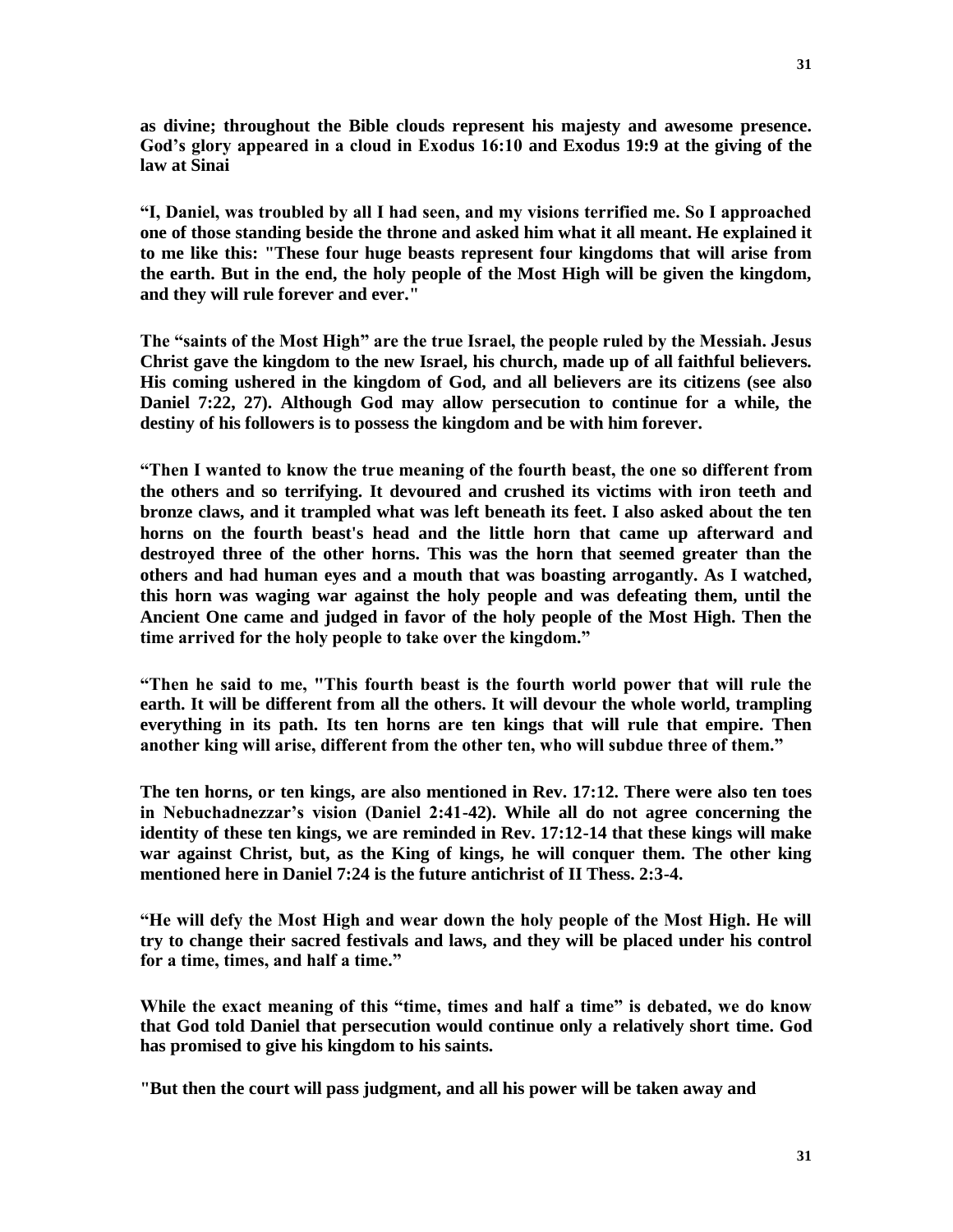**completely destroyed. Then the sovereignty, power, and greatness of all the kingdoms under heaven will be given to the holy people of the Most High. They will rule forever, and all rulers will serve and obey them." That was the end of the vision. I, Daniel, was terrified by my thoughts and my face was pale with fear, but I kept these things to myself."**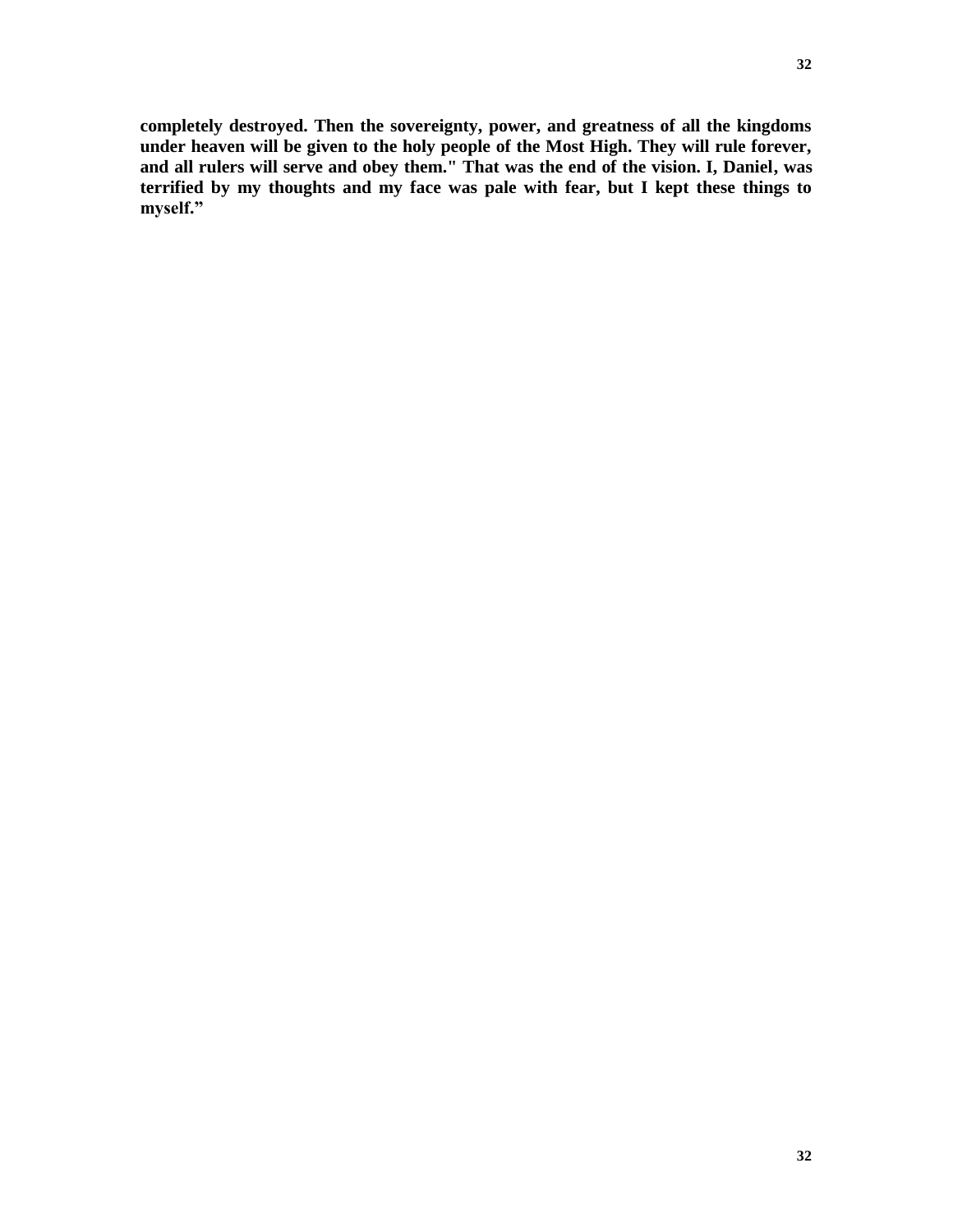## **Daniel Chapter 8**

**As with Daniel 7, this chapter precedes Daniel 5 chronologically; the dream probably occurred in 551 B.C. when Daniel was about 70 years old. Daniel 7-8 corresponds to the first and third years of Belshazzar and belong chronologically between Daniel 4-5. Daniel 9 took place at approximately the same time as Daniel 6. It gives us more details about the Medo-Persian and Greek empires, the two world powers that ruled after Babylonia.**

**"During the third year of King Belshazzar's reign, I, Daniel, saw another vision, following the one that had already appeared to me. This time I was at the fortress of Susa, in the province of Elam, standing beside the Ulai River.**

**Susa was one of the capitals of the Babylonian empire. Located in what is now Iran, Susa was a well-developed city. It was the winter capital of the Persian Empire and a mighty fortress (citadel). In his vision, Daniel saw himself in this important location. The earliest known code of law, the Code of Hammurapi, was found there. Susa rivaled Babylon itself in cultural sophistication.**

**"As I looked up, I saw in front of me a ram with two long horns standing beside the river. One of the horns was longer than the other, even though it had begun to grow later than the shorter one.**

**The two horns were the kings of Media and Persia (Daniel 8:20). The longer horn represented the growing dominance of Persia in the Medo-Persian Empire.**

**The ram butted everything out of its way to the west, to the north, and to the south, and no one could stand against it or help its victims. It did as it pleased and became very great. While I was watching, suddenly a male goat appeared from the west, crossing the land so swiftly that it didn't even touch the ground. This goat, which had one very large horn between its eyes, headed toward the two-horned ram that I had seen standing beside the river. The goat charged furiously at the ram and struck it, breaking off both its horns. Now the ram was helpless, and the goat knocked it down and trampled it. There was no one who could rescue the ram from the goat's power.**

**The goat represented Greece, and its large horn, Alexander the Great (Daniel 8:21). This is an amazing prediction because Greece was not yet considered a world power when this prophecy was given. Alexander the Great conquered the world with great speed and military strategy, indicated by the goat's rapid movement. Shattering both horns symbolized Alexander breaking both parts of the Medo-Persian Empire.**

**The goat became very powerful. But at the height of its power, its large horn was broken off. In the large horn's place grew four prominent horns pointing in the four directions of the earth."**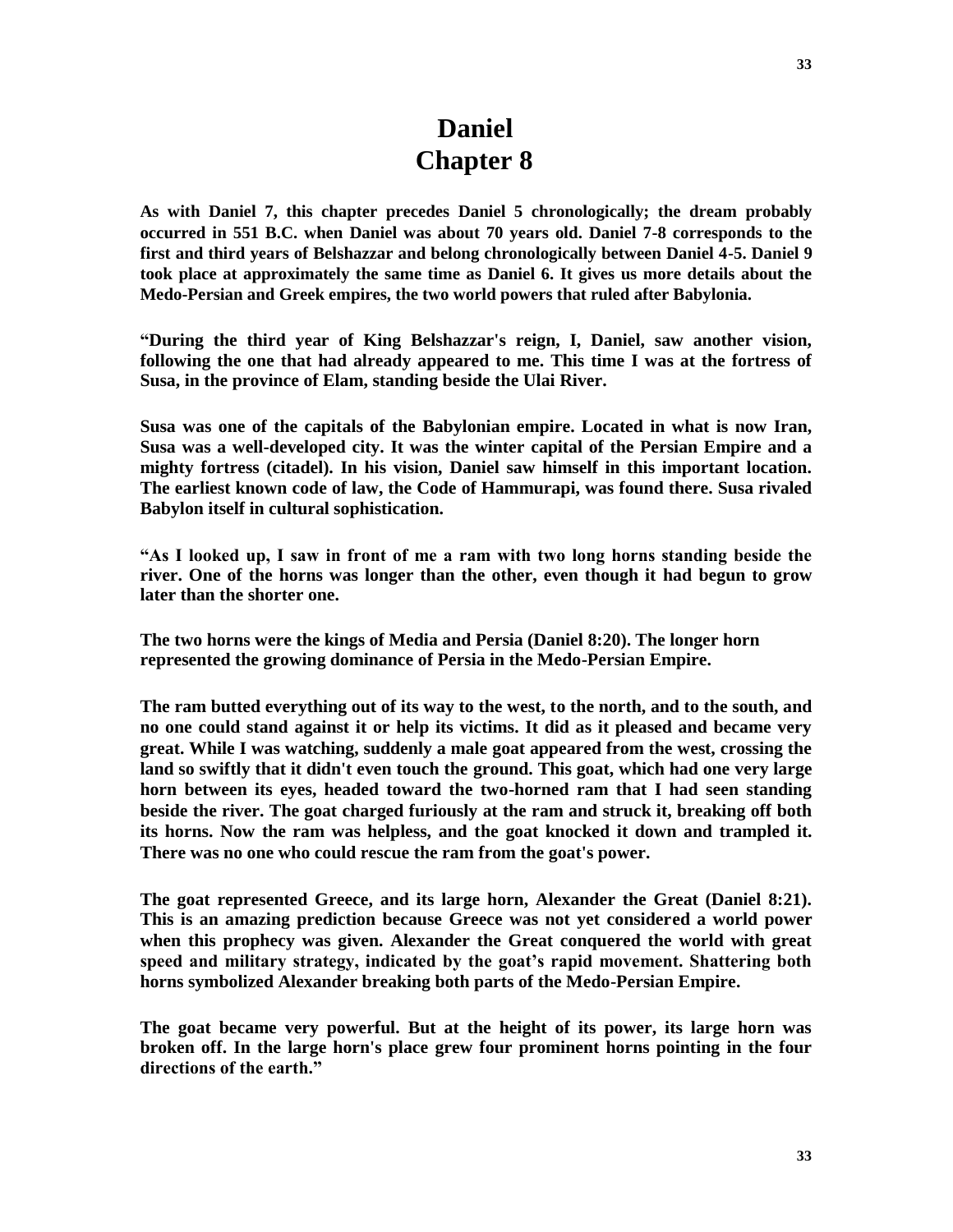**Alexander the Great died in his thirties at the height of his power. His kingdom was split into four parts under four generals: Ptolemy I of Egypt and Palestine; Seleucus of Babylonia and Syria; Lysimachus of Asia Minor; and Antipater of Macedon and Greece.**

**"From one of the prominent horns came a small horn whose power grew very great. It extended toward the south and the east and toward the glorious land of Israel."**

**Israel ("the Beautiful Land") was attacked by Antiochus IV Epiphanes (the small horn) in the second century B.C. He was the eighth ruler of the Seleucid Empire (Babylonia and Syria). He overthrew the high priest, looted the temple, and replaced worship of God with a Greek form of worship. A further fulfillment of this prophecy of a powerful horn will occur in the future with the coming of the antichrist (see Daniel 8:17, 19, 23; Daniel 11:36; II Thess. 2:4).**

**"His power reached to the heavens where it attacked the heavenly armies, throwing some of the heavenly beings and stars to the ground and trampling them. He even challenged the Commander of heaven's armies by canceling the daily sacrifices offered to him and by destroying his Temple."**

**The "Prince of the host" here refers to a heavenly authority, perhaps an angel or even God himself. (See also Joshua 5:13-15.)**

**"But the army of heaven was restrained from destroying him for this sin. As a result, sacrilege was committed against the Temple ceremonies, and truth was overthrown. The horn succeeded in everything it did. Then I heard two of the holy ones talking to each other. One of them said, "How long will the events of this vision last? How long will the rebellion that causes desecration stop the daily sacrifices? How long will the Temple and heaven's armies be trampled on?" The other replied, "It will take twentythree hundred evenings and mornings; then the Temple will be restored."**

**The phrase "evenings and mornings" means evening and morning sacrifices, and refers to the time from the desecration of the altar in the temple by Antiochus IV Epiphanes to the restoration of temple worship under Judas Maccabeus in 165 B.C.**

**"As I, Daniel, was trying to understand the meaning of this vision, someone who looked like a man suddenly stood in front of me. And I heard a human voice calling out from the Ulai River, "Gabriel, tell this man the meaning of his vision".**

**Gabriel is an angel, the heavenly messenger God used to explain Daniel's visions (Daniel 9:21). He also announced the birth of John the Baptist (Luke 1:11) and the Messiah (Luke 1:26).**

**"As Gabriel approached the place where I was standing, I became so terrified that I fell to the ground."Son of man," he said, "you must understand that the events you have seen in your vision relate to the time of the end".**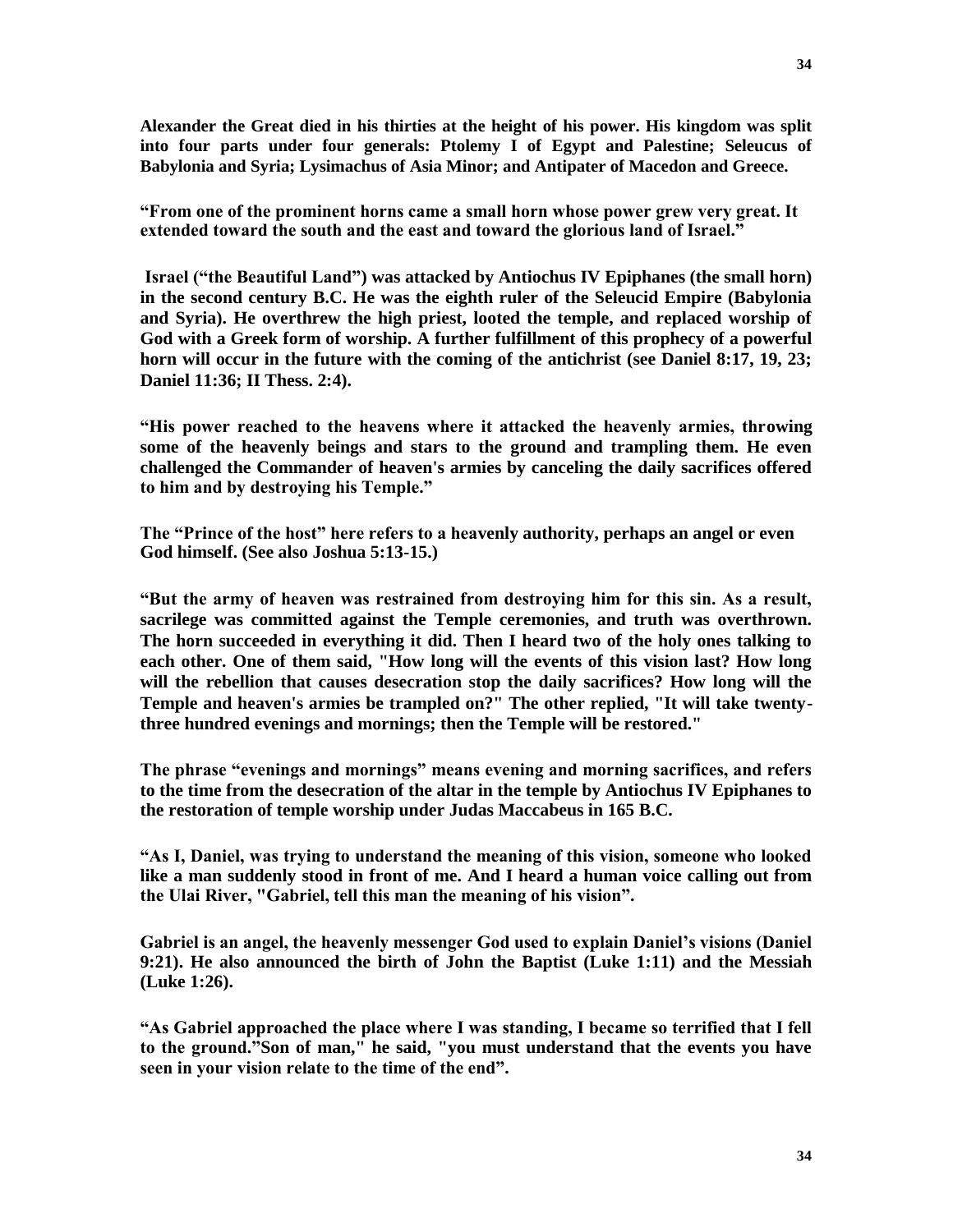**The "time of the end," in this case, refers to the whole period from the end of the exile until the second coming of Christ. Many of the events that would happen under Antiochus IV Epiphanes will be repeated on a broader scale just before Christ's second coming. During these times, God deals with Israel in a radically different way, with divine discipline coming through Gentile nations. This period is sometimes referred to as the "times of the Gentiles" (Luke 21:24).**

**"While he was speaking, I fainted and lay there with my face to the ground. But Gabriel roused me with a touch and helped me to my feet. [19] Then he said, "I am here to tell you what will happen later in the time of wrath. What you have seen pertains to the very end of time. The two-horned ram represents the kings of Media and Persia. The shaggy male goat represents the king of Greece, and the large horn between its eyes represents the first king of the Greek Empire. The four prominent horns that replaced the one large horn show that the Greek Empire will break into four sections with four kings, none of them as great as the first. At the end of their rule, when their sin is at its height, a fierce king, a master of intrigue, will rise to power."**

**This stern-faced king describes both Antiochus IV Epiphanes and the antichrist at the end of human history**

**"He will become very strong, but not by his own power. He will cause a shocking amount of destruction and succeed in everything he does. He will destroy powerful leaders and devastate the holy people. He will be a master of deception, defeating many by catching them off guard. Without warning, he will destroy them. He will even take on the Prince of princes in battle, but he will be broken, though not by human power."**

**This Prince of princes is God himself. No human power could defeat the king whom Daniel saw in his vision, but God would bring him down. Antiochus IV Epiphanes reportedly went insane and died in Persia in 164 B.C. God's power and justice will prevail, so we should never give up our faith or lose hope, no matter how powerful God's enemies may seem. "This vision about the twenty-three hundred evenings and mornings is true. But none of these things will happen for a long time, so do not tell anyone about them yet."**

**"Then I, Daniel, was overcome and lay sick for several days. Afterward I got up and performed my duties for the king, but I was greatly troubled by the vision and could no understand it."**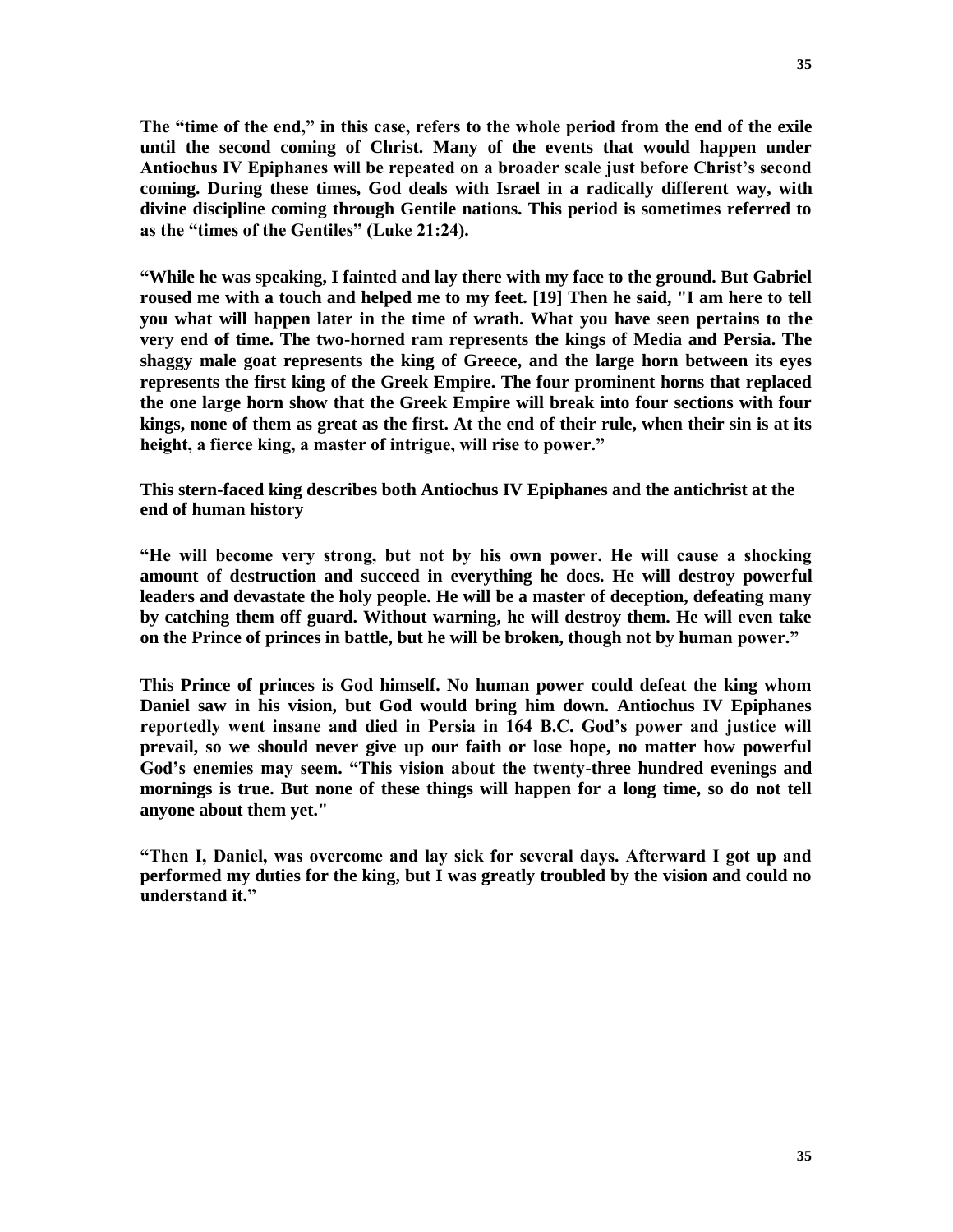## **Daniel Chapter 9**

**The vision in Daniel 9 was given to Daniel during the same time period of Daniel 6. This Darius is the person mentioned in Daniel 6. The Xerxes (or Ahasuerus) mentioned here is not Esther's husband. The events described in the book of Esther happened about 50 years later**

**It was the first year of the reign of Darius the Mede, the son of Ahasuerus, who became king of the Babylonians. During the first year of his reign, I, Daniel, was studying the writings of the prophets. I learned from the word of the Lord, as recorded by Jeremiah the prophet, that Jerusalem must lie desolate for seventy years. So I turned to the Lord God and pleaded with him in prayer and fasting. I wore rough sackcloth and sprinkled myself with ashes.**

**Daniel pleaded with God to bring about the promised return of his people to their land. The prophet Jeremiah had written that God would not allow the captives to return to their land for 70 years (Jeremiah 25:11-12; Jeremiah 29:10). Daniel knew of this prophecy and realized that this 70-year period was coming to an end.**

**In Daniel's prayer for the nation he confessed his own sin, using the pronoun "we" throughout. In times of adversity, it's easy to blame others and excuse our own actions. If any Israelite was righteous, it was Daniel; and yet he confessed his sinfulness and need for God's forgiveness. Instead of looking for others to blame, first look inside and confess your own sins to God.**

**I prayed to the Lord my God and confessed: "O Lord, you are a great and awesome God! You always fulfill your promises of unfailing love to those who love you and keep your commands. [5] But we have sinned and done wrong. We have rebelled against you and scorned your commands and regulations. [6] We have refused to listen to your servants the prophets, who spoke your messages to our kings and princes and ancestors and to all the people of the land.'**

**Daniel knew how to pray. As he prayed, he fasted, confessed his sins, and pleaded that God would reveal his will. He prayed with complete surrender to God and with complete openness to what God was saying to him. When you pray, do you speak openly to God? Examine your attitude. Talk to God with openness, vulnerability, and honesty, and be ready for God's reply.**

**The captives from Judah had rebelled against God. Their sins had led to their captivity. But God is merciful even to rebels, if they confess their sins and return to him. Don't let your past disobedience keep you from returning to God. He is waiting for you and wants you to return to him.**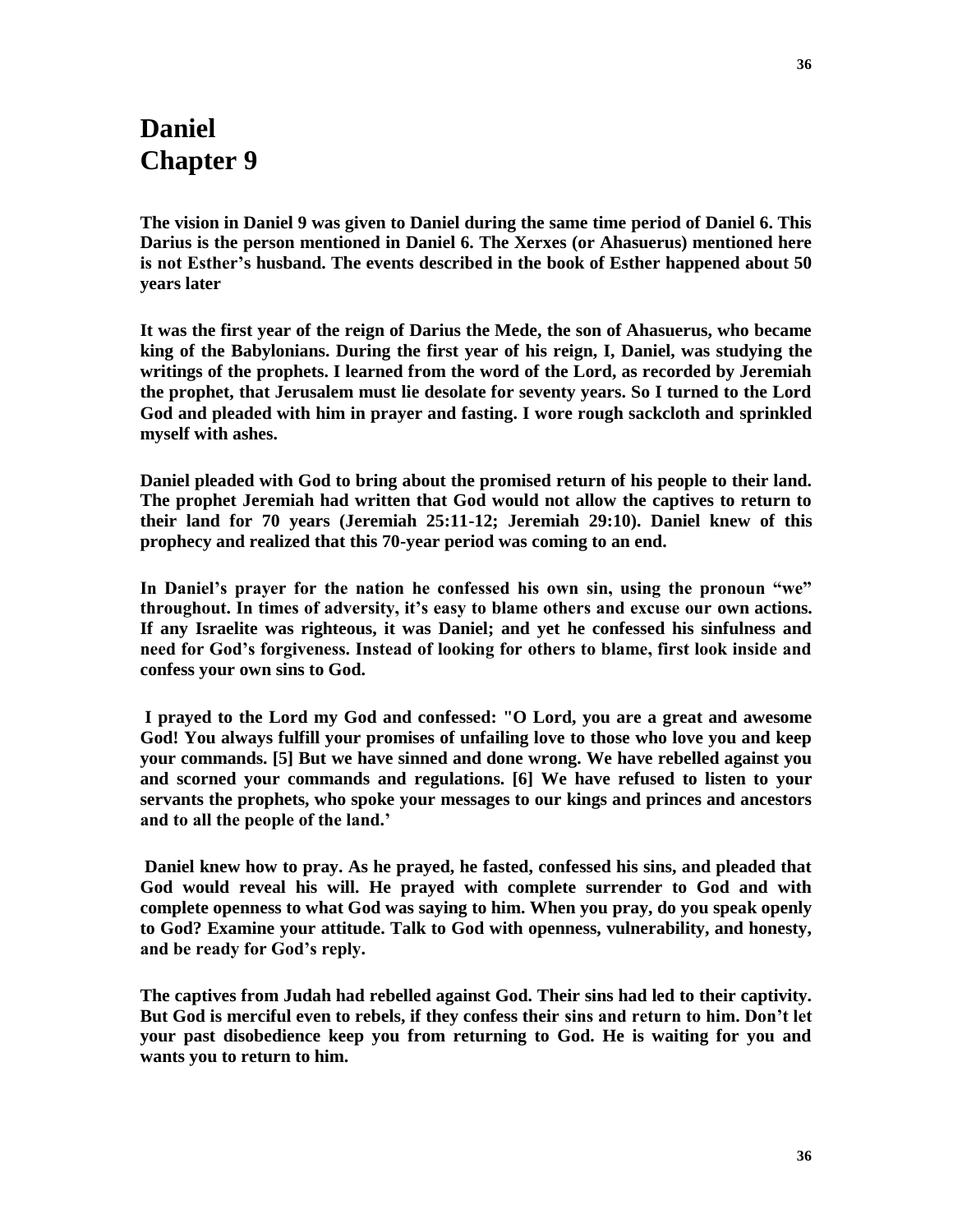**God had sent many prophets to speak to his people through the years, but their messages had been ignored. The truth was too painful to hear. God still speaks clearly and accurately through the Bible, and he also speaks through preachers, teachers, and concerned friends. Sometimes the truth hurts, and we would rather hear words that soothe, even if they are false. If you are unwilling to accept God's message, maybe you are trying to avoid making a painful change. Don't settle for a soothing lie that will bring harsh judgment. Accepting the truth even if it is painful can only help you.**

**'"Lord, you are in the right; but our faces are covered with shame, just as you see us now. This is true of us all, including the people of Judah and Jerusalem and all Israel, scattered near and far, wherever you have driven us because of our disloyalty to you. O Lord, we and our kings, princes, and ancestors are covered with shame because we have sinned against you. But the Lord our God is merciful and forgiving, even though we have rebelled against him. We have not obeyed the Lord our God, for we have not followed the laws he gave us through his servants the prophets. All Israel has disobeyed your law and turned away, refusing to listen to your voice.**

**"So now the solemn curses and judgments written in the law of Moses, the servant of God, have been poured out against us because of our sin. You have done exactly what you warned you would do against us and our rulers. Never in all history has there been a disaster like the one that happened in Jerusalem. Every curse written against us in the law of Moses has come true. All the troubles he predicted have taken place. But we have refused to seek mercy from the Lord our God by turning from our sins and recognizing his truth.**

**Daniel mentioned the curses outlined in Deut. 28. God had given the people of Israel a choice: obey me and receive blessings, or disobey me and face curses. The affliction was meant to turn the people to God. When we face difficult circumstances, we should ask ourselves if God has reason to send judgment. If we think so, we must urgently seek his forgiveness. Then we can ask him to help us through our troubles.**

**'The Lord has brought against us the disaster he prepared, for we did not obey him, and the Lord our God is just in everything he does.'**

**Daniel spoke about how God continually tried to bring Israel back to himself. Yet even after disaster struck them, they refused to obey him. God still uses circumstances, other people, and, most important his Word to bring his people back to him. What would it take for God to get your attention?**

**"O Lord our God, you brought lasting honor to your name by rescuing your people from Egypt in a great display of power. But we have sinned and are full of wickedness. In view of all your faithful mercies, Lord, please turn your furious anger away from your city of Jerusalem, your holy mountain. All the neighboring nations mock Jerusalem and your people because of our sins and the sins of our ancestors. "O our God, hear your servant's prayer! Listen as I plead. For your own sake, Lord, smile again on your desolate sanctuary. "O my God, listen to me and hear my request. Open your eyes and see our**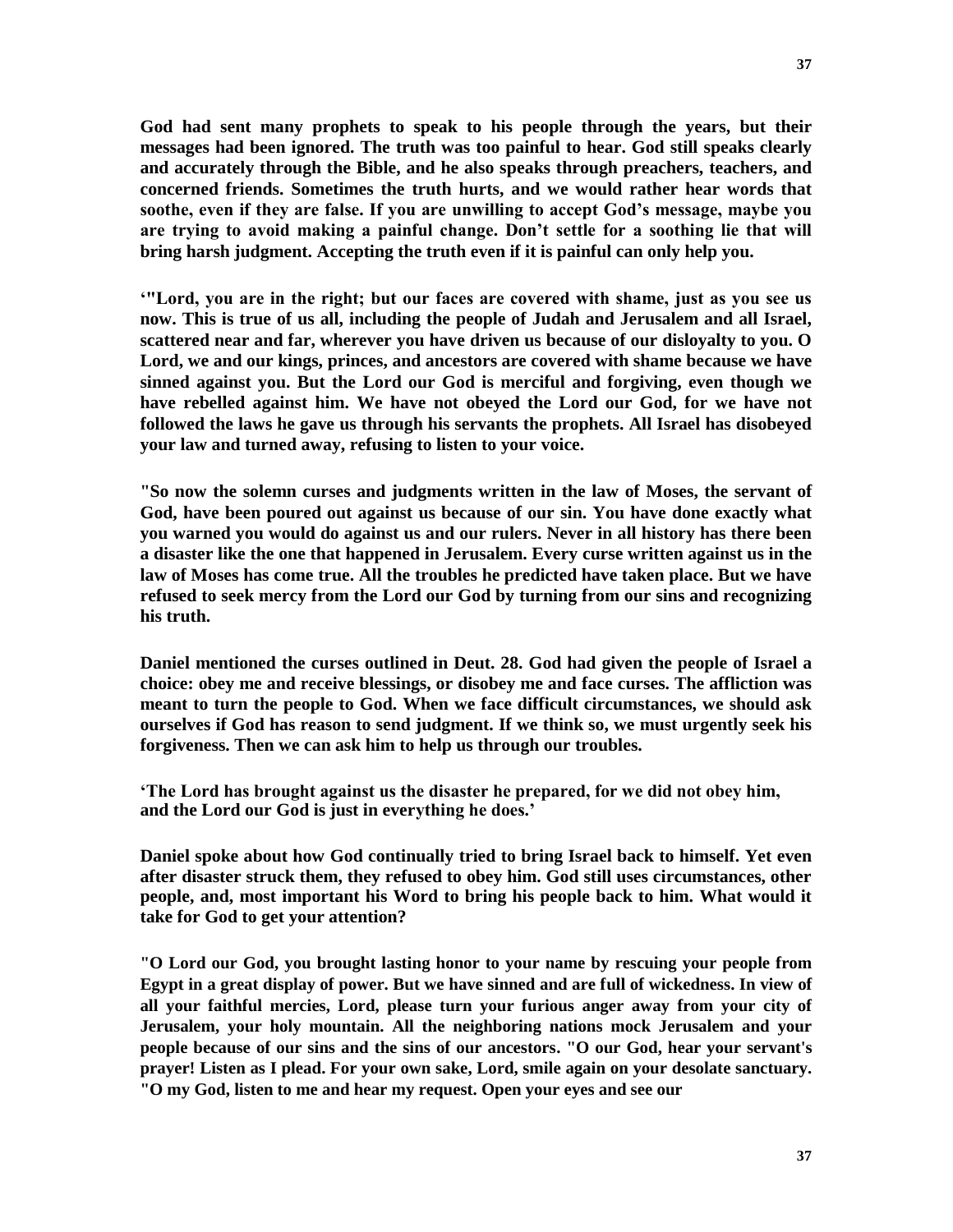**wretchedness. See how your city lies in ruins—for everyone knows that it is yours. We do not ask because we deserve help, but because you are so merciful. "O Lord, hear. O Lord, forgive. O Lord, listen and act! For your own sake, O my God, do not delay, for your people and your city bear your name."**

**It would be a mistake to read the Bible as dry history and miss the deep personal feelings. In this section, Daniel was crying out to the Lord. He had a deep concern for his nation and his people. So often our prayers are without passion and true compassion for others. Are you willing to pray by pouring out your deep feelings to God?**

**Daniel begged for mercy, not for help, because he knew that his people deserved God's wrath and punishment. God sends his help, not because we deserve it, but because he wants to show great mercy. If God would refuse to help us because of our sin, how could we complain? But when he sends mercy when we deserve punishment, how can we withhold our praise and thanksgiving?**

**"I went on praying and confessing my sin and the sins of my people, pleading with the Lord my God for Jerusalem, his holy mountain. As I was praying, Gabriel, whom I had seen in the earlier vision, came swiftly to me at the time of the evening sacrifice. He explained to me, "Daniel, I have come here to give you insight and understanding. The moment you began praying, a command was given. I am here to tell you what it was, for God loves you very much. Now listen, so you can understand the meaning of your vision."**

**Just as God answered Daniel's prayer, so we can have confidence that God hears and answers our prayers.**

**"A period of seventy sets of seven has been decreed for your people and your holy city to put down rebellion, to bring an end to sin, to atone for guilt, to bring in everlasting righteousness, to confirm the prophetic vision, and to anoint the Most Holy Place. [25] Now listen and understand! Seven sets of seven plus sixty-two sets of seven will pass from the time the command is given to rebuild Jerusalem until the Anointed One comes. Jerusalem will be rebuilt with streets and strong defenses, despite the perilous times.'**

**Each day of these 70 weeks ("seventy 'sevens' ") may represent one year. The Bible often uses round numbers to make a point, not to give an exact count. For example, Jesus said we are to forgive others "seventy-seven" times (Matthew 18:22). He did not mean a literal 77 times only, but that we should be abundantly forgiving. Similarly, some scholars see this figure of 70 weeks as a figurative time period. Others, however, interpret this time period as a literal 70 weeks or 490 years, observing that Christ's death came at the end of the 69 weeks (i.e., 483 years later). One interpretation places the 70th week as the seven years of the great tribulation, still in the future. Consequently the number would symbolize both the first and second comings of Christ.**

**A "trench" can mean a moat or a conduit for water. This shows that Jerusalem will be rebuilt as a complete, fully functioning city**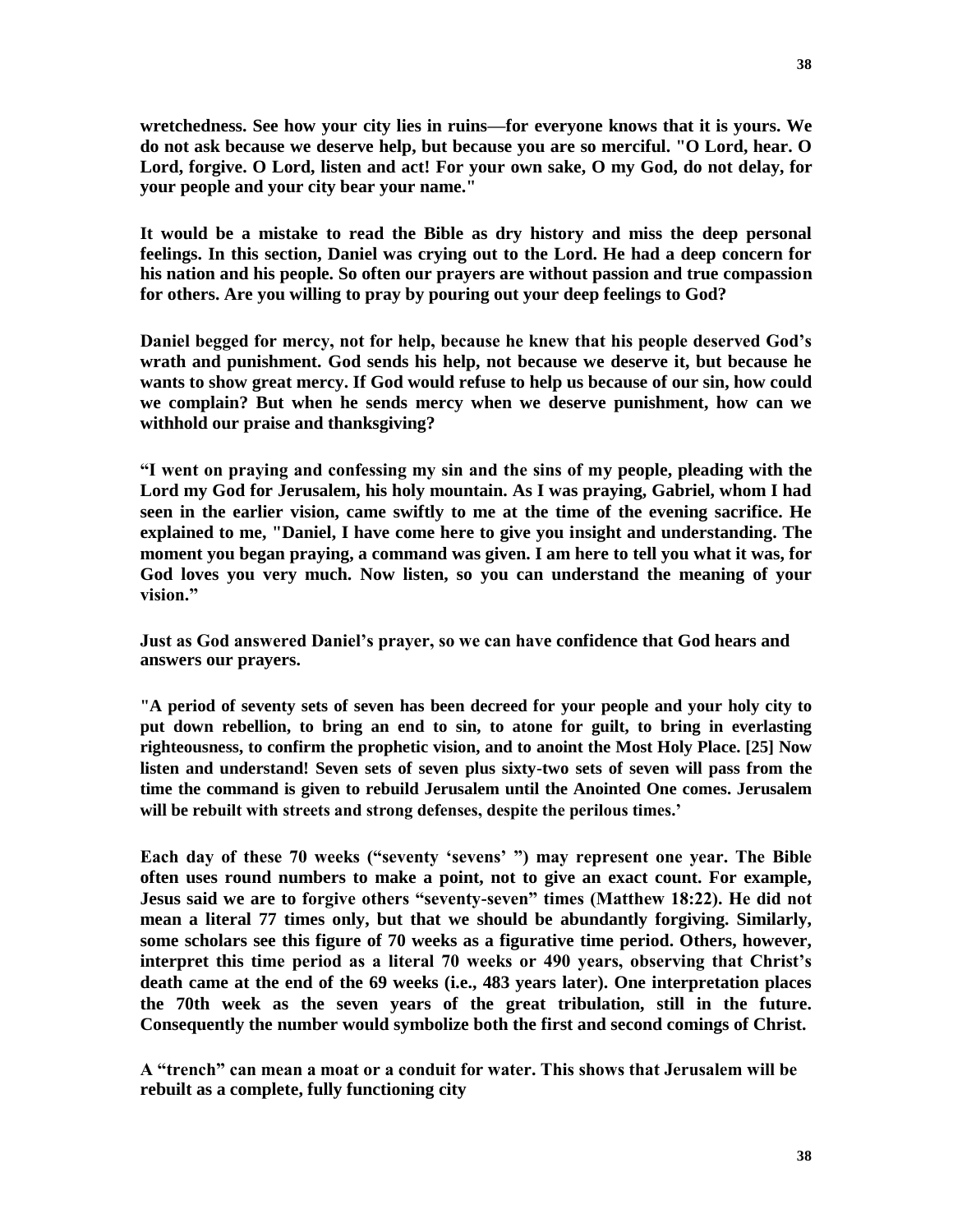**"After this period of sixty-two sets of seven, the Anointed One will be killed, appearing to have accomplished nothing, and a ruler will arise whose armies will destroy the city and the Temple. The end will come with a flood, and war and its miseries are decreed from that time to the very end. He will make a treaty with the people for a period of one set of seven, but after half this time, he will put an end to the sacrifices and offerings. Then as a climax to all his terrible deeds, he will set up a sacrilegious object that causes desecration, until the end that has been decreed is poured out on this defiler."**

**The Messiah, the Anointed One, will be rejected and killed by his own people. His perfect eternal kingdom will come later.**

**There has been much discussion on the numbers, times, and events in these verses, and there are three basic views: (1) the prophecy was fulfilled in the past at the desecration of the temple by Antiochus IV Epiphanes in 168-167 B.C. (see Daniel 11:31); (2) it was fulfilled in the past at the destruction of the temple by the Roman general Titus in A.D. 70 when one million Jews were killed; or (3) it is still to be fulfilled in the future under the antichrist (see Matthew 24:15).**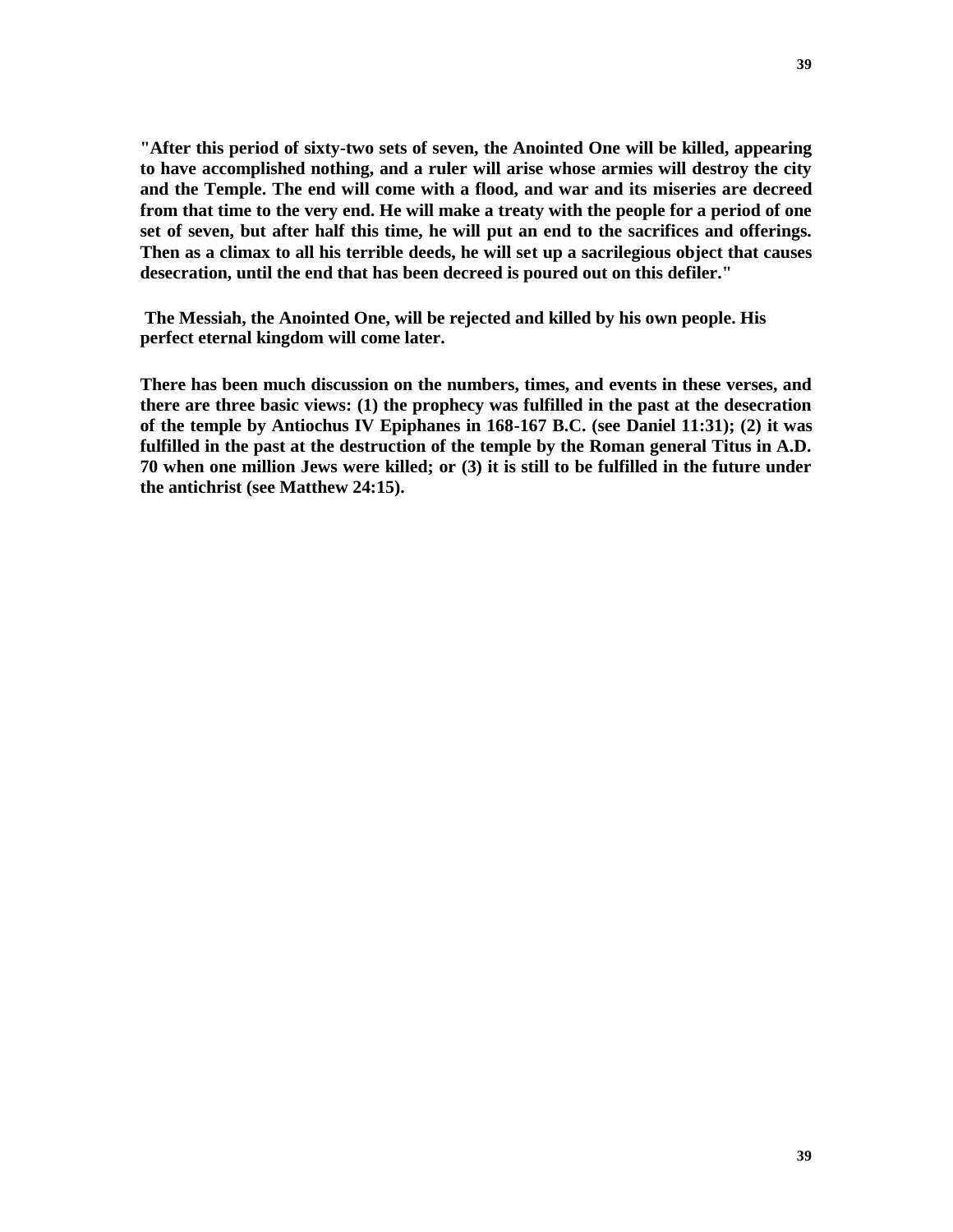## **Daniel Chapter 10**

**This is Daniel's final vision (536 B.C.). In it, he was given further insight into the great spiritual battle between God's people and those who want to destroy them. There is also more detailed information on the future, specifically the struggles between the Ptolemies (kings of the South) and the Seleucids (kings of the North).**

**Prior to this vision, Cyrus allowed the Jews to return to Jerusalem, but Daniel stayed in Babylonia. Why didn't Daniel return to Jerusalem? He may have been too old to make the long, hazardous journey (he was over 80); his government duties could have prevented him; or God may have told him to stay behind to complete the work he was called to do.**

**"In the third year of the reign of King Cyrus of Persia, Daniel (also known as Belteshazzar) had another vision. It concerned events certain to happen in the future— times of war and great hardship—and Daniel understood what the vision meant. When this vision came to me, I, Daniel, had been in mourning for three weeks. [3] All that time I had eaten no rich food or meat, had drunk no wine, and had used no fragrant oils.**

**Daniel refrained from eating choice foods and using lotions because these were signs of feasting and rejoicing.**

**On April 23, as I was standing beside the great Tigris River, I looked up and saw a man dressed in linen clothing, with a belt of pure gold around his waist. His body looked like a dazzling gem. From his face came flashes like lightning, and his eyes were like flaming torches. His arms and feet shone like polished bronze, and his voice was like the roaring of a vast multitude of people.**

**The man seen by Daniel was a heavenly being. Some commentators believe that this was an appearance of Christ (see Rev. 1:13-15), while others think it was an angel (because he required Michael's help— Daniel 10:13). In either case, Daniel caught a glimpse of the battle between good and evil supernatural powers.**

**Chrysolite is a translucent, semi-precious stone.**

**"I, Daniel, am the only one who saw this vision. The men with me saw nothing, but they were suddenly terrified and ran away to hide. So I was left there all alone to watch this amazing vision. My strength left me, my face grew deathly pale, and I felt very weak. When I heard him speak, I fainted and lay there with my face to the ground. Just then a hand touched me and lifted me, still trembling, to my hands and knees. And the man said to me, "O Daniel, greatly loved of God, listen carefully to what I have to say to you. Stand up, for I have been sent to you." When he said this to me, I stood up, still trembling with fear. Then he said, "Don't be afraid, Daniel. Since the first day you began to pray for understanding and to humble yourself before your God, your request has been heard in**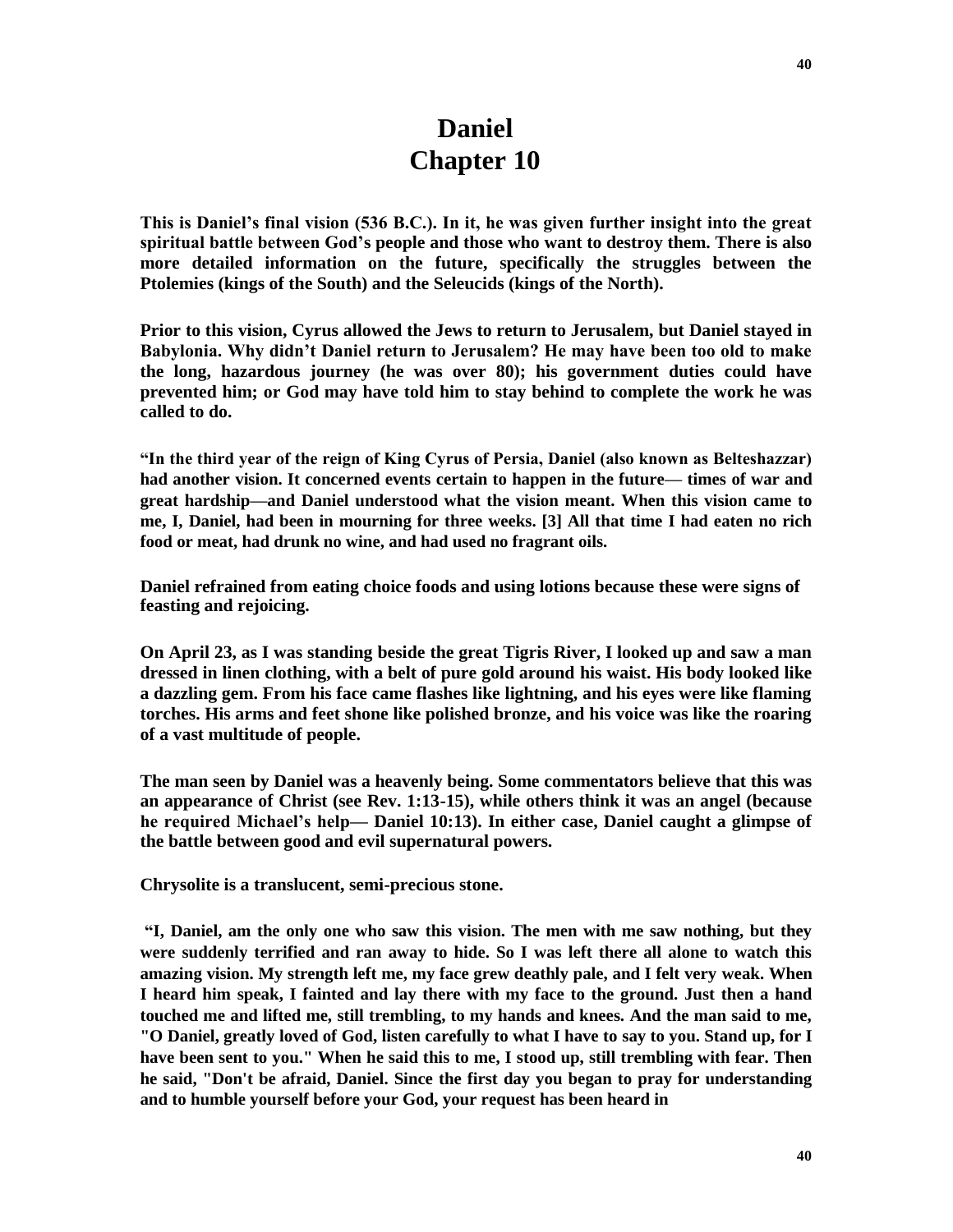**heaven. I have come in answer to your prayer. But for twenty-one days the spirit prince of the kingdom of Persia blocked my way. Then Michael, one of the archangels, came to help me, and I left him there with the spirit prince of the kingdom of Persia. [14] Now I am here to explain what will happen to your people in the future, for this vision concerns a time yet to come."**

**While he was speaking to me, I looked down at the ground, unable to say a word. Then the one who looked like a man touched my lips, and I opened my mouth and began to speak. I said to the one standing in front of me, "I am terrified by the vision I have seen, my lord, and I am very weak. How can someone like me, your servant, talk to you, my lord? My strength is gone, and I can hardly breathe." Then the one who looked like a man touched me again, and I felt my strength returning. "Don't be afraid," he said, "for you are deeply loved by God. Be at peace; take heart and be strong!"**

**Daniel was frightened by this vision, but the messenger reassured him. Daniel lost his speech, but the messenger's touch restored it. Daniel felt weak and helpless, but the messenger's words strengthened him. God can bring us healing when we are hurt, peace when we are troubled, and strength when we are weak. Trust God to minister to you as he did to Daniel.**

**Although God sent a messenger to Daniel, a powerful spiritual being ("prince of the Persian kingdom") detained the messenger for three weeks. Daniel faithfully continued praying and fasting, and God's messenger eventually arrived, assisted by Michael, the archangel. Answers to our prayers may be hindered by unseen obstacles. Don't expect God's answers to come too easily or too quickly. Prayer may be challenged by evil forces, so pray fervently and pray earnestly. Then expect God to answer at the right time.**

**As he spoke these words, I suddenly felt stronger and said to him, "Now you may speak, my lord, for you have strengthened me." He replied, "Do you know why I have come? Soon I must return to fight against the spirit prince of the kingdom of Persia, and then against the spirit prince of the kingdom of Greece. However, before I do that, I will tell you what is written in the Book of Truth. (There is no one to help me against these spirit princes except Michael, your spirit prince.**

**Daniel was frightened by this vision, but the messenger reassured him. Daniel lost his speech, but the messenger's touch restored it. Daniel felt weak and helpless, but the messenger's words strengthened him. God can bring us healing when we are hurt, peace when we are troubled, and strength when we are weak. Trust God to minister to you as he did to Daniel.'**

**Although God sent a messenger to Daniel, a powerful spiritual being ("prince of the Persian kingdom") detained the messenger for three weeks. Daniel faithfully continued praying and fasting, and God's messenger eventually arrived, assisted by Michael, the archangel. Answers to our prayers may be hindered by unseen obstacles. Do not expect God's answers to come too easily or too quickly. Prayer may be challenged by evil forces, so pray fervently and pray earnestly. Then expect God to answer at the right time.**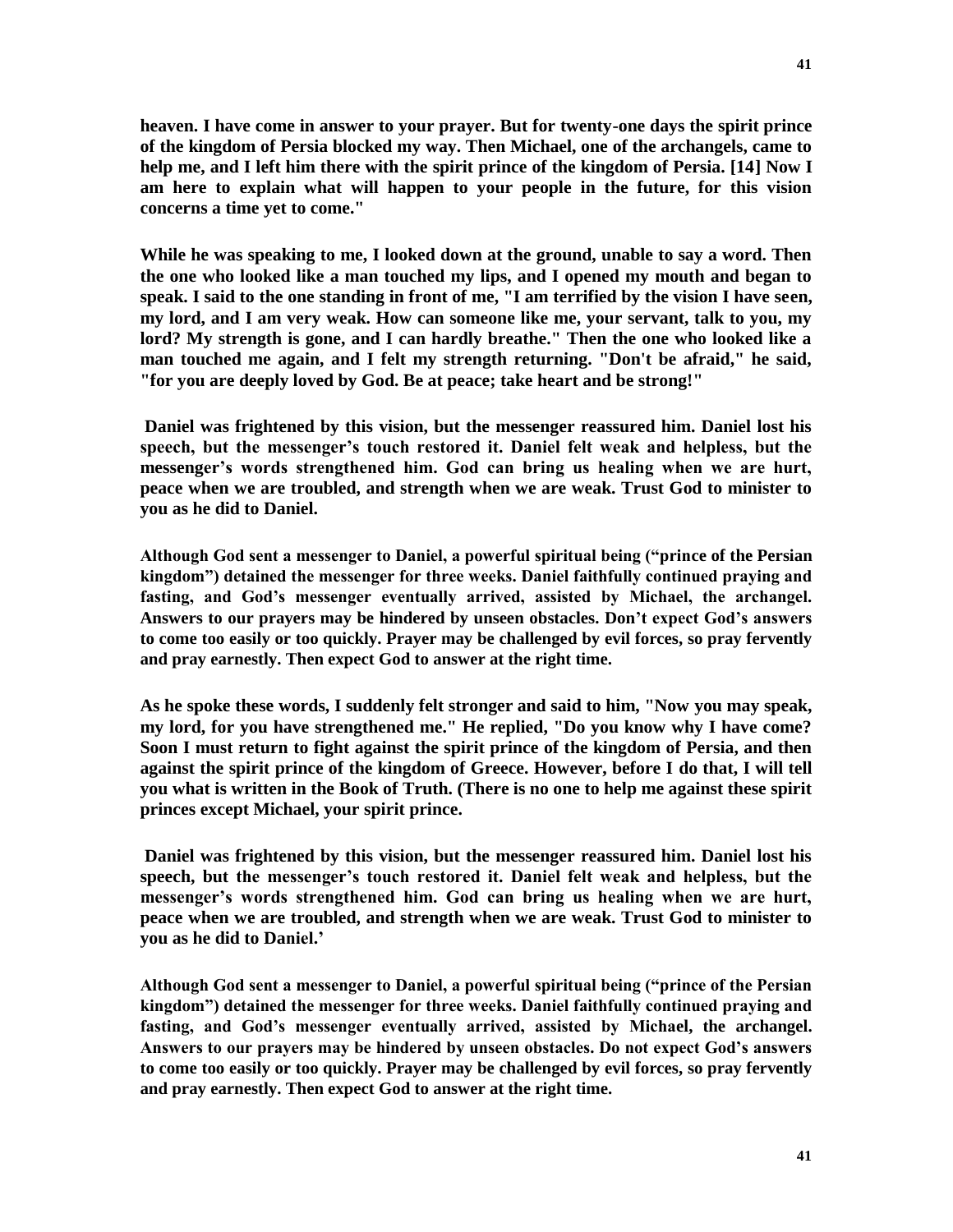**42**

## **Daniel Chapter 11**

**"I have been standing beside Michael as his support and defense since the first year of the reign of Darius the Mede.) Now then, I will reveal the truth to you. Three more Persian kings will reign, to be succeeded by a fourth, far richer than the others. Using his wealth for political advantage, he will stir up everyone to war against the kingdom of Greece."**

**The angelic messenger was revealing Israel's future (see Daniel 10:20-21). Only God can reveal future events so clearly. God's work not only deals with the sweeping panorama of history, but also focuses on the intricate details of people's lives. Moreover, his plans— whether for nations or individuals—are unshakable.**

**The fourth Persian king may have been Xerxes I (486-465 B.C.), who launched an allout effort against Greece in 480 (Esther 1:1).**

**Babylonia was defeated by Medo-Persia. Medo-Persia was defeated by Greece under Alexander the Great, who conquered most of the Mediterranean and Middle Eastern lands. After Alexander's death, the empire was divided into four parts. The Ptolemies gained control of the southern section of Palestine, and the Seleucids took the northern part. Daniel 11:1-20 shows the conflict between the Ptolemies and Seleucids over control of Palestine in 300-200 B.C. Daniel 11:21-35 describe the persecution of Israel under Antiochus IV Epiphanes. In Daniel 11:36-45 the prophecy shifts to the end times. Antiochus IV fades from view and the antichrist of the last days becomes the center of attention.**

**"Then a mighty king will rise to power who will rule a vast kingdom and accomplish everything he sets out to do."**

**This mighty king of Greece was Alexander the Great, who conquered Medo-Persia and built a huge empire in only four years**

**"But at the height of his power, his kingdom will be broken apart and divided into four parts. It will not be ruled by the king's descendants, nor will the kingdom hold the authority it once had. For his empire will be uprooted and given to others. "The king of the south will increase in power, but one of this king's own officials will become more powerful than he and will rule his kingdom with great strength."**

**Eventually Alexander the Great's empire was divided into four nations. These four weaker nations were comprised of the following regions: (1) Egypt, (2) Babylonia and Syria, (3) Asia Minor, and (4) Macedon and Greece. The king of Egypt ("the king of the South") was Ptolemy I or perhaps a reference to the Ptolemaic dynasty in general.**

**"Some years later, an alliance will be formed between the king of the north and the king of the south. The daughter of the king of the south will be given in marriage to the king of**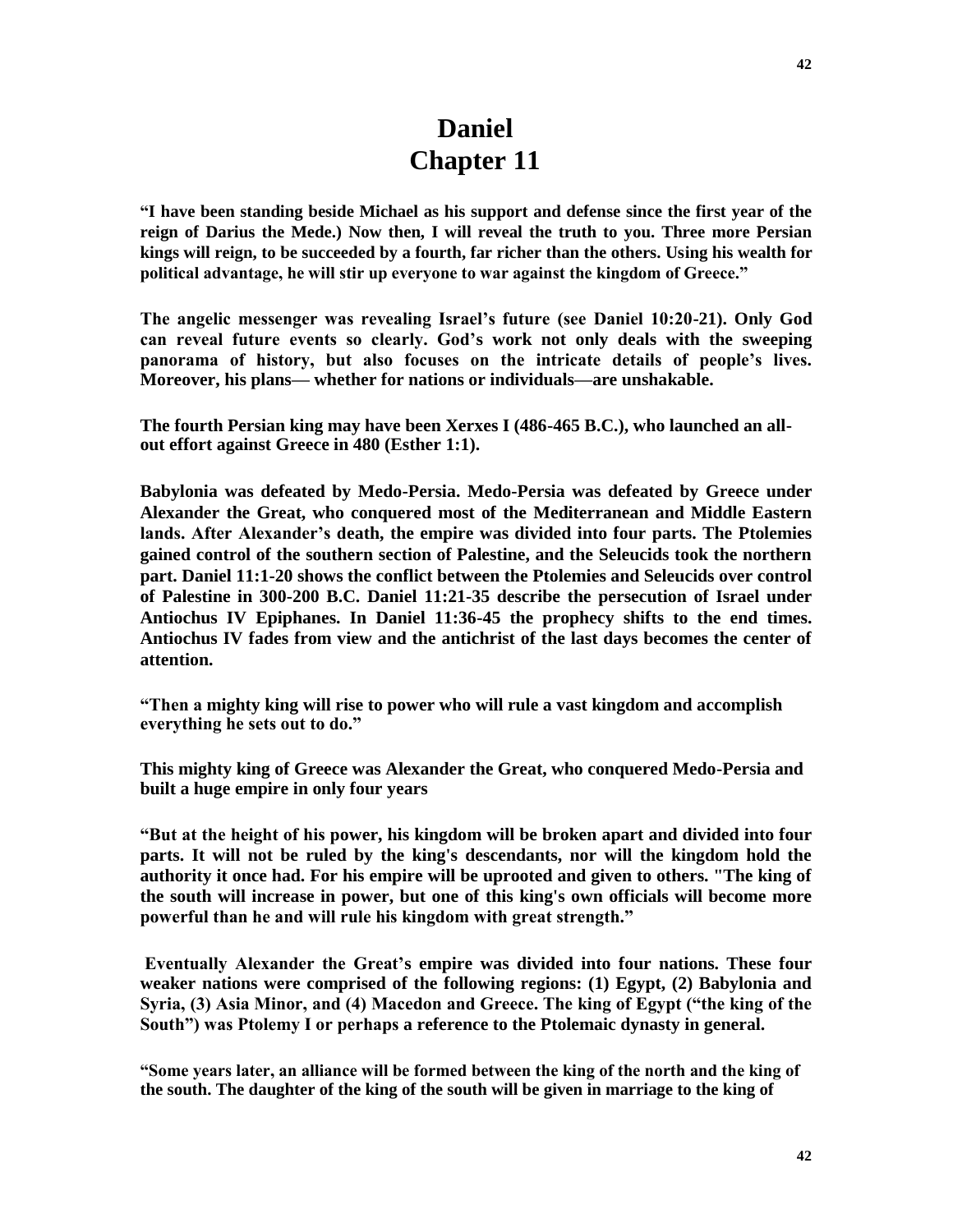**the north to secure the alliance, but she will lose her influence over him, and so will her father. She will be given up along with her supporters. [7] But when one of her relatives becomes king of the south, he will raise an army and enter the fortress of the king of the north and defeat him."**

**These prophecies seem to have been fulfilled many years later in the Seleucid wars between Egypt and Syria. In 252 B.C., Ptolemy II of Egypt ("the South") gave his daughter Berenice in marriage to Antiochus II of Syria ("the North") to finalize a peace treaty between their two lands. But Berenice was murdered in Antioch by Antiochus II'S former wife, Laodice. Berenice's brother, Ptolemy III, ascended the Egyptian throne and declared war against the Seleucids to avenge his sister's murder**

**"When he returns again to Egypt, he will carry back their idols with him, along with priceless gold and silver dishes. For some years afterward he will leave the king of the north alone. "Later the king of the north will invade the realm of the king of the south but will soon return to his own land. However, the sons of the king of the north will assemble a mighty army that will advance like a flood and carry the battle as far as the enemy's fortress. Then the king of the south, in great anger, will rally against the vast forces assembled by the king of the north and will defeat them."**

**The king of Syria ("the North") was Seleucus II, and the king of Egypt ("the South") was Ptolemy IV**

**"After the enemy army is swept away, the king of the south will be filled with pride and will have many thousands of his enemies killed. But his success will be short lived. A few years later, the king of the north will return with a fully equipped army far greater than the one he lost."**

**This king of the north may have been Antiochus III (the Great). He defeated many Egyptian cities (Daniel 11:15) and established himself in Israel ("the Beautiful Land," Daniel 11:16). He was later defeated by the Romans at Magnesia (Daniel 11:18)**

**"At that time there will be a general uprising against the king of the south. Lawless ones among your own people will join them in order to fulfill the vision, but they will not succeed. Then the king of the north will come, lay siege to a fortified city, and capture it. The best troops of the south will not be able to stand in the face of the onslaught. "The king of the north will march onward unopposed; none will be able to stop him. He will pause in the glorious land of Israel, intent on destroying it. [17] He will make plans to come with the might of his entire kingdom and will form an alliance with the king of the south. He will give him a daughter in marriage in order to overthrow the kingdom from within, but his plan will fail."**

**The invader, Antiochus III, tried to bring peace between Egypt and Syria by having his daughter marry Ptolemy V Epiphanes of Egypt, but the plan failed.**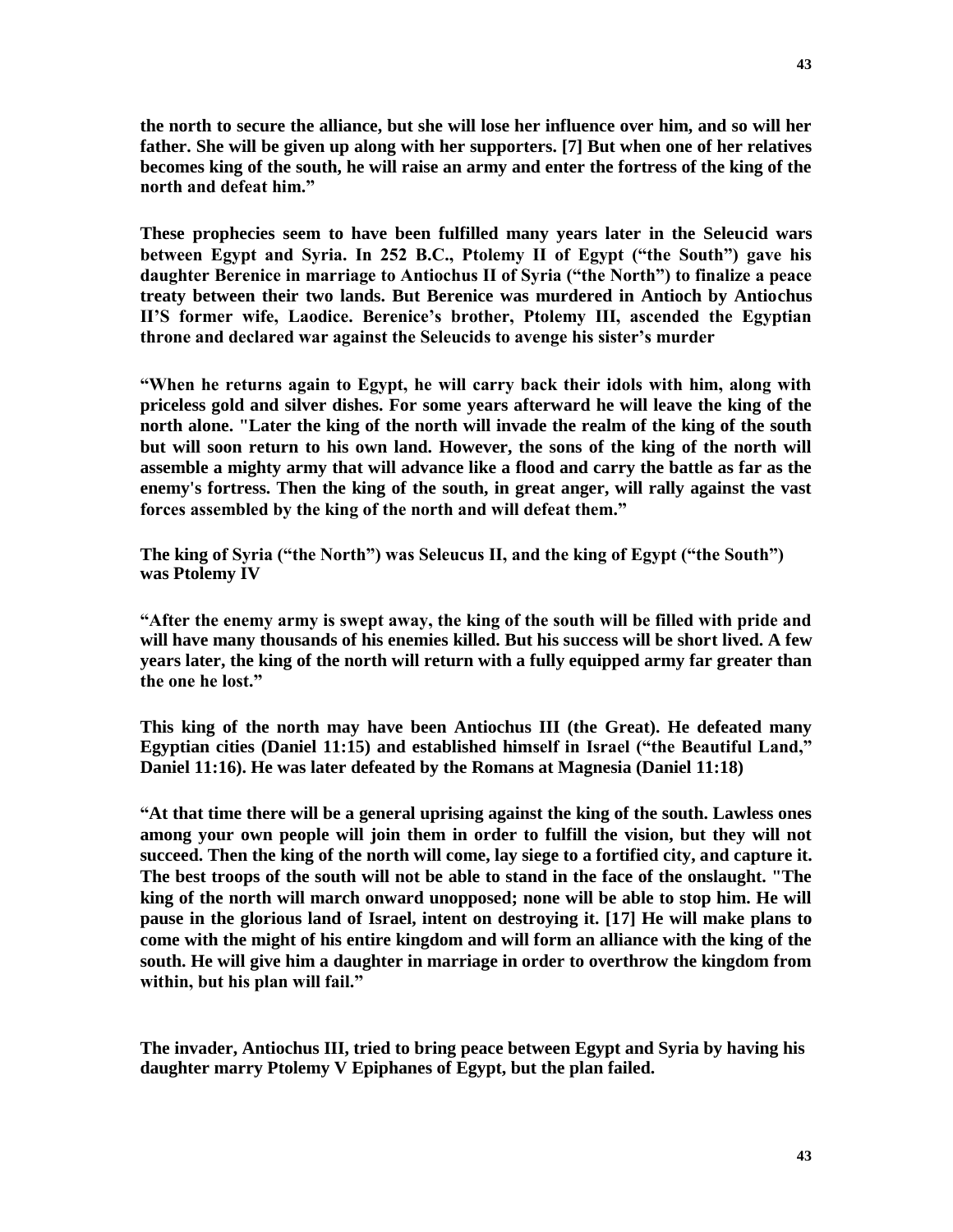**"After this, he will turn his attention to the coastal cities and conquer many. But a commander from another land will put an end to his insolence and will cause him to retreat in shame. He will take refuge in his own fortresses but will stumble and fall and he will be seen no more. His successor will be remembered as the king who sent a tax collector to maintain the royal splendor, but after a very brief reign, he will die, though neither in battle nor open conflict."**

**The successor to Antiochus III was Seleucus IV. He sent Heliodorus to collect money from the temple treasury in Jerusalem.**

**"The next to come to power will be a despicable man who is not directly in line for royal succession. But he will slip in when least expected and take over the kingdom by flattery and intrigue."**

**Seleucus IV was succeeded by his brother, Antiochus IV Epiphanes, who found favor with the Romans.**

**[22] Before him great armies will be swept away, including a covenant prince.**

**The "overwhelming army" refers to the way all opposition against Antiochus IV will be broken. The prince of the covenant may be the high priest Onias III, who was assassinated by Menelaus in 170 B.C.**

**"By making deceitful promises, he will make various alliances. With a mere handful of followers, he will become strong. Without warning he will enter the richest areas of the land and do something that none of his predecessors ever did—distribute among his followers the plunder and wealth of the rich. He will plot the overthrow of strongholds, but this will last for only a short while."**

**"Then he will stir up his courage and raise a great army against the king of the south. The king of the south will go to battle with a mighty army, but to no avail, for plots against him will succeed. Those of his own household will bring his downfall. His army will be swept away, and many will be killed. Seeking nothing but each other's harm, these kings will plot against each other at the conference table, attempting to deceive each other. But it will make no difference, for an end will still come at the appointed time."**

**"These two treacherous kings were probably Antiochus IV of Syria and Ptolemy VI of Egypt. Treachery and deceit are a power broker's way to position himself over someone else. When two power brokers try to gain the upper hand, it is a mutually weakening and self-destructive process. It is also futile because God ultimately holds all power in his hands."**

**""The king of the north will then return home with great riches. On the way he will set himself against the people of the holy covenant, doing much damage before continuing his journey."**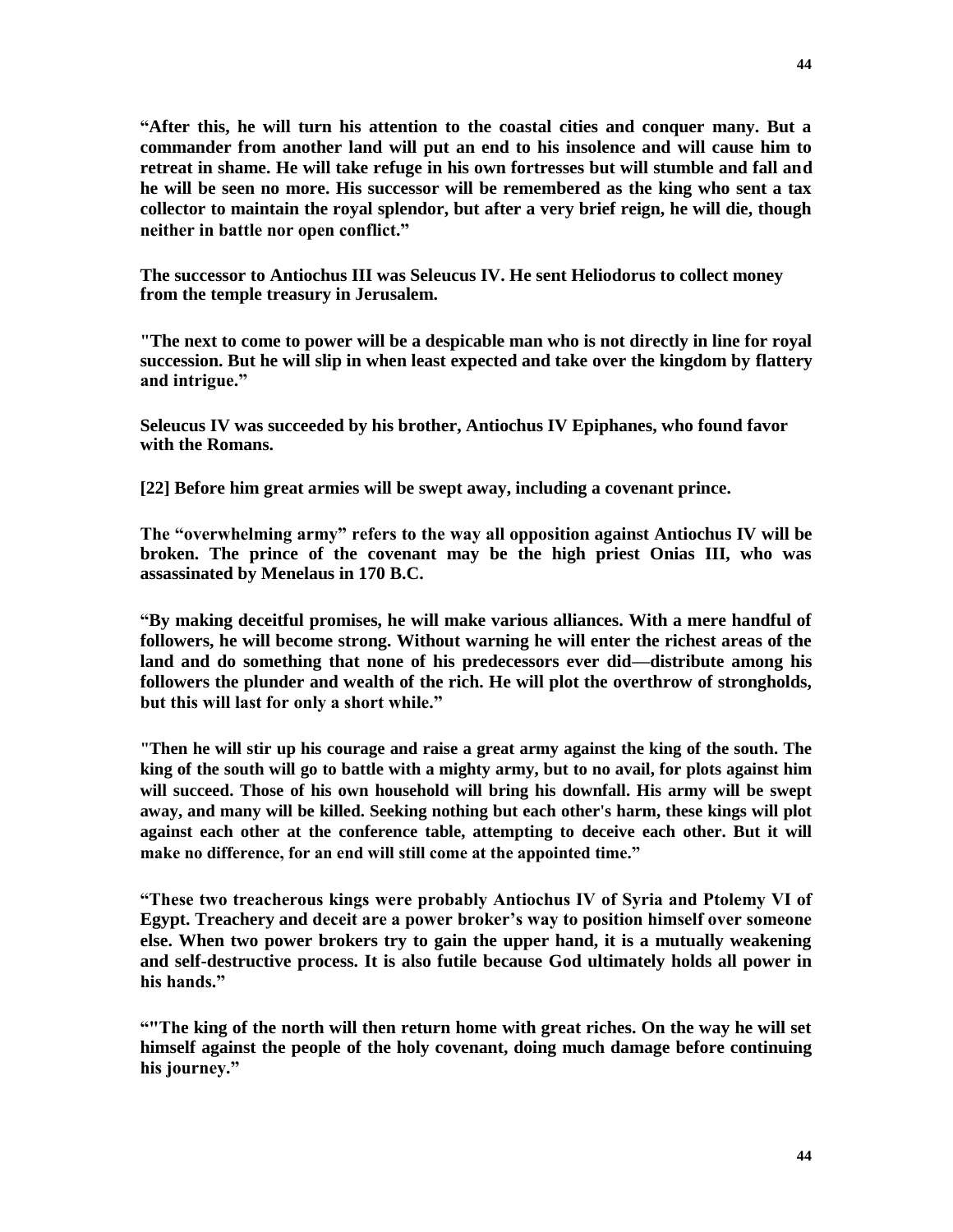**"Then at the appointed time he will once again invade the south, but this time the result will be different. For warships from western coastlands will scare him off, and he will withdraw and return home. But he will vent his anger against the people of the holy covenant and reward those who forsake the covenant. His army will take over the Temple fortress, polluting the sanctuary, putting a stop to the daily sacrifices, and setting up the sacrilegious object that causes desecration."**

**Antiochus IV would again invade "the South," but enemy ships would cause him to retreat. On his way back, he plundered Jerusalem, desecrated the temple, and stopped the Jews' daily sacrifices. The temple was desecrated when he sacrificed pigs on an altar erected in honor of Zeus. According to Jewish law, pigs were unclean and were not to be touched or eaten. To sacrifice a pig in the temple was the worst kind of insult an enemy could level against the Jews. This happened in 168-167 B.C.**

**"He will flatter those who have violated the covenant and win them over to his side. But the people who know their God will be strong and will resist him."**

**This reference to those who have violated the covenant may include Menelaus, the high priest, who was won over by Antiochus and who conspired with him against the Jews who were loyal to God. The "people who know their God" may refer to the Maccabees and their sympathizers, but a further fulfillment may lie in the future.**

**"Those who are wise will give instruction to many. But for a time many of these teachers will die by fire and sword, or they will be jailed and robbed. [34] While all these persecutions are going on, a little help will arrive, though many who join them will not be sincere."**

**Those who are wise will teach many, but they will also face great persecution. Difficult times remind us of our weaknesses and our inability to cope. We want answers, leadership, and clear direction. During these times, God's Word begins to interest even those who would never look at it. We should be ready to use our opportunities to share God's Word in needy times. We must also be prepared to face persecution and rejection as we teach and preach.**

**"And some who are wise will fall victim to persecution. In this way, they will be refined and cleansed and made pure until the time of the end, for the appointed time is still to come."**

**God's messenger described a time of trial when even wise believers may stumble. This could mean (1) falling into sin, (2) being fearful and losing faith, (3) mistakenly following wrong teaching, or (4) experiencing severe suffering and martyrdom. If we persevere in our faith, any such experience will only refine us and make us stronger. Are you facing trials? Recognize them as opportunities to strengthen your faith. If we remain steadfast in these experiences, we will be stronger in our faith and closer to God.**

**"The king will do as he pleases, exalting himself and claiming to be greater than every**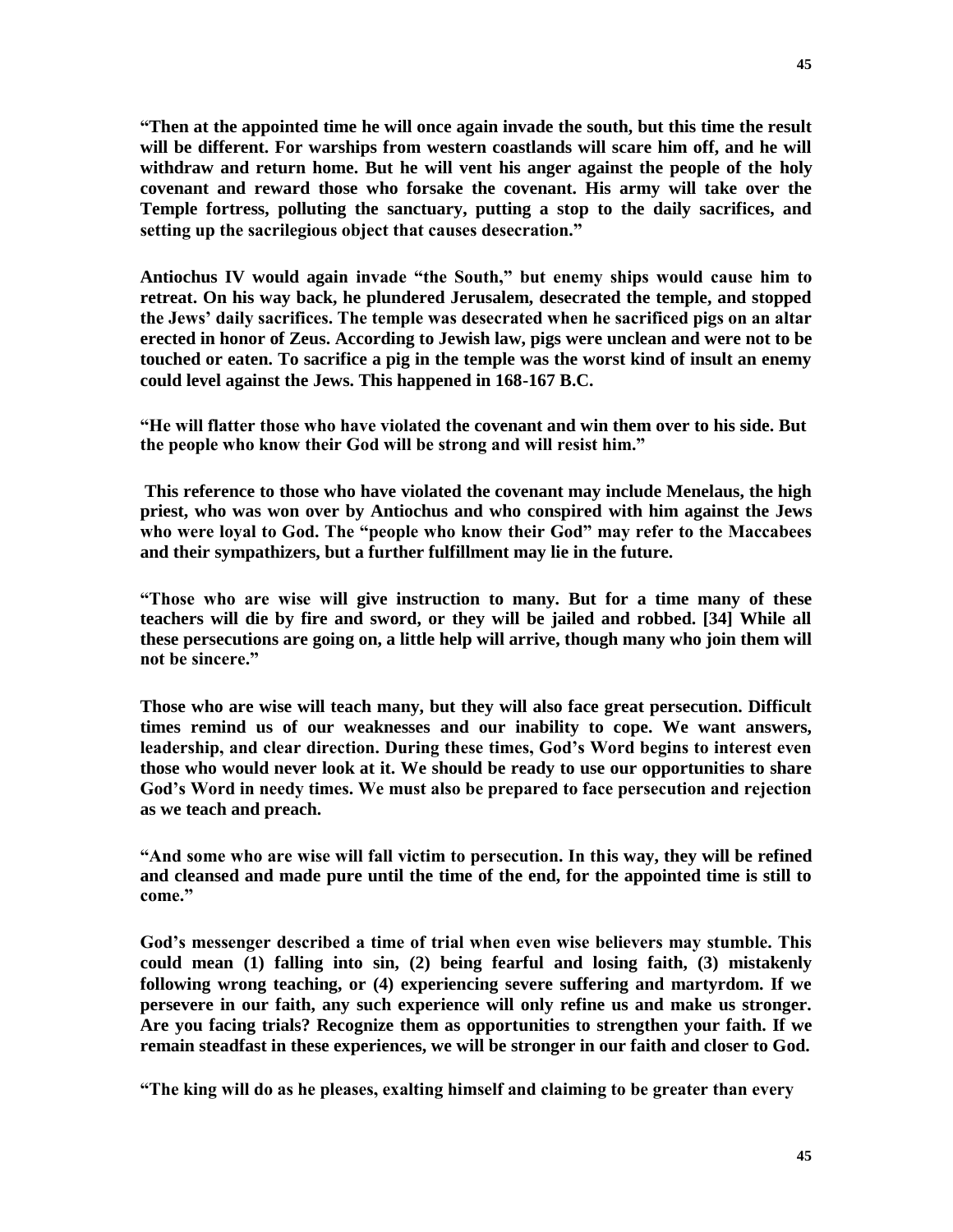**god there is, even blaspheming the God of gods. He will succeed—until the time of wrath is completed. For what has been determined will surely take place. He will have no regard for the gods of his ancestors, or for the god beloved of women, or for any other god, for he will boast that he is greater than them all. Instead of these, he will worship the god of fortresses—a god his ancestors never knew—and lavish on him gold, silver, precious stones, and costly gifts."**

**These verses could refer to Antiochus IV Epiphanes, Titus (the Roman general), or the antichrist. Some of these events may have been fulfilled in the past, and some have yet to be fulfilled.**

**The "one desired by women" may refer to Tammuz, a Babylonian fertility god. Tammuz is also mentioned in Ezekiel 8:14. In other words, this person will not recognize any deity or religions at all, not even pagan ones. Instead, he will proclaim himself to be divine and the ultimate power.**

**The "god of fortresses" is believed by some to be Jupiter or Zeus. The implication is that this king will make war his god. More than all his predecessors, he will wage war and glorify its horrors.**

**"Claiming this foreign god's help, he will attack the strongest fortresses. He will honor those who submit to him, appointing them to positions of authority and dividing the land among them as their reward. "Then at the time of the end, the king of the south will attack him, and the king of the north will storm out against him with chariots, cavalry, and a vast navy. He will invade various lands and sweep through them like a flood.**

**The antichrist of the last days becomes the center of attention from this point through the rest of the book of Daniel.**

**"He will enter the glorious land of Israel, and many nations will fall, but Moab, Edom, and the best part of Ammon will escape. He will conquer many countries, and Egypt will not escape. He will gain control over the gold, silver, and treasures of Egypt, and the Libyans and Ethiopians will be his servants. "But then news from the east and the north will alarm him, and he will set out in great anger to destroy many as he goes. He will halt between the glorious holy mountain and the sea and will pitch his royal tents there, but while he is there, his time will suddenly run out, and there will be no one to help him.**

**"The beautiful holy mountain" is Mount Zion or the city of Jerusalem.**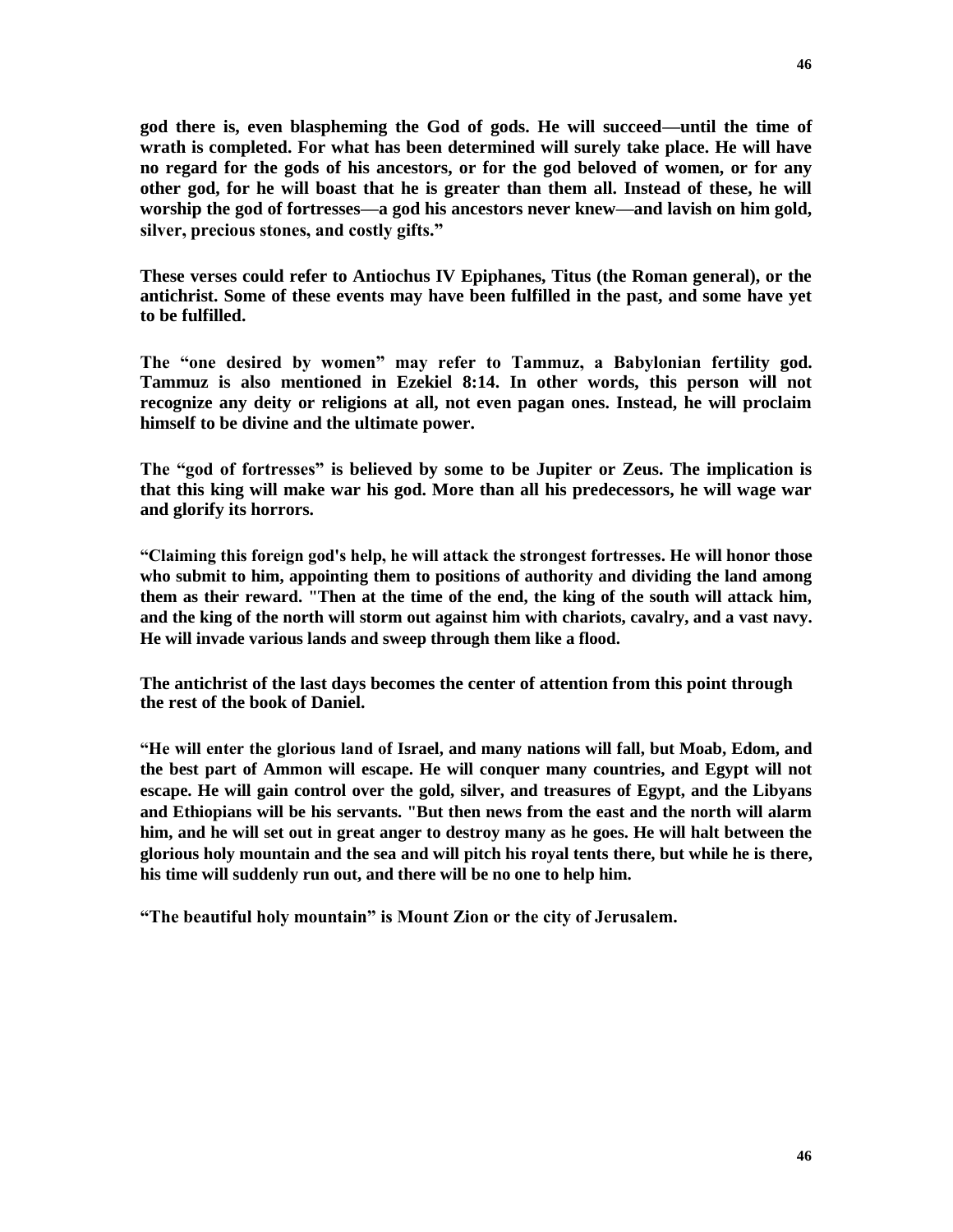## **Daniel**

#### **Chapter 12**

**Great suffering is in store for God's people throughout the years ahead. This way of describing the future is also used by Jeremiah (Jeremiah 30:7) and Jesus (Matthew 24:21ff). Yet the great suffering is tempered by a great promise of hope for true believers.**

**"At that time Michael, the archangel who stands guard over your nation, will arise. Then there will be a time of anguish greater than any since nations first came into existence. But at that time every one of your people whose name is written in the book will be rescued. Many of those whose bodies lie dead and buried will rise up, some to everlasting life and some to shame and everlasting contempt."**

**This is a clear reference to the resurrection of both the righteous and the wicked, although the eternal fates of each will be quite different. Up to this point in time, teaching about the resurrection was not common, although every Israelite believed that one day he or she would be included in the restoration of the new kingdom. This reference to a bodily resurrection of both the saved and the lost was a sharp departure from common belief. (See also Job 19:25-26; Psalm 16:10; and Isaiah 26:19 for other Old Testament references to the resurrection.)**

**"Those who are wise will shine as bright as the sky, and those who turn many to righteousness will shine like stars forever."**

**Many people try to be stars in the world of entertainment, only to find their stardom temporary. God tells us how we can be eternal "stars"—by being wise and leading many to God's righteousness. If we share our Lord with others, we can be true stars radiantly beautiful in God's sight!**

**"But you, Daniel, keep this prophecy a secret; seal up the book until the time of the end. Many will rush here and there, and knowledge will increase."**

**Closing up and sealing the words of the scroll meant that it was to be kept safe and preserved. This was to be done so that believers of all times could look back on God's work in history and find hope. Daniel did not understand the exact meaning of the times and events in his vision. We can see events as they unfold, for we are in the end times. The whole book will not be understood until the climax of earth's history.**

**"Then I, Daniel, looked and saw two others standing on opposite banks of the river. One of them asked the man dressed in linen, who was now standing above the river, "How long will it be until these shocking events happen?" The man dressed in linen, who was standing above the river, raised both his hands toward heaven and took this solemn oath by the one who lives forever: "It will go on for a time, times, and half a time. When the shattering of the holy people has finally come to an end, all these things will have happened."**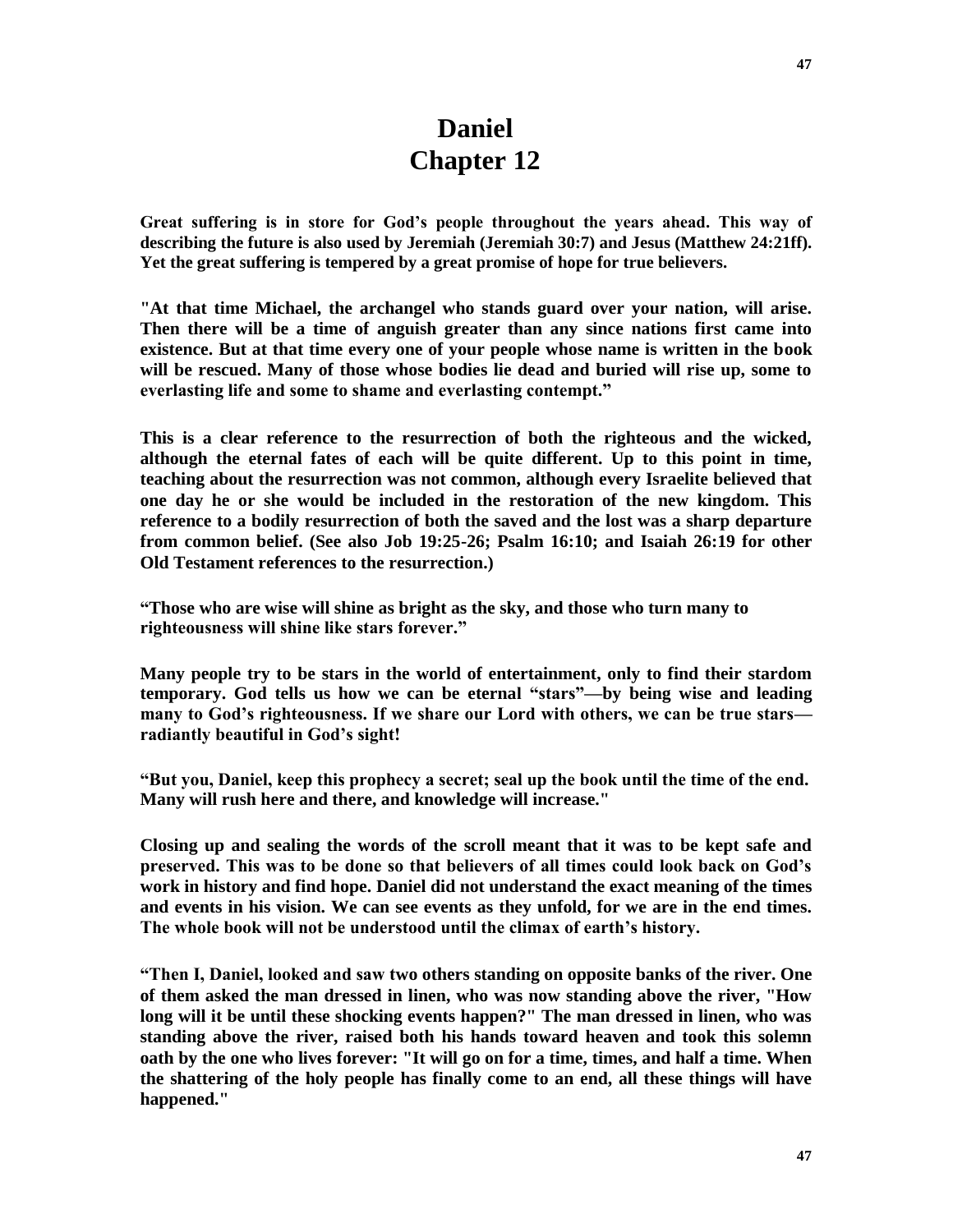**"Time, times and half a time" may add up to 3 1/2 years and may be taken as either literal or figurative.**

**"The power of the holy people" seems to be crushed again and again throughout history. God's recurring purpose in this is to break the pride and self-sufficiency of his rebellious people and to bring them to accept him as their Lord."**

**"I heard what he said, but I did not understand what he meant. So I asked, "How will all this finally end, my lord?" But he said, "Go now, Daniel, for what I have said is for the time of the end. Many will be purified, cleansed, and refined by these trials. But the wicked will continue in their wickedness, and none of them will understand. Only those who are wise will know what it means."**

**Trials and persecutions make very little sense to us when we experience them. But they can purify us if we are willing to learn from them. After you survive a difficult time, seek to learn from it so that it can help you in the future. See Romans 5:3-5 for more on God's purpose in our sufferings.**

**"From the time the daily sacrifice is taken away and the sacrilegious object that causes desecration is set up to be worshiped, there will be 1,290 days. [12] And blessed are those who wait and remain until the end of the 1,335 days!"**

**"The abomination" set up in the temple refers to the altar of Zeus, where Antiochus IV Epiphanes sacrificed a pig. Some think it will have another fulfillment in the antichrist and one of his horrible acts of evil (Matthew 24:15). However, this and the predictions at the early part of the chapter may refer specifically to Antiochus IV Epiphanes, and the rest of the prophecy may refer to the end times.**

**Either these are further calculations relating to the persecution of the Jews under Antiochus IV Epiphanes, or they refer to the end times. The abolishing of the daily sacrifices means the removal of worship of the true God, as well as oppression of believers. There is much speculation about these numbers in Daniel 12:11-12. The point is that this time of persecution has an end; God is in control of it, and he will be victorious over evil.**

**"As for you, go your way until the end. You will rest, and then at the end of the days, you will rise again to receive the inheritance set aside for you."**

**The promise of resurrection was reaffirmed to Daniel. He would one day see the fulfillment of his words, but he was not to spend the rest of his life wondering what his visions might mean. Instead, he was to rest in the comfort of God's sovereignty and look forward to the time when he would rise to receive and share eternal life with God.**

**God does not reveal everything to us in this life. We must be content with the partial picture until he wants us to see more. He will tell us all we need to know.**